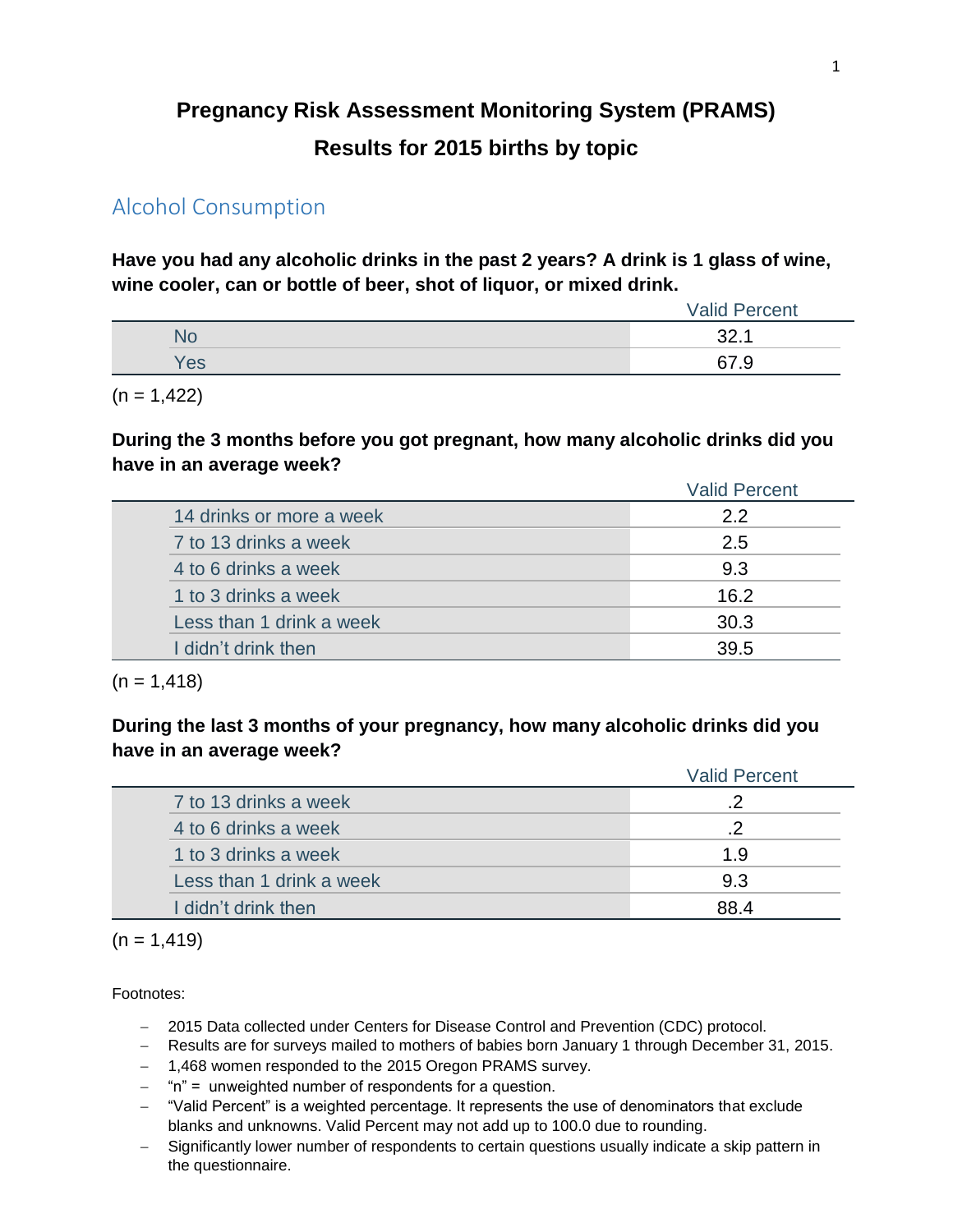# Birth Certificate Variables

### **Combined mother's race and ethnicity**

|                                             | <b>Valid Percent</b> |
|---------------------------------------------|----------------------|
| Non-Hispanic White                          | 68.6                 |
| <b>Hispanic</b>                             | 18.9                 |
| Non-Hispanic African American               | 2.1                  |
| Non-Hispanic American Indian/Alaskan Native | 1.0                  |
| Non-Hispanic Asian                          | 5.0                  |
| Non-Hispanic Hawaiian/Pacific Islander      | 0.4                  |
| Non-Hispanic Multiple race                  | 4.0                  |

 $(n = 1,468)$ 

#### **Marital status**

|                | <b>Valid Percent</b> |
|----------------|----------------------|
| All else       | 33.3                 |
| <b>Married</b> | 66.7                 |

 $(n = 1,467)$ 

## **Type of County of Mother's Residence: Urban or Rural**

|       | <b>Valid Percent</b> |
|-------|----------------------|
| Rural | 24.5                 |
| Urban | 75.5                 |

 $(n = 1,468)$ 

### **Mother Age Groups**

|           | <b>Valid Percent</b> |
|-----------|----------------------|
| < 18      | 1.2                  |
| 18 to 19  | 3.0                  |
| 20 to 24  | 14.8                 |
| $25 - 34$ | 64.3                 |
| $>= 35$   | 16.6                 |

 $(n = 1,468)$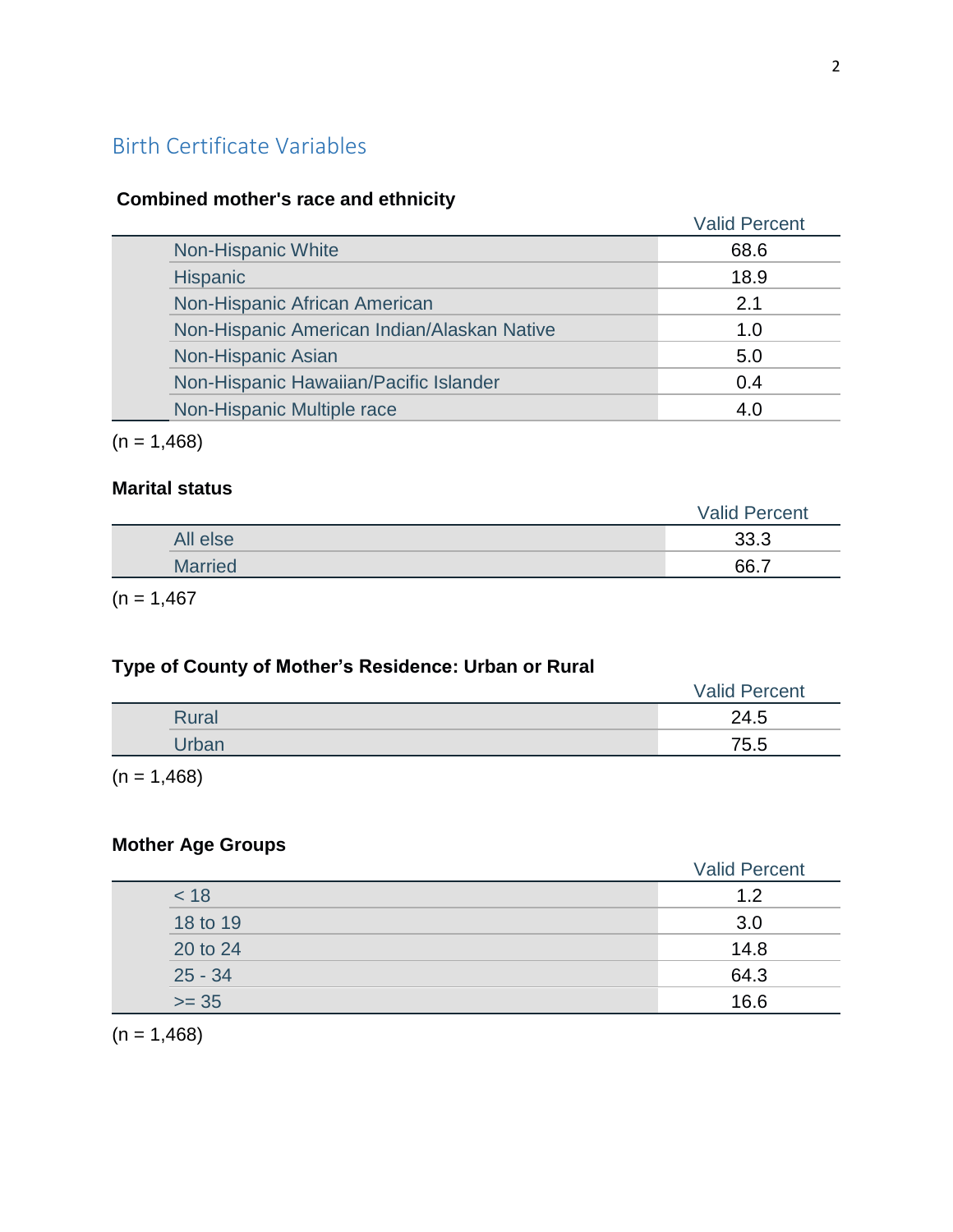- 2015 Data collected under Centers for Disease Control and Prevention (CDC) protocol.
- Results are for surveys mailed to mothers of babies born January 1 through December 31, 2015.
- 1,468 women responded to the 2015 Oregon PRAMS survey.
- $-$  "n" = unweighted number of respondents for a question.
- "Valid Percent" is a weighted percentage. It represents the use of denominators that exclude blanks and unknowns. Valid Percent may not add up to 100.0 due to rounding.
- Significantly lower number of respondents to certain questions usually indicate a skip pattern in the questionnaire.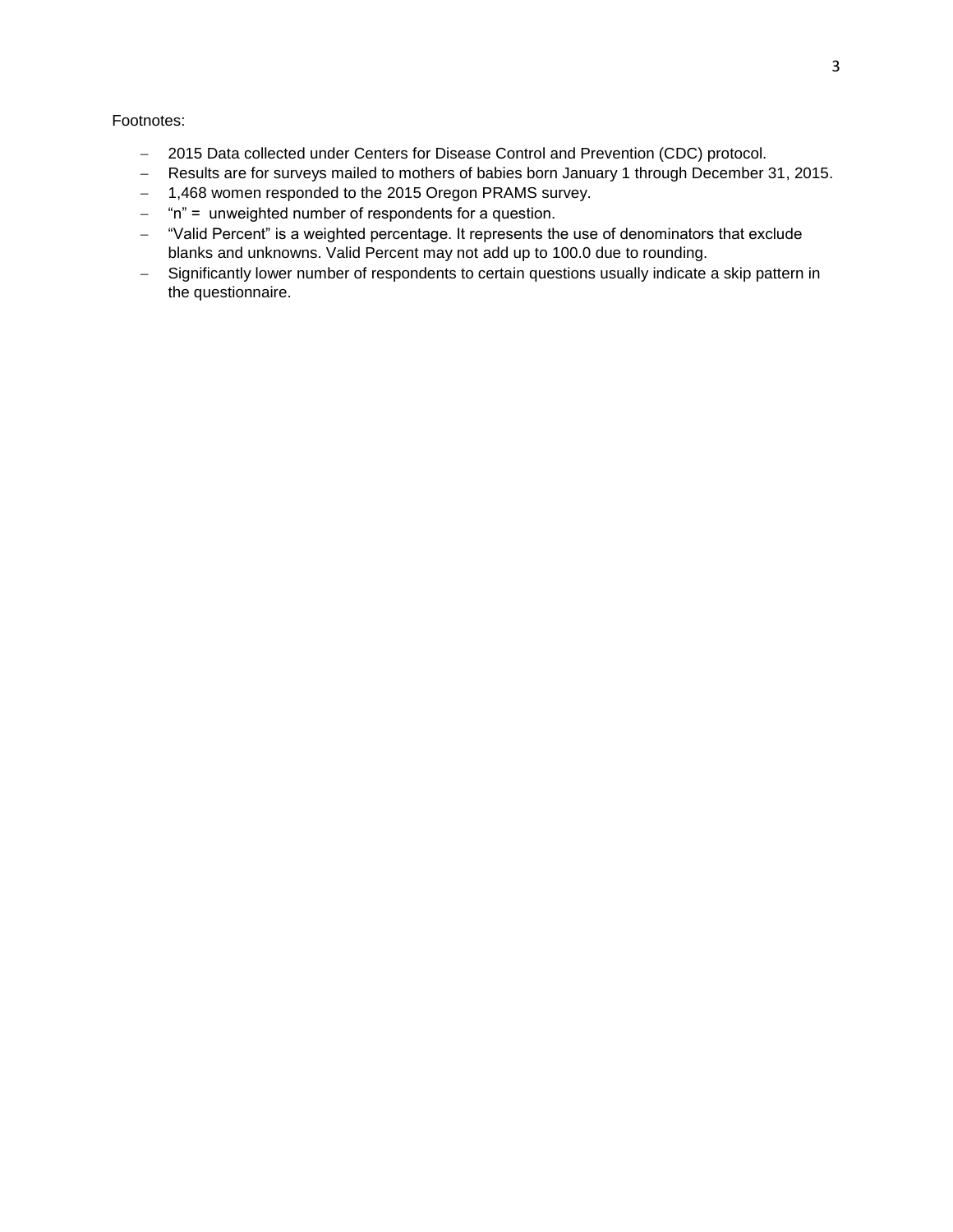### **Did you ever breastfeed or pump breast milk to feed your new baby, even for a short period of time?**

|    | <b>Valid Percent</b> |
|----|----------------------|
|    | -                    |
| es | 96.5                 |

 $(n = 1,401)$ 

### **Are you currently breastfeeding or feeding pumped milk to your new baby?**

|     | <b>Valid Percent</b> |
|-----|----------------------|
| N٥  | 25.3                 |
| Yes | 74.7                 |

 $(n = 1,352)$ 

### **How many weeks or months did you breastfeed or pump breast mile to feed your baby? (weeks)**

|                              | <b>Valid Percent</b> |
|------------------------------|----------------------|
| I did not breastfeed my baby | 3.5                  |
| Less than 4 weeks            | 6.8                  |
| 4 to 7.9 weeks               | 7.0                  |
| At least 8.0 weeks           | 82 Z                 |

 $(n = 1,391)$ 

**This question asks about things that may have happened at the hospital where your new baby was born.**

### **a. Hospital staff gave me information about breastfeeding**

|                          |                | <b>Valid Percent</b> |
|--------------------------|----------------|----------------------|
|                          | ٩О             | ٦.૫                  |
|                          | Yes            | 96.6                 |
| $\overline{\phantom{a}}$ | $\overline{1}$ |                      |

 $(n = 1,320)$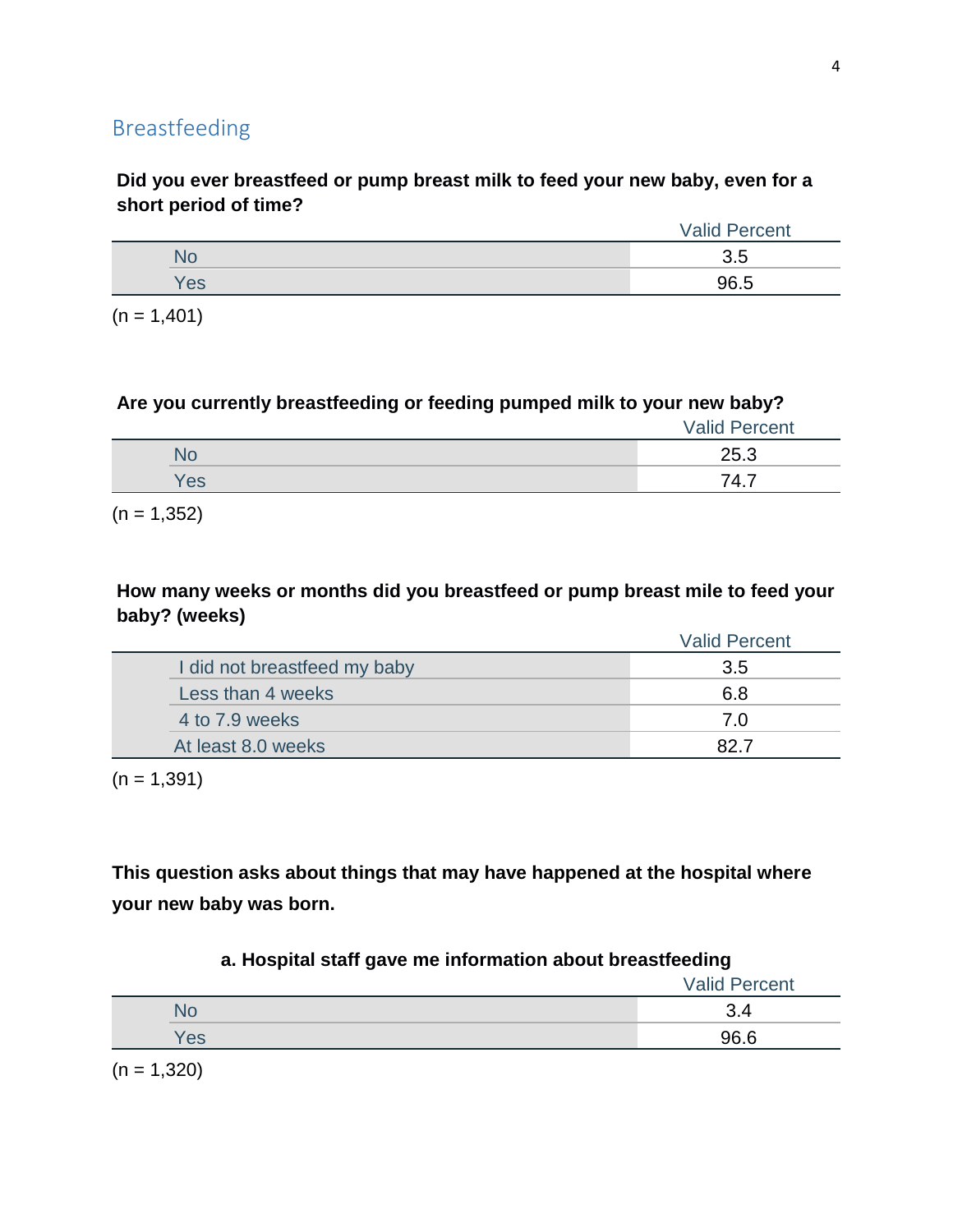**This question asks about things that may have happened at the hospital where your new baby was born.**

|  |  |  |  |  |  |  | b. My baby stayed in the same room with me at the hospital |  |  |  |  |  |  |  |  |
|--|--|--|--|--|--|--|------------------------------------------------------------|--|--|--|--|--|--|--|--|
|--|--|--|--|--|--|--|------------------------------------------------------------|--|--|--|--|--|--|--|--|

|                 | <b>Valid Percent</b> |
|-----------------|----------------------|
| NG              | Б.                   |
| 'e <sub>s</sub> | 95.0                 |

 $(n = 1,320)$ 

**This question asks about things that may have happened at the hospital where your new baby was born.**

#### **c. Hospital staff helped me learn how to breastfeed**

|     | <b>Valid Percent</b> |
|-----|----------------------|
| No  | 13.9                 |
| Yes | 86.1                 |

 $(n = 1, 319)$ 

**This question asks about things that may have happened at the hospital where your new baby was born.**

#### **d. I breastfed in the first hour after my baby was born**

|     | <b>Valid Percent</b> |
|-----|----------------------|
|     | 15.6                 |
| Yes | 84.4                 |

 $(n = 1,318)$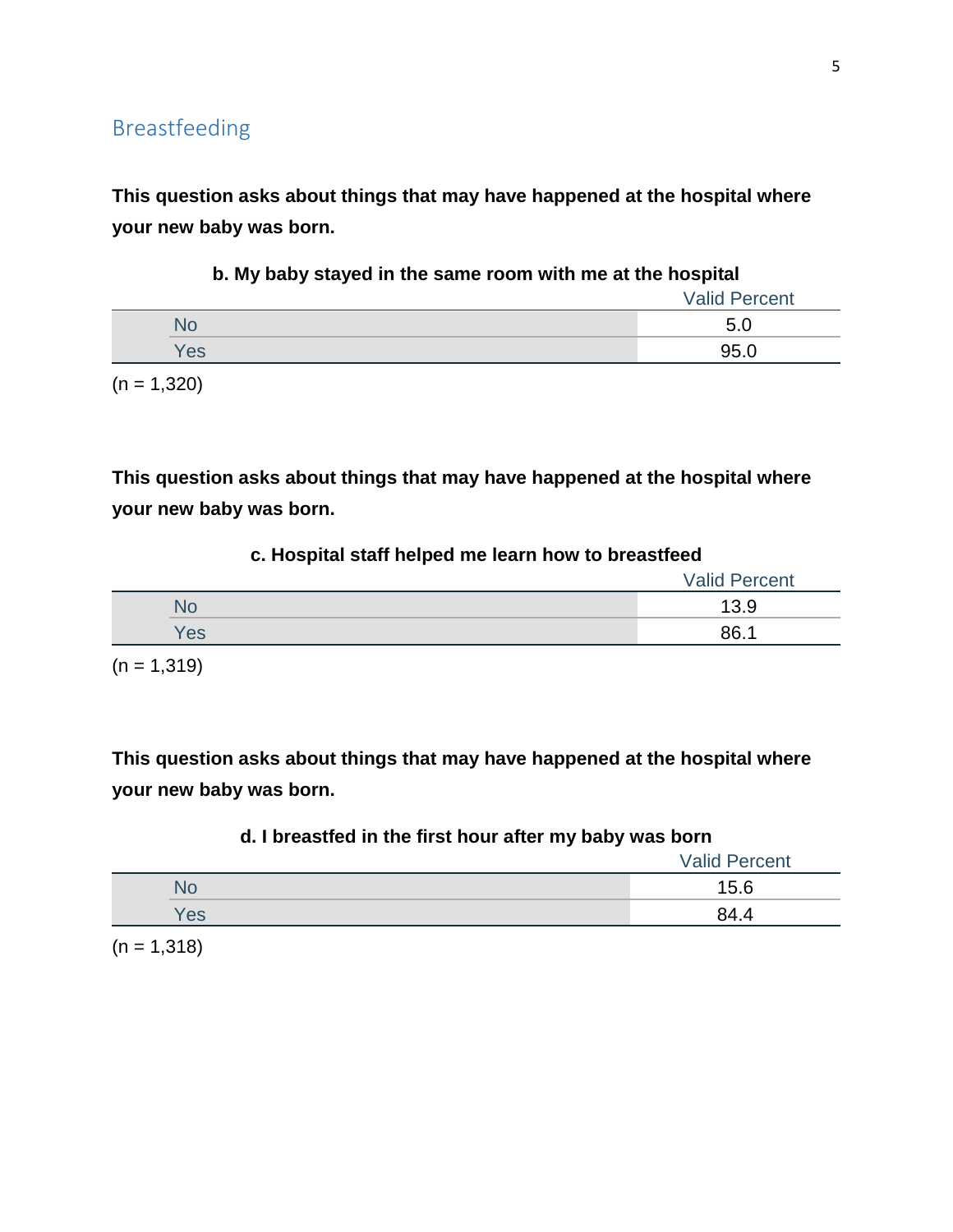**This question asks about things that may have happened at the hospital where your new baby was born.**

|     | <b>Valid Percent</b> |
|-----|----------------------|
| No  | 1.O                  |
| Yes | 982                  |
|     |                      |

**e. I breastfed my baby in the hospital**

 $(n = 1, 314)$ 

**This question asks about things that may have happened at the hospital where your new baby was born.**

|  |  |  |  | f. My baby was fed only breast milk at the hospital |  |  |
|--|--|--|--|-----------------------------------------------------|--|--|
|--|--|--|--|-----------------------------------------------------|--|--|

|     | <b>Valid Percent</b> |
|-----|----------------------|
| NG  | 19.6                 |
| Yes | 80.4                 |

 $(n = 1,318)$ 

**This question asks about things that may have happened at the hospital where your new baby was born.**

#### **g. Hospital staff told me to breastfeed whenever my baby wanted**

|     | <b>Valid Percent</b> |
|-----|----------------------|
|     |                      |
| Yes | ററ റ                 |

 $(n = 1,318)$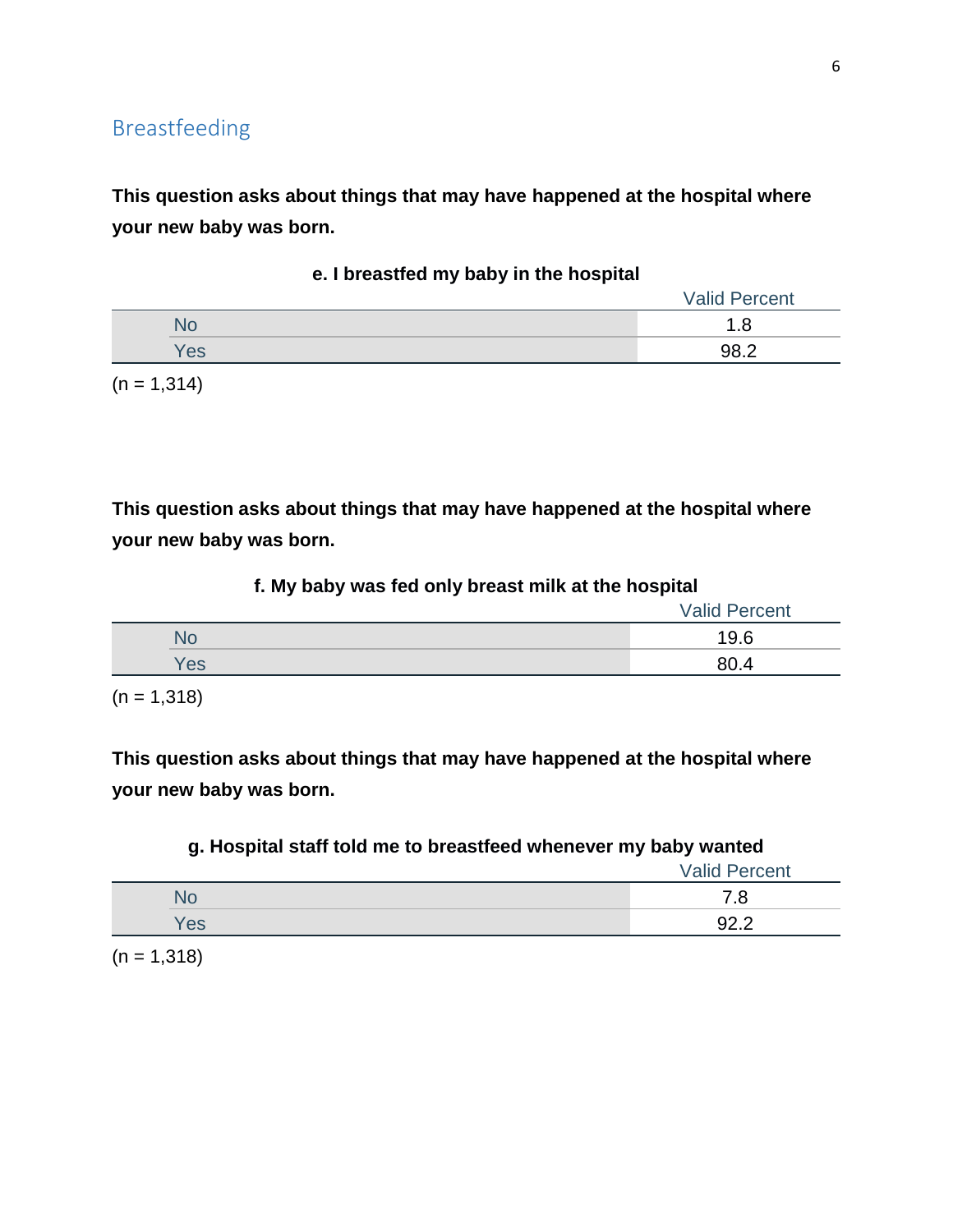**This question asks about things that may have happened at the hospital where your new baby was born.**

|     | <b>Valid Percent</b> |
|-----|----------------------|
| No  | ຂາ<br>. .            |
| Yes |                      |
|     |                      |

**h. The hospital gave me a breast pump to use**

 $(n = 1,318)$ 

**This question asks about things that may have happened at the hospital where your new baby was born.**

#### **i. The hospital gave me a gift pack with formula**

|     | <b>Valid Percent</b> |
|-----|----------------------|
|     | 81.5                 |
| Yes | 18.5                 |
|     |                      |

 $(n = 1,318)$ 

**This question asks about things that may have happened at the hospital where your new baby was born.**

**j. The hospital gave me a telephone number to call for help with breastfeeding**

Valid Percent

|     | v.v |
|-----|-----|
| 'es |     |

 $(n = 1,318)$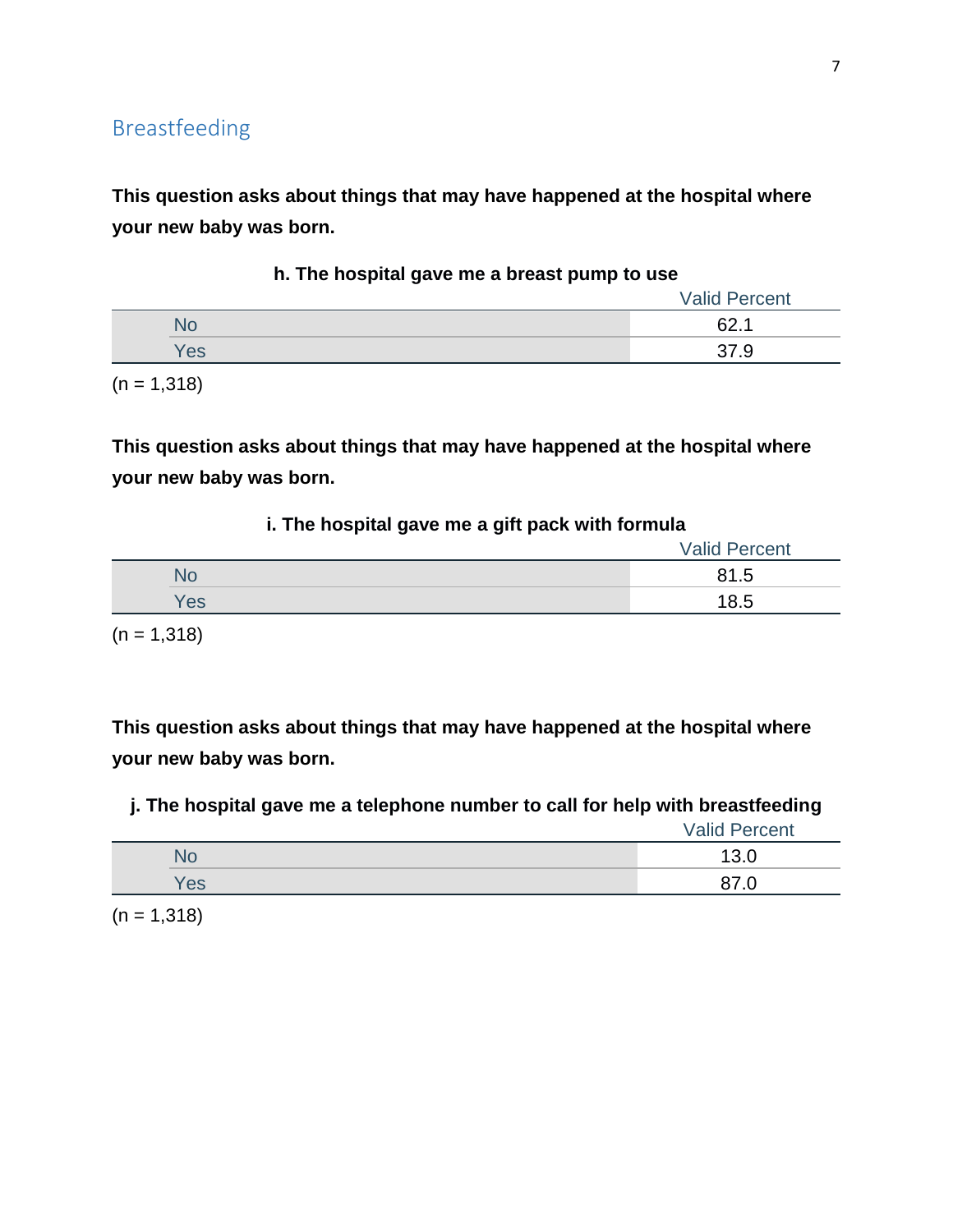**This question asks about things that may have happened at the hospital where your new baby was born.**

|     | <b>Valid Percent</b> |
|-----|----------------------|
| NО  | 68.7                 |
| Yes | <b>O</b> 4<br>ົ      |

**k. Hospital staff gave my baby a pacifier**

 $(n = 1, 316)$ 

#### **How old was your new baby the first time he or she drank liquids other than breast milk (such as formula, water, juice, tea, or cow's milk?**

|                                                        | <b>Valid Percent</b> |
|--------------------------------------------------------|----------------------|
| My baby was less than 1 week old                       | 15.3                 |
| 1.0 to 2.9 weeks                                       | 7.3                  |
| 3.0 to 4.9 weeks                                       | 8.4                  |
| 5.0 to 6.9 weeks                                       | 2.4                  |
| 7.0 to 8.9 weeks                                       | 7.1                  |
| 9.0 to 10.9 weeks                                      | 0.9                  |
| 11.0 or more weeks                                     | 10.2                 |
| My baby has not had any liquids other than breast milk | 48.4                 |

 $(n = 1,343)$ 

- 2015 Data collected under Centers for Disease Control and Prevention (CDC) protocol.
- Results are for surveys mailed to mothers of babies born January 1 through December 31, 2015.
- 1,468 women responded to the 2015 Oregon PRAMS survey.
- $-$  "n" = unweighted number of respondents for a question.
- "Valid Percent" is a weighted percentage. It represents the use of denominators that exclude blanks and unknowns. Valid Percent may not add up to 100.0 due to rounding.
- Significantly lower number of respondents to certain questions usually indicate a skip pattern in the questionnaire.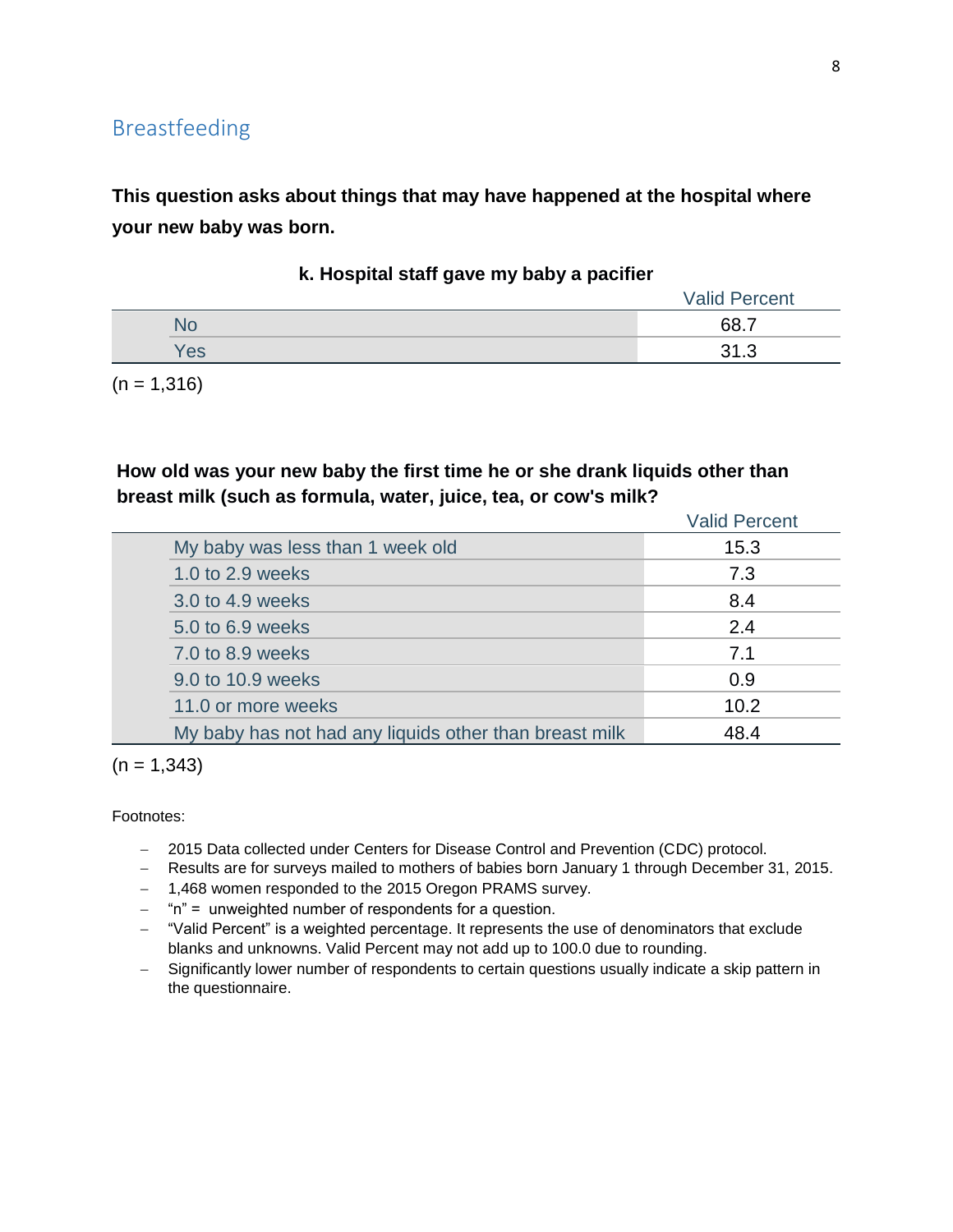# Demographics

### **Is your baby alive now?**

|     | <b>Valid Percent</b> |
|-----|----------------------|
|     |                      |
| Yes | 99.6                 |
|     |                      |

 $(n = 1, 421)$ 

#### **Is your baby living with you now?**

|  |     | <b>Valid Percent</b> |
|--|-----|----------------------|
|  |     | . .                  |
|  | Yes | 99.3                 |
|  |     |                      |

 $(n = 1, 413)$ 

**During the 12 months before your new baby was born, what was your yearly total household income before taxes? Include your income, your husband's or partner's income, and any other income you may have received.**

|                      | <b>Valid Percent</b> |
|----------------------|----------------------|
| \$0 to \$15,000      | 19.2                 |
| \$15,001 to \$19,000 | 6.6                  |
| \$19,001 to \$22,000 | 4.4                  |
| \$22,001 to \$26,000 | 4.4                  |
| \$26,001 to \$29,000 | 5.2                  |
| \$29,001 to \$37,000 | 10.2                 |
| \$37,001 to \$44,000 | 5.7                  |
| \$44,001 to \$52,000 | 6.6                  |
| \$52,001 to \$56,000 | 2.7                  |
| \$56,001 to \$67,000 | 6.0                  |
| \$67,001 to \$79,000 | 4.4                  |
| \$79,001 or more     | 24.7                 |

 $(n = 1,357)$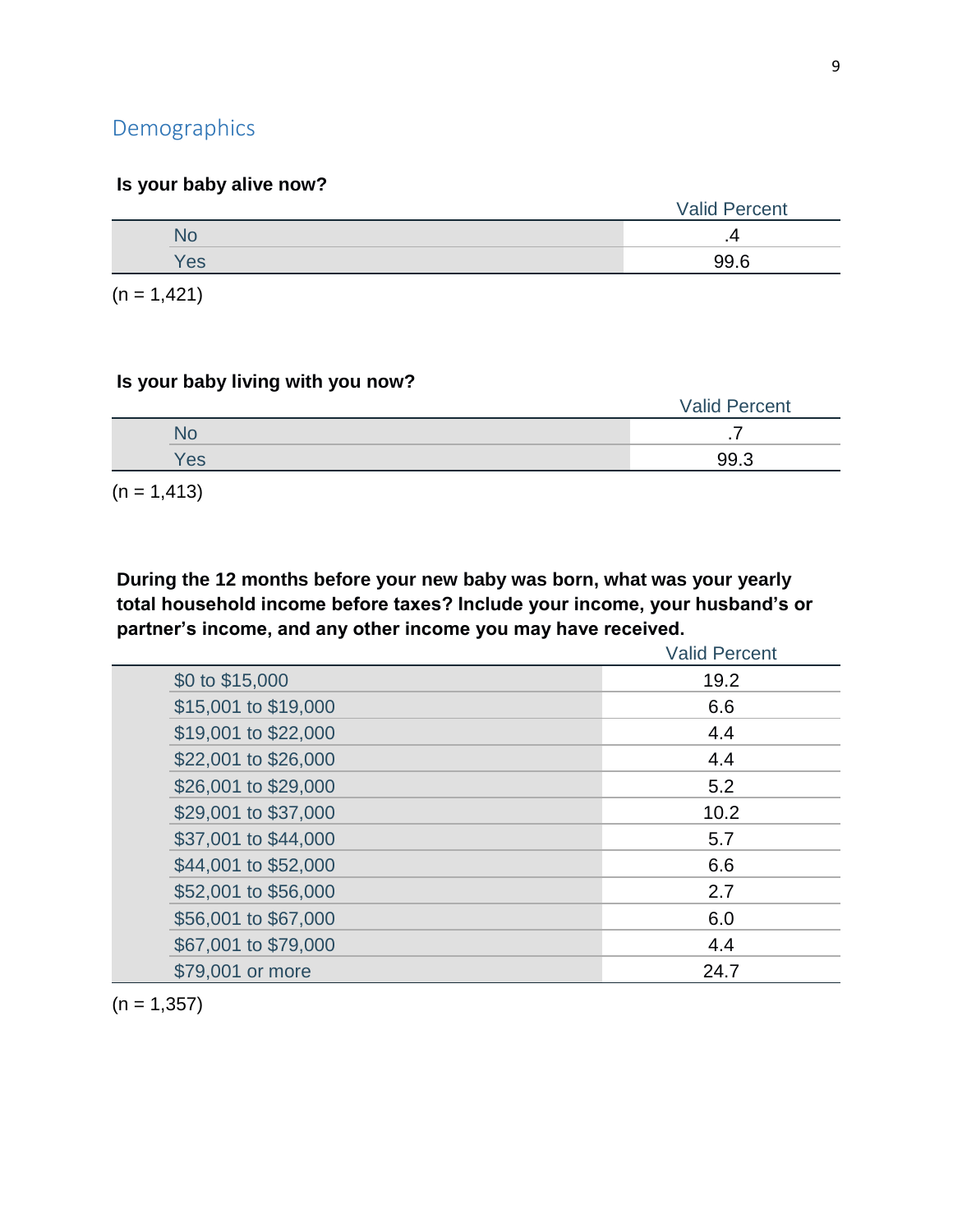# Demographics

|                       | <b>Valid Percent</b> |
|-----------------------|----------------------|
| ⌒                     | 41.2                 |
| 3                     | 30.1                 |
| $\overline{4}$        | 16.7                 |
| 5                     | 7.6                  |
| 6                     | 3.0                  |
|                       | 0.9                  |
| $\mathsf{\mathsf{B}}$ | 0.2                  |
| 9                     | 0.3                  |
| 10                    | 0.0                  |
| 11                    | 0.0                  |

**During the 12 months before your new baby was born, how many people, including yourself, depended on this income?**

 $(n = 1,396)$ 

### **Post-survey calculated variable: Federal Poverty Level**

| At or below 100% FPL<br>26.0 |  |
|------------------------------|--|
| More than 100% FPL<br>74.0   |  |

 $(n = 1,342)$ 

### **Post-survey calculated variable: Federal Poverty Level Groups (4)**

|                      | <b>Valid Percent</b> |
|----------------------|----------------------|
| At or below 100% FPL | 26.0                 |
| 100.1% - 200.0% FPL  | -24.6                |
| 200.1% - 400.0% FPL  | -26.6                |
| $>= 400\%$ FPL       | 22 R                 |

 $(n = 1,342)$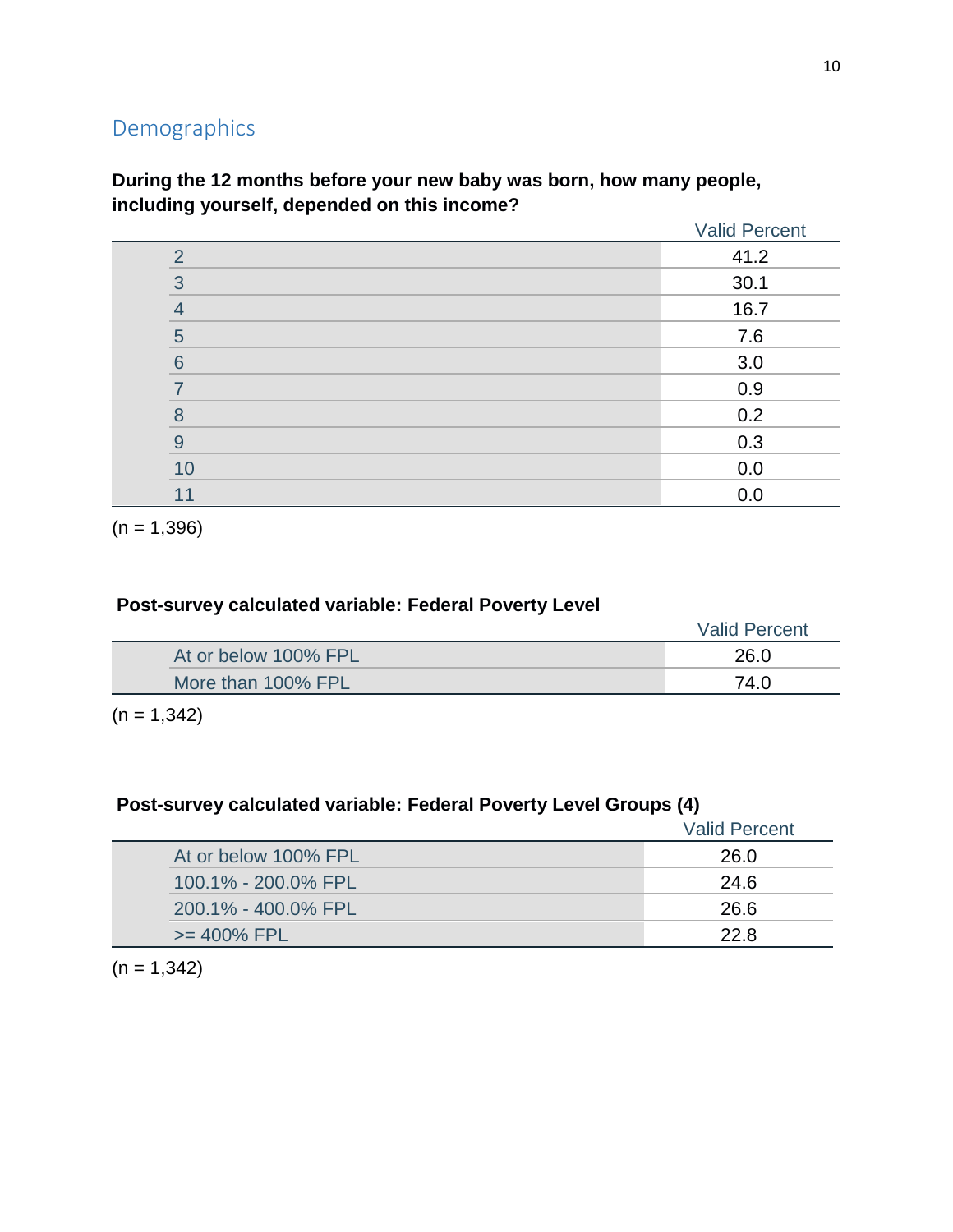# Demographics

|                      | <b>Valid Percent</b> |
|----------------------|----------------------|
| At or below 100% FPL | 26.0                 |
| 100.1% - 200.0% FPL  | 24.6                 |
| $>$ 200% FPL         | 49.4                 |
|                      |                      |

### **Post-survey calculated variable: Federal Poverty Level Groups (3)**

 $(n = 1,342)$ 

- 2015 Data collected under Centers for Disease Control and Prevention (CDC) protocol.
- Results are for surveys mailed to mothers of babies born January 1 through December 31, 2015.
- 1,468 women responded to the 2015 Oregon PRAMS survey.
- $-$  "n" = unweighted number of respondents for a question.
- "Valid Percent" is a weighted percentage. It represents the use of denominators that exclude blanks and unknowns. Valid Percent may not add up to 100.0 due to rounding.
- Significantly lower number of respondents to certain questions usually indicate a skip pattern in the questionnaire.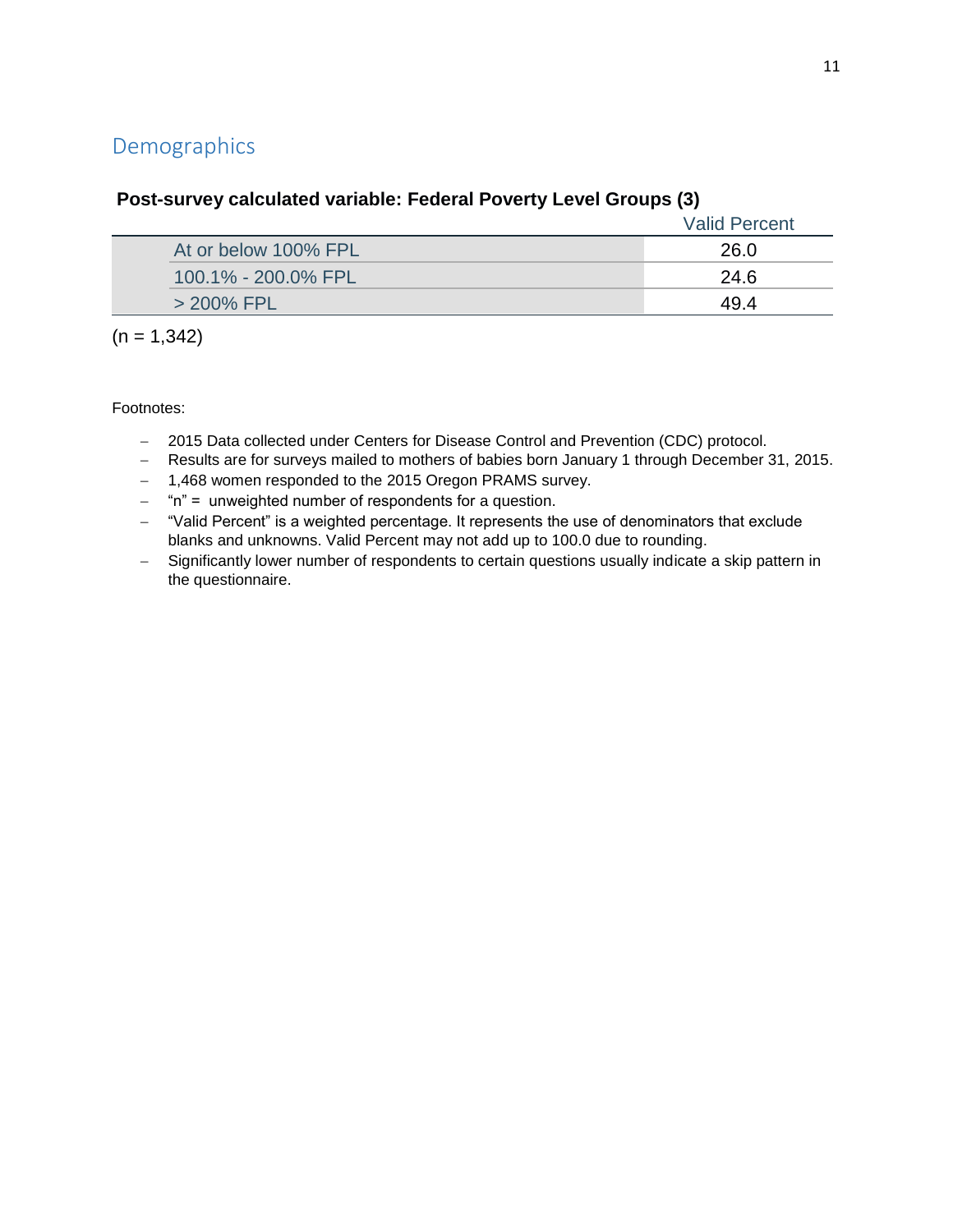# Depression

### **During your most recent pregnancy, how often did you feel down, depressed, or hopeless?**

|              | <b>Valid Percent</b> |
|--------------|----------------------|
| Always       | 1.2                  |
| Often        | 6.9                  |
| Sometimes    | 20.5                 |
| Rarely       | 31.7                 |
| <b>Never</b> | 39.7                 |

 $(n = 1, 425)$ 

**During your most recent pregnancy, how often did you have little interest or little pleasure in doing things?**

|                  | <b>Valid Percent</b> |
|------------------|----------------------|
| Always           | 1.8                  |
| <b>Often</b>     | 6.4                  |
| <b>Sometimes</b> | 16.3                 |
| Rarely           | 33.6                 |
| <b>Never</b>     | 41.9                 |

 $(n = 1, 424)$ 

## **Post-survey calculated variable: Depression during pregnancy?**

|     | <b>Valid Percent</b> |
|-----|----------------------|
| No  | 80.1                 |
| Yes | 19.9                 |

 $(n = 1, 416)$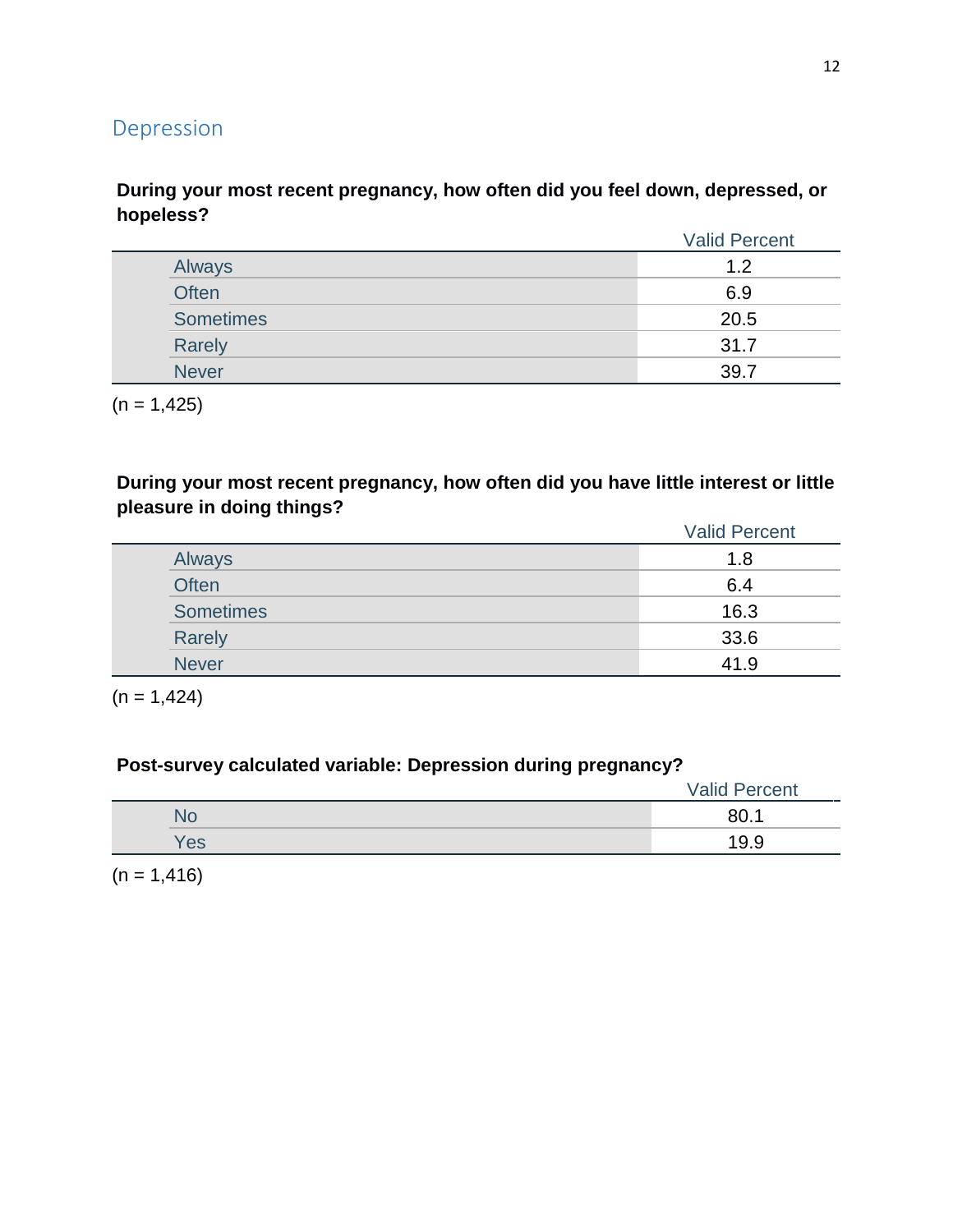## Depression

### **Since your new baby was born, how often have you felt down, depressed, or hopeless?**

|                  | <b>Valid Percent</b> |
|------------------|----------------------|
| Always           | 1.4                  |
| Often            | 4.6                  |
| <b>Sometimes</b> | 21.1                 |
| Rarely           | 39.3                 |
| <b>Never</b>     | 33.6                 |

 $(n = 1,427)$ 

#### **Since your new baby was born, how often have you had little interest or little pleasure in doing things?**

|                  | <b>Valid Percent</b> |
|------------------|----------------------|
| Always           | 2.7                  |
| <b>Often</b>     | 4.5                  |
| <b>Sometimes</b> | 15.7                 |
| Rarely           | 34.6                 |
| <b>Never</b>     | 42.5                 |

 $(n = 1,422)$ 

#### **Post-survey calculated variable: Post-Partum Depression?**

|     | <b>Valid Percent</b> |
|-----|----------------------|
|     | 81.8                 |
| Yes | 18.2                 |

 $(n = 1, 418)$ 

- 2015 Data collected under Centers for Disease Control and Prevention (CDC) protocol.
- Results are for surveys mailed to mothers of babies born January 1 through December 31, 2015.
- 1,468 women responded to the 2015 Oregon PRAMS survey.
- $-$  "n" = unweighted number of respondents for a question.
- "Valid Percent" is a weighted percentage. It represents the use of denominators that exclude blanks and unknowns. Valid Percent may not add up to 100.0 due to rounding.
- Significantly lower number of respondents to certain questions usually indicate a skip pattern in the questionnaire.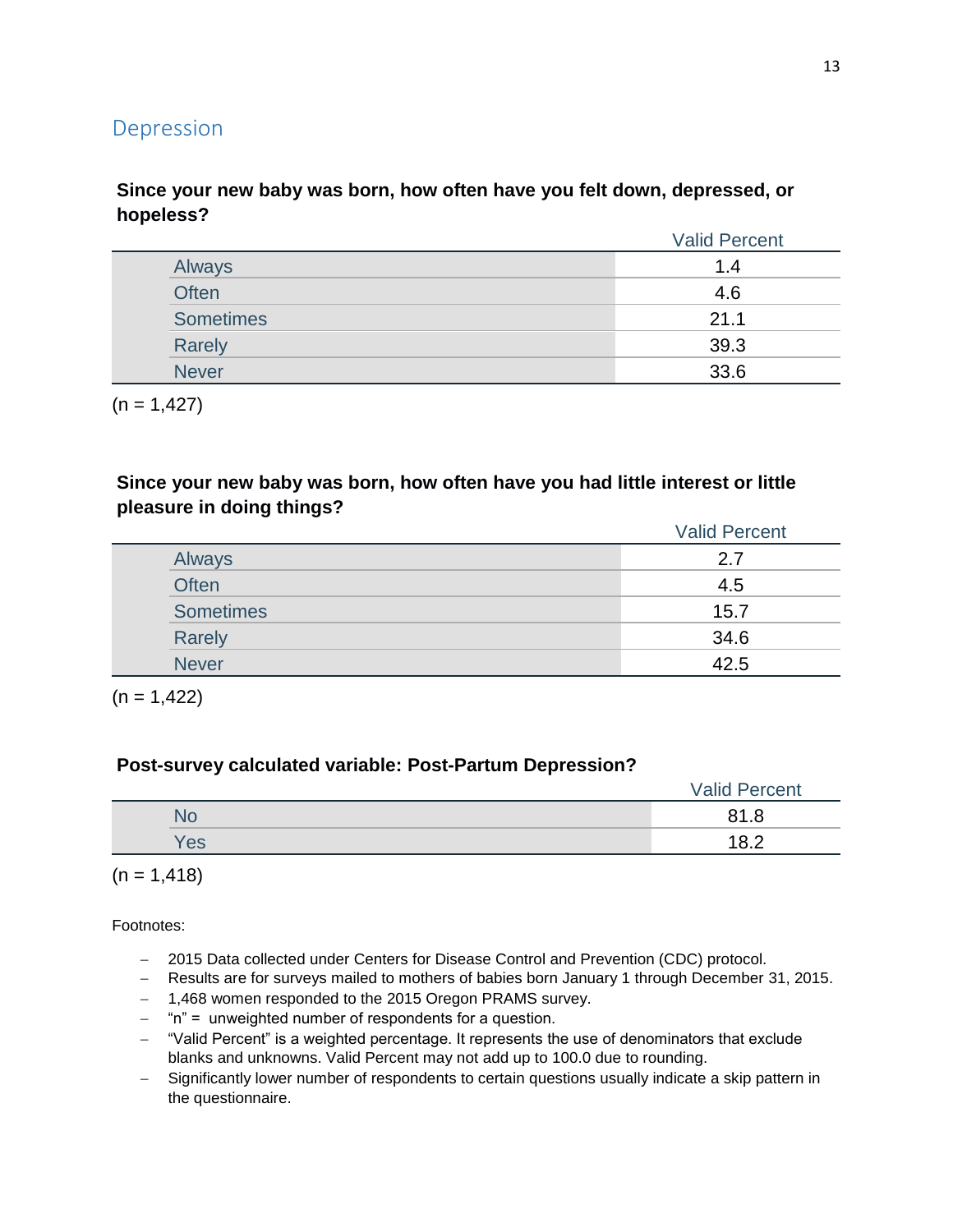#### **Have you** *ever* **experienced discrimination (felt like you were treated worse than other people)** *while getting any type of health or medical care***? a. My race or skin color**

|     | <b>Valid Percent</b> |
|-----|----------------------|
|     |                      |
| Yes | <u>.</u>             |
|     |                      |

 $(n = 1, 421)$ 

**Have you** *ever* **experienced discrimination (felt like you were treated worse than other people)** *while getting any type of health or medical care***?**

#### **b. My immigration status**

|     | <b>Valid Percent</b> |
|-----|----------------------|
| ЧU  | 99.0                 |
| Yes |                      |

 $(n = 1,420)$ 

**Have you** *ever* **experienced discrimination (felt like you were treated worse than other people)** *while getting any type of health or medical care***?**

| $-$ | <b>Valid Percent</b> |
|-----|----------------------|
|     | 92.8                 |
| Yes | ¬ ⌒                  |
|     |                      |

**c. My age**

 $(n = 1,422)$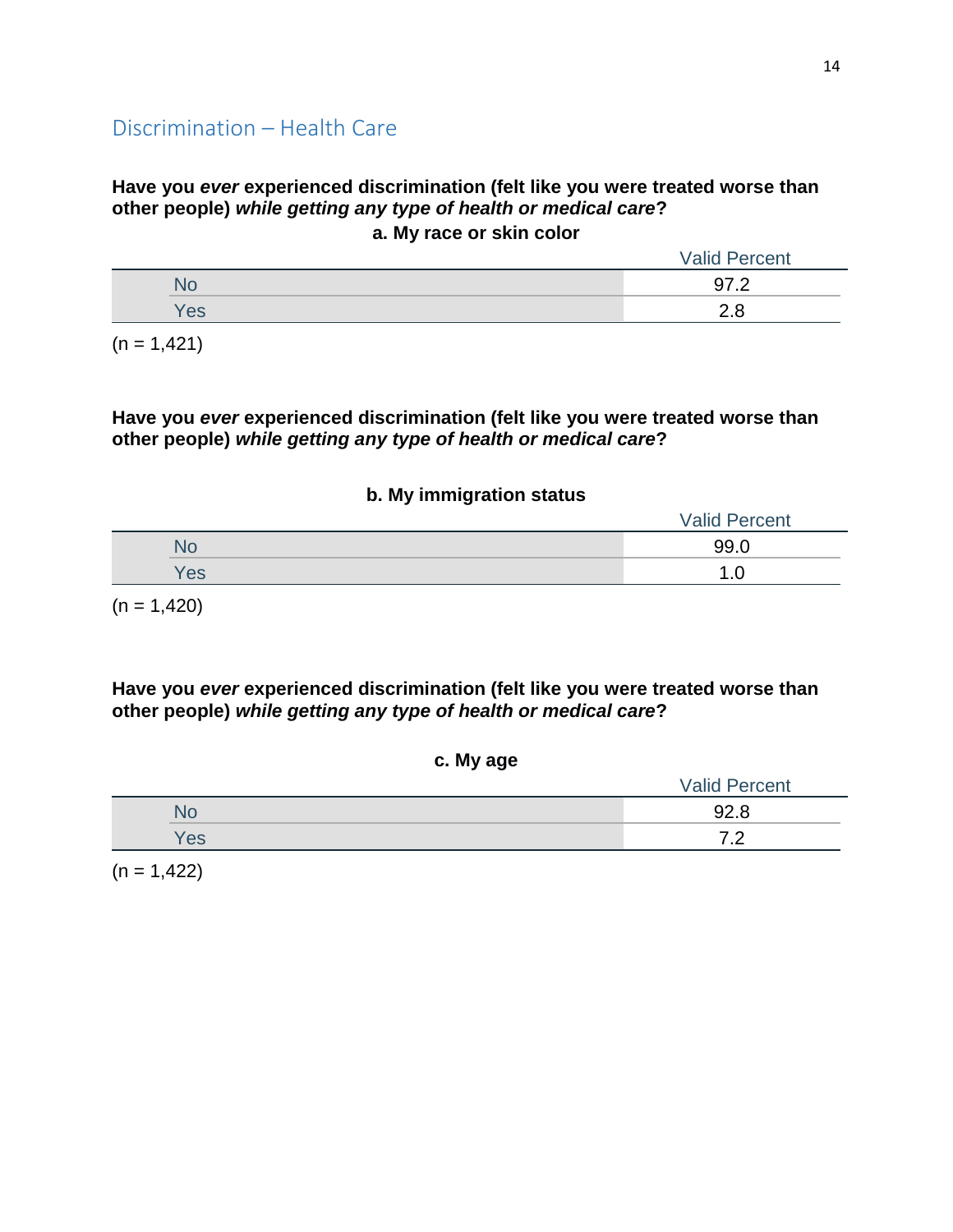#### **Have you** *ever* **experienced discrimination (felt like you were treated worse than other people)** *while getting any type of health or medical care***?**

#### **d. My income**

| $\overline{\phantom{a}}$ | <b>Valid Percent</b> |
|--------------------------|----------------------|
| N٥                       | 93.9                 |
| Yes                      | 6.1                  |

 $(n = 1, 422)$ 

#### **Have you** *ever* **experienced discrimination (felt like you were treated worse than other people)** *while getting any type of health or medical care***?**

#### **e. My sex/gender**

|     | <b>Valid Percent</b> |
|-----|----------------------|
| ٧О  | - 07<br>.న           |
| Yes | ⌒                    |

 $(n = 1, 421)$ 

**Have you** *ever* **experienced discrimination (felt like you were treated worse than other people)** *while getting any type of health or medical care***?**

#### **f. My sexual orientation**

|     | <b>Valid Percent</b> |
|-----|----------------------|
| NO  | 99.5                 |
| Yes | 0.5                  |

 $(n = 1, 421)$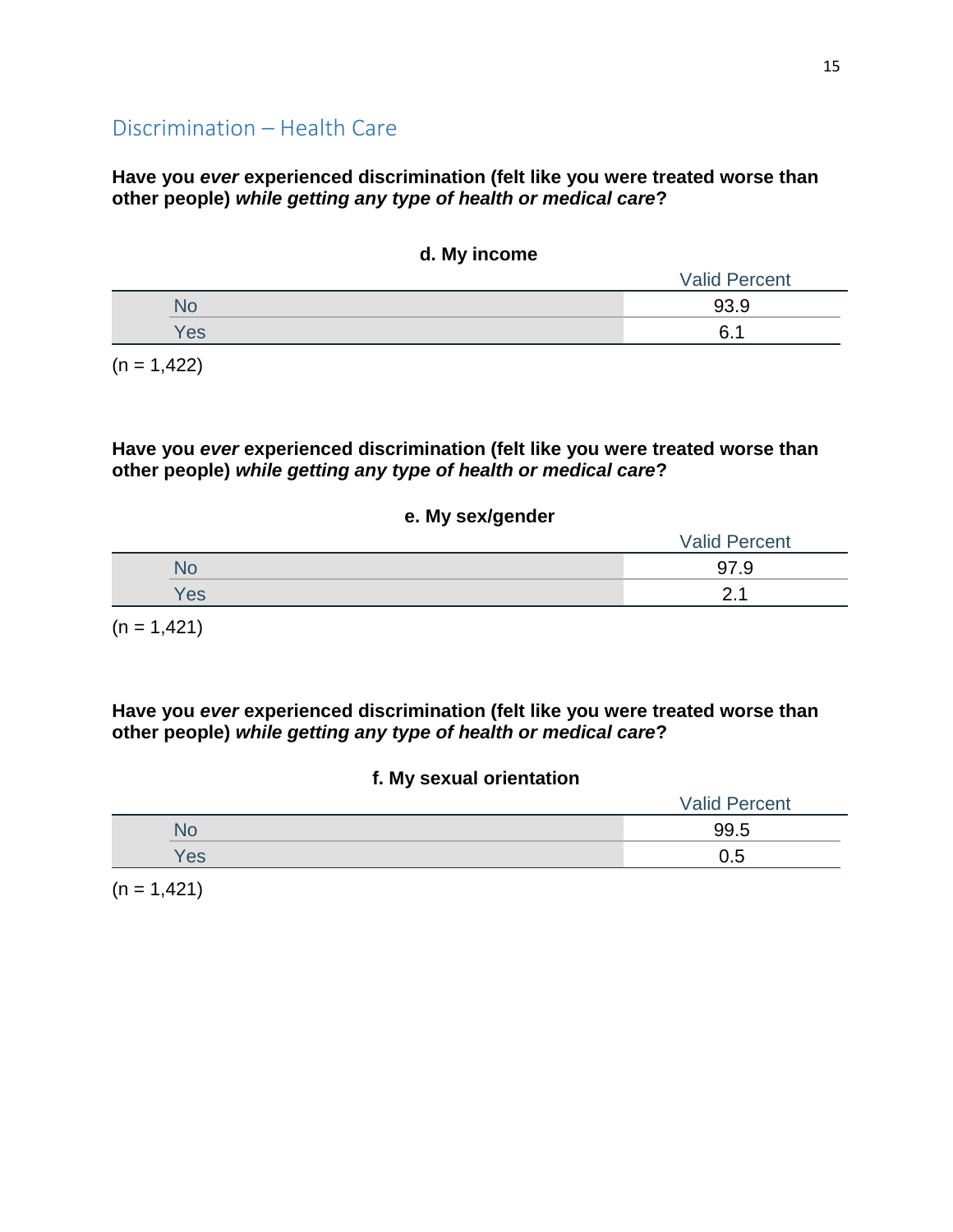#### **Have you** *ever* **experienced discrimination (felt like you were treated worse than other people)** *while getting any type of health or medical care***?**

### **g. My religion**

|     | <b>Valid Percent</b> |
|-----|----------------------|
| N O | 98.9                 |
| Yes | .                    |

 $(n = 1, 421)$ 

#### **Have you** *ever* **experienced discrimination (felt like you were treated worse than other people)** *while getting any type of health or medical care***?**

#### **h. Because I was pregnant**

|     | <b>Valid Percent</b> |
|-----|----------------------|
| NO  | 94.1                 |
| 'es | 5.9                  |

 $9N = 1,422$ 

**Have you** *ever* **experienced discrimination (felt like you were treated worse than other people)** *while getting any type of health or medical care***?**

#### **i. The language I speak**

|     | <b>Valid Percent</b> |
|-----|----------------------|
|     | 98.4                 |
| 'es |                      |

 $(n = 1,420)$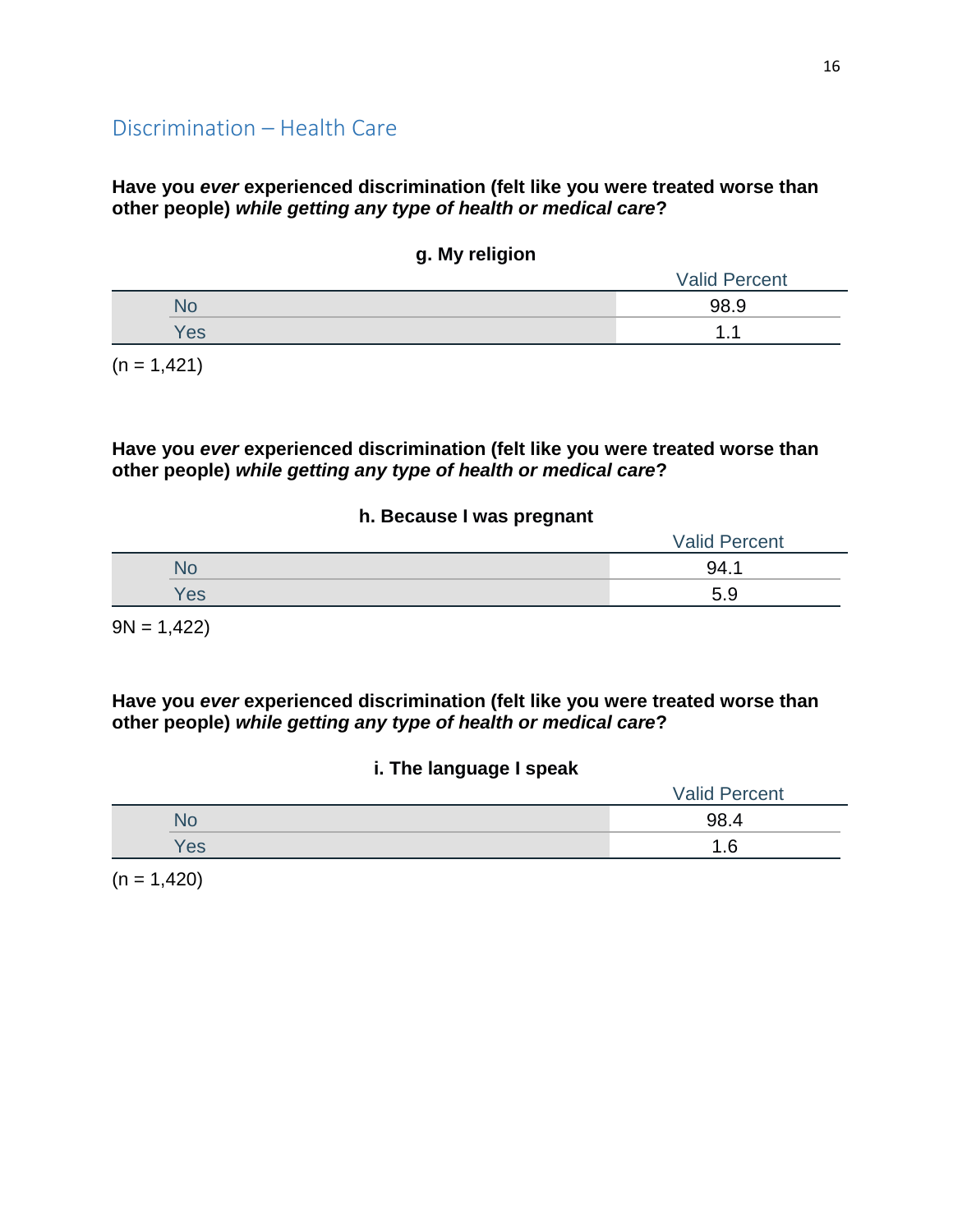### **Have you** *ever* **experienced discrimination (felt like you were treated worse than other people)** *while getting any type of health or medical care***?**

### **j. My type of health insurance or my lack of health insurance**

|     | <b>Valid Percent</b> |
|-----|----------------------|
| 'NG | 92.5                 |
| es/ | $\sim$ $\sim$<br>ں.  |

 $(n = 1,420)$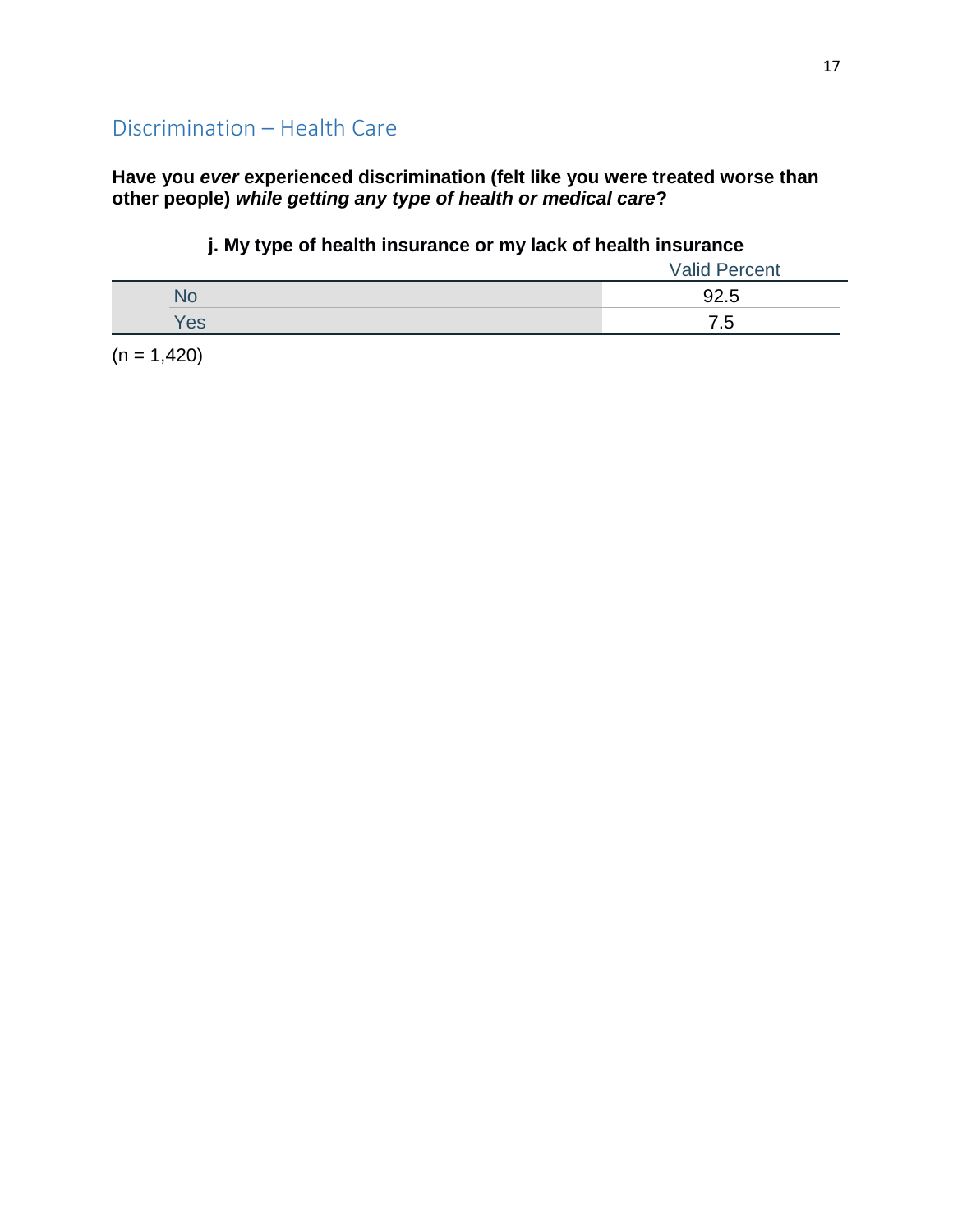**Have you** *ever* **experienced discrimination (felt like you were treated worse than other people) in a situation** *other than* **getting any type of health or medical care (for example, in housing, work or school)?**

| a. My race or skin color |
|--------------------------|
|--------------------------|

|     | <b>Valid Percent</b> |
|-----|----------------------|
|     | 94.0                 |
| Yes | G N<br>0.U           |

 $(n = 1, 421)$ 

**Have you** *ever* **experienced discrimination (felt like you were treated worse than other people) in a situation** *other than* **getting any type of health or medical care (for example, in housing, work or school)?**

#### **b. My immigration status**

|     | <b>Valid Percent</b> |
|-----|----------------------|
| No  | 98.8                 |
| Yes | י י<br>$-$           |

 $(n = 1, 419)$ 

**Have you** *ever* **experienced discrimination (felt like you were treated worse than other people) in a situation** *other than* **getting any type of health or medical care (for example, in housing, work or school)?**

#### **c. My age**

|               | <b>Valid Percent</b> |
|---------------|----------------------|
|               | 88.9                 |
| $\textdegree$ | 44                   |

 $(n = 1,420)$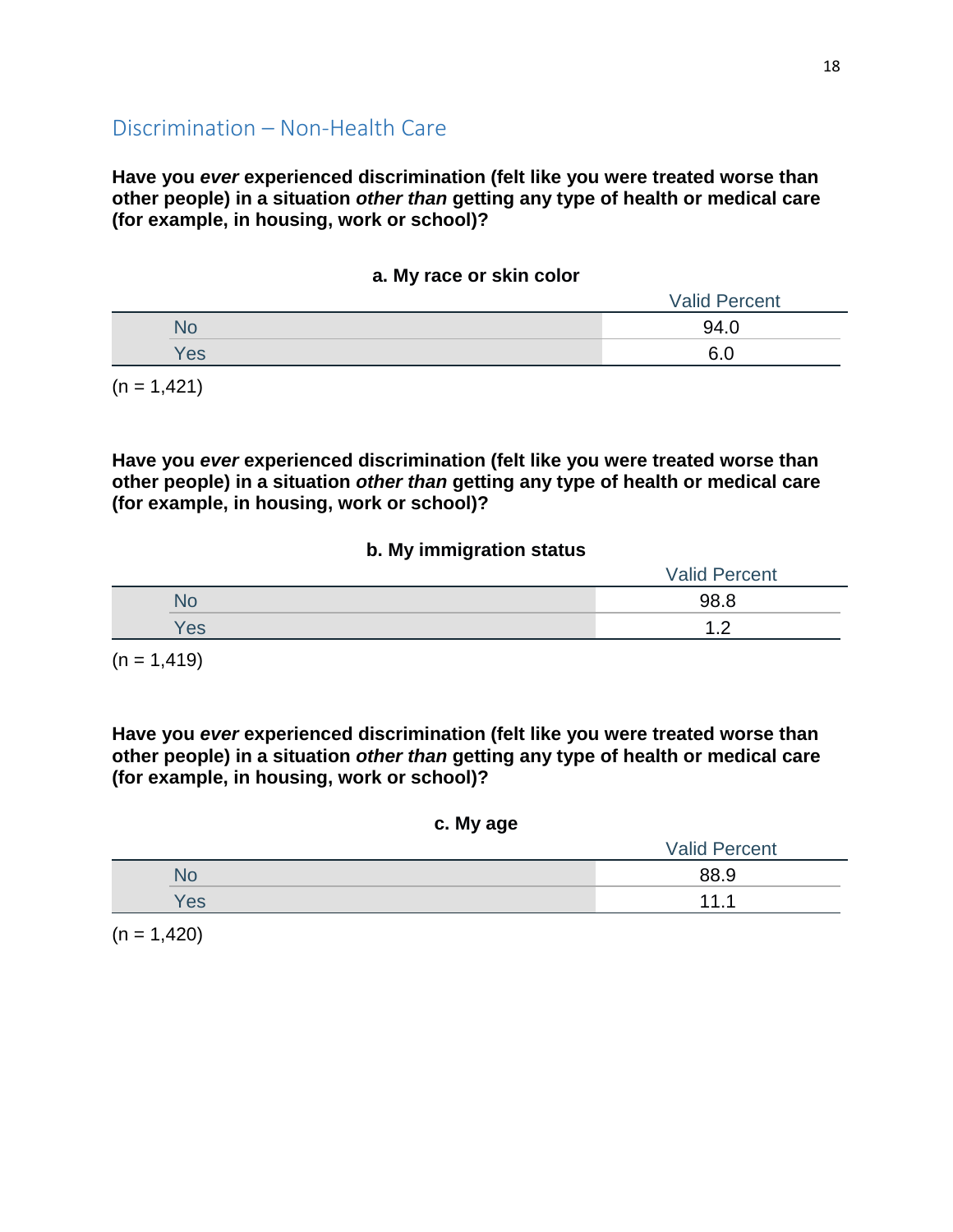**Have you** *ever* **experienced discrimination (felt like you were treated worse than other people) in a situation** *other than* **getting any type of health or medical care (for example, in housing, work or school)?**

|            | <u>.</u>             |  |
|------------|----------------------|--|
|            | <b>Valid Percent</b> |  |
| No         | 91.6                 |  |
| <b>Yes</b> | 8.4                  |  |
|            |                      |  |

**d. My income**

 $(n = 1,420)$ 

**Have you** *ever* **experienced discrimination (felt like you were treated worse than other people) in a situation** *other than* **getting any type of health or medical care (for example, in housing, work or school)?**

#### **e. My sex/gender**

|     | <b>Valid Percent</b> |
|-----|----------------------|
| No  | 90.3                 |
| Yes | -<br>◡               |

 $(n = 1,420)$ 

**Have you** *ever* **experienced discrimination (felt like you were treated worse than other people) in a situation** *other than* **getting any type of health or medical care (for example, in housing, work or school)?**

#### **f. My sexual orientation**

|     | <b>Valid Percent</b> |
|-----|----------------------|
| 'NC | 99.5                 |
| Yes | 0.5                  |

 $(n = 1, 421)$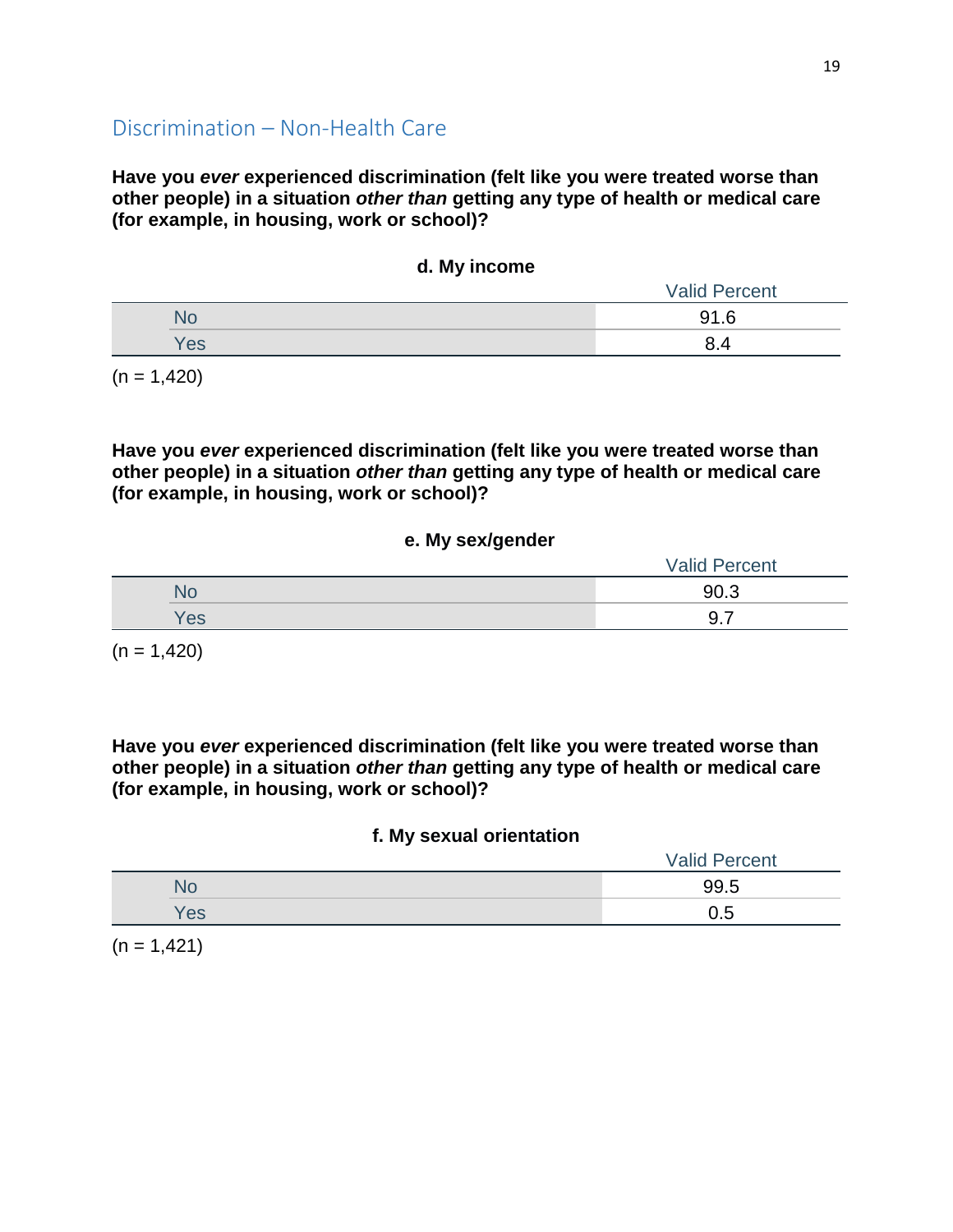**Have you** *ever* **experienced discrimination (felt like you were treated worse than other people) in a situation** *other than* **getting any type of health or medical care (for example, in housing, work or school)?**

|  | g. My religion |
|--|----------------|
|  |                |

|     | <b>Valid Percent</b> |
|-----|----------------------|
|     | 94.8                 |
| Yes | $F \Omega$           |

 $(n = 1, 421)$ 

**Have you** *ever* **experienced discrimination (felt like you were treated worse than other people) in a situation** *other than* **getting any type of health or medical care (for example, in housing, work or school)?**

#### **h. Because I was pregnant**

|     | <b>Valid Percent</b> |
|-----|----------------------|
| No  | 88.0                 |
| Yes | 12C                  |

 $(n = 1, 419)$ 

**Have you** *ever* **experienced discrimination (felt like you were treated worse than other people) in a situation** *other than* **getting any type of health or medical care (for example, in housing, work or school)?**

#### **i. The language I speak**

|     | <b>Valid Percent</b> |
|-----|----------------------|
| No  | 97.6                 |
| Yes | 2.4                  |

 $(n = 1, 421)$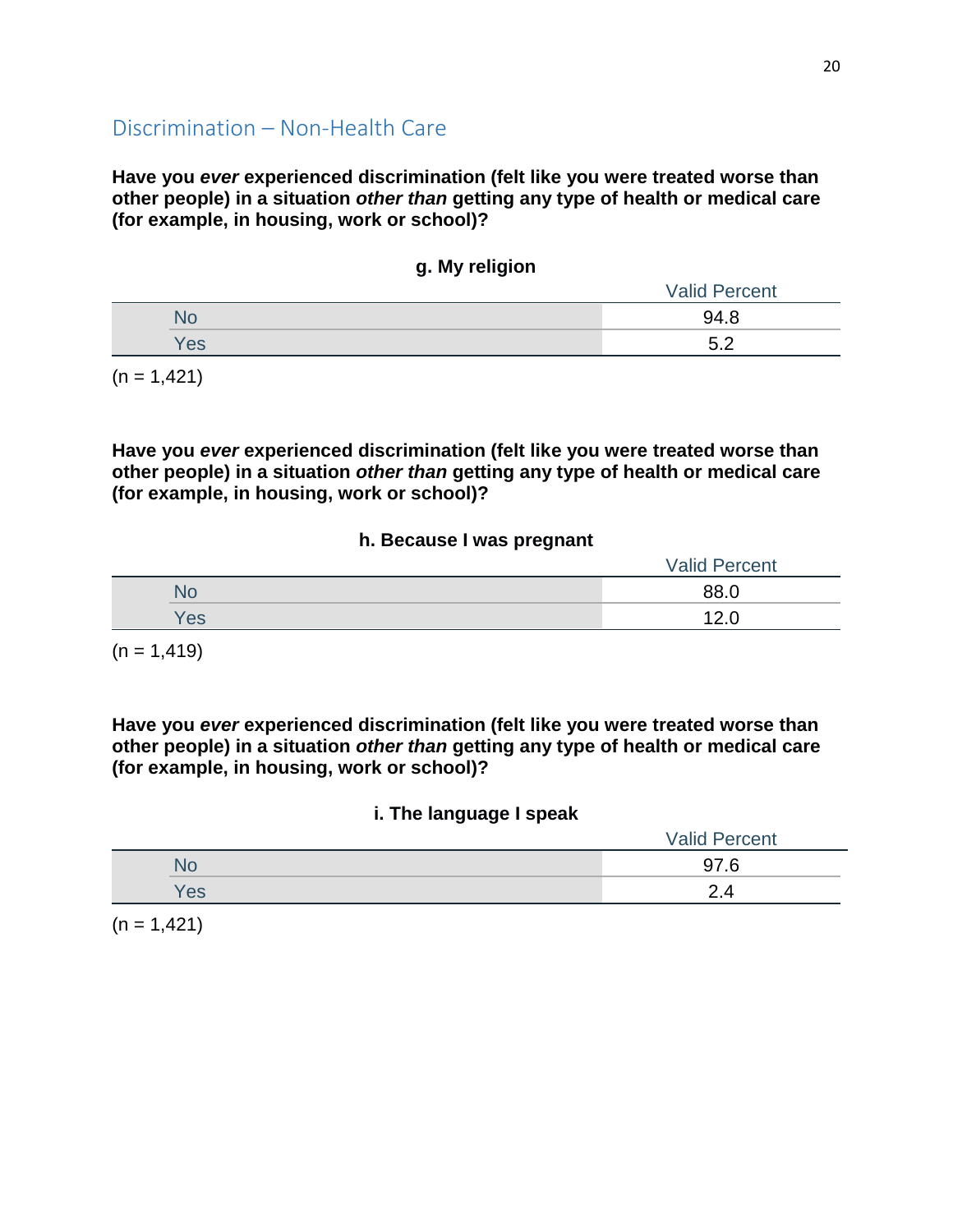**Have you** *ever* **experienced discrimination (felt like you were treated worse than other people) in a situation** *other than* **getting any type of health or medical care (for example, in housing, work or school)?**

### **j. My type of health insurance or my lack of health insurance**

|     | <b>Valid Percent</b> |
|-----|----------------------|
|     | 96.4                 |
| Yes | v.v                  |

 $(n = 1, 417)$ 

- 2015 Data collected under Centers for Disease Control and Prevention (CDC) protocol.
- Results are for surveys mailed to mothers of babies born January 1 through December 31, 2015.
- 1,468 women responded to the 2015 Oregon PRAMS survey.
- $-$  "n" = unweighted number of respondents for a question.
- "Valid Percent" is a weighted percentage. It represents the use of denominators that exclude blanks and unknowns. Valid Percent may not add up to 100.0 due to rounding.
- Significantly lower number of respondents to certain questions usually indicate a skip pattern in the questionnaire.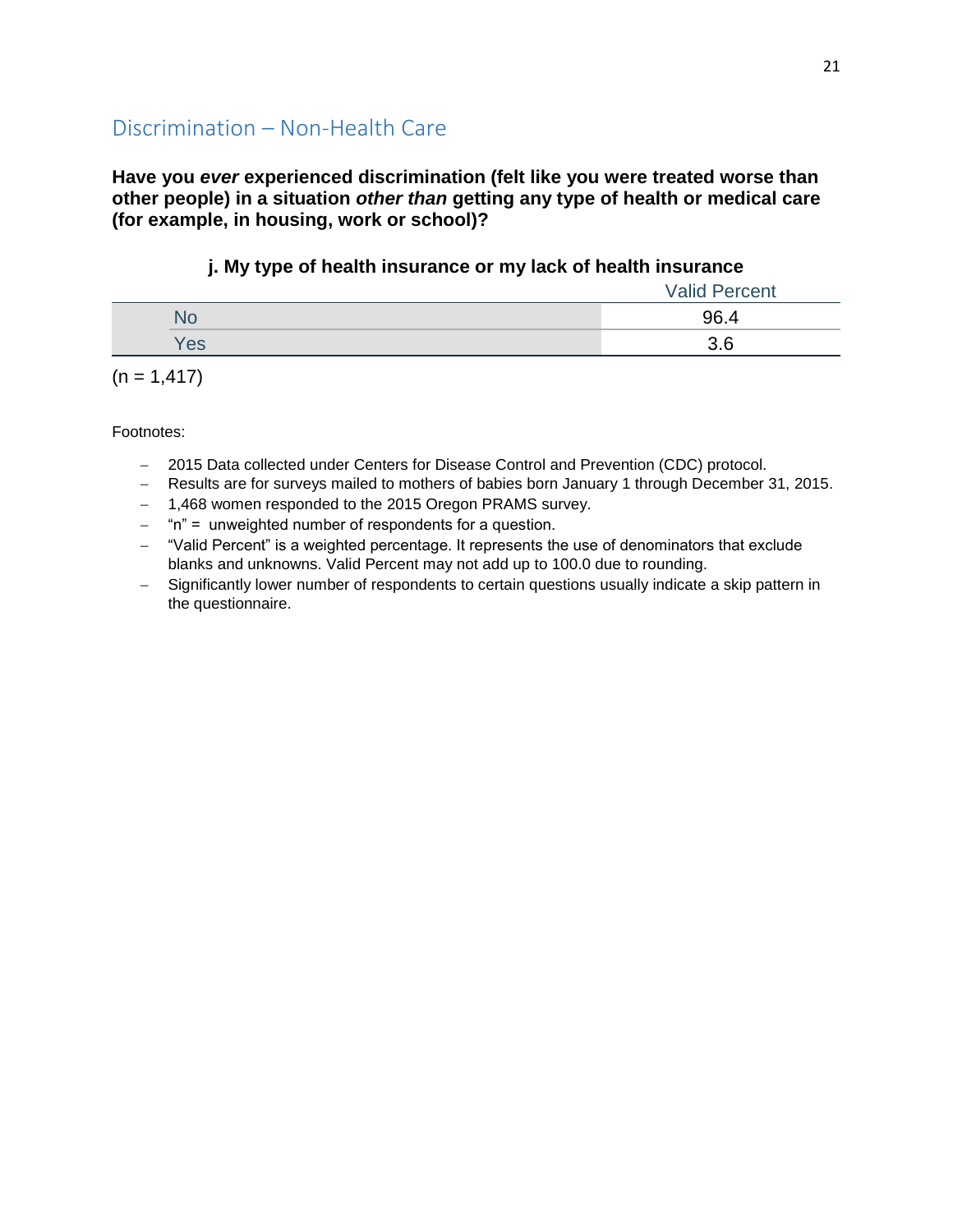# Employment and Leave

## **At any time during your most recent pregnancy, did you work at a job for pay?**

| NO  | 35.3 |
|-----|------|
| Yes | 64.7 |

 $(n = 1, 417)$ 

### **How many weeks or months of leave did you take or will you take after the birth of your new baby? (weeks)**

|                    | <b>Valid Percent</b> |
|--------------------|----------------------|
| 0 to 6.0 weeks     | 21.5                 |
| 6.1 to 12.0 weeks  | 33.7                 |
| 12.1 to 24.0 weeks | 37.5                 |
| 24.1 to 52.0 weeks | 5.2                  |
| 52.1 weeks or more | 20                   |
|                    |                      |

 $(n = 758)$ 

- 2015 Data collected under Centers for Disease Control and Prevention (CDC) protocol.
- Results are for surveys mailed to mothers of babies born January 1 through December 31, 2015.
- 1,468 women responded to the 2015 Oregon PRAMS survey.
- $-$  "n" = unweighted number of respondents for a question.
- "Valid Percent" is a weighted percentage. It represents the use of denominators that exclude blanks and unknowns. Valid Percent may not add up to 100.0 due to rounding.
- Significantly lower number of respondents to certain questions usually indicate a skip pattern in the questionnaire.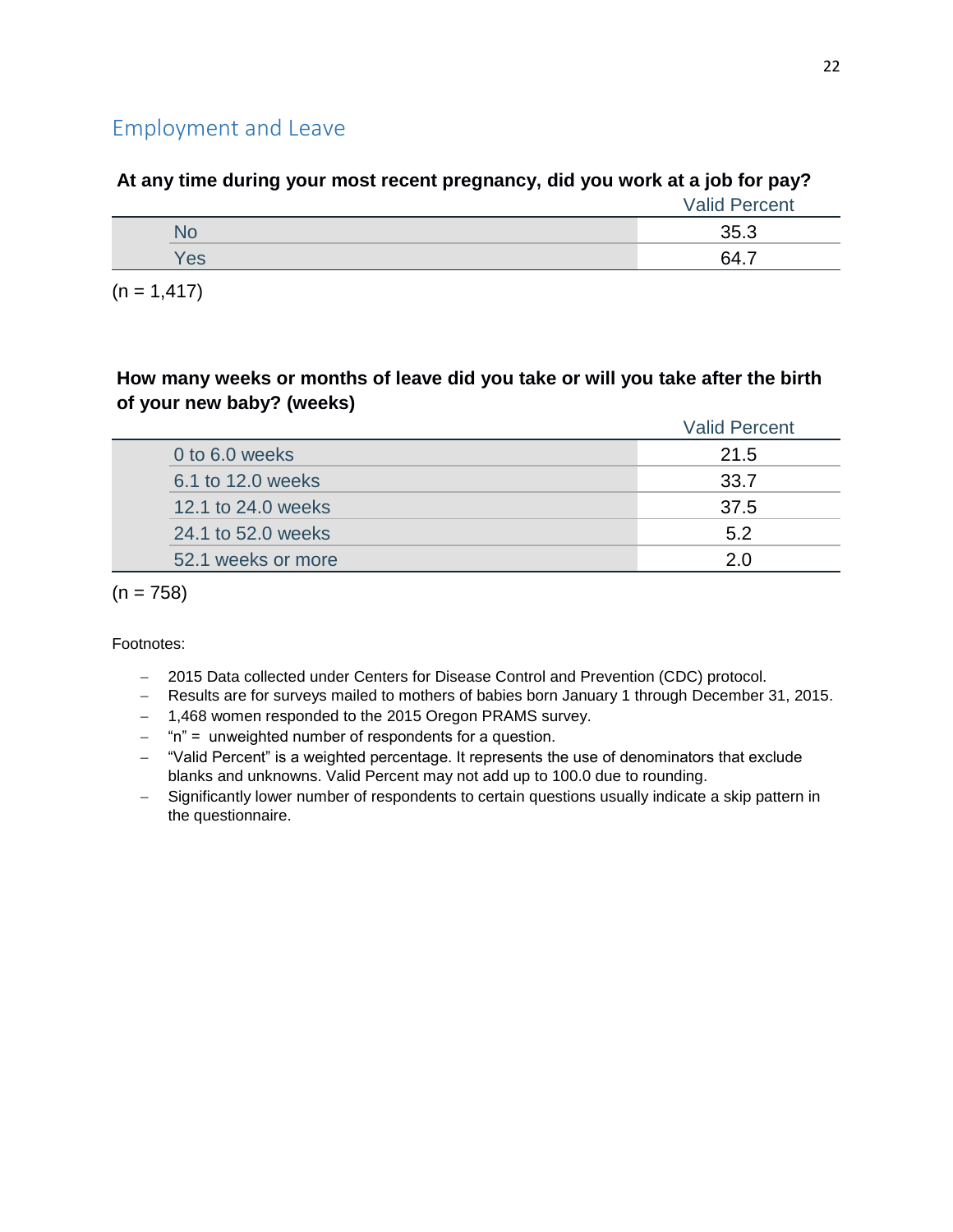# Family Planning

**Are you or your husband or partner doing anything now to keep from getting pregnant? Some things people do to keep from getting pregnant include using birth control pills, condoms, withdrawal, or natural family planning.**

|                 | <b>Valid Percent</b> |
|-----------------|----------------------|
|                 | 14.9                 |
| 'e <sub>s</sub> | 85.1                 |

 $(n = 1,424)$ 

**What are your reasons or your husband's or partner's reasons for not doing anything to keep from getting pregnant** *now***? Check all that apply.**

|                                                      | <b>Percent of Cases*</b> |
|------------------------------------------------------|--------------------------|
| I am not having sex                                  | 33.6%                    |
| I want to get pregnant                               | 17.7%                    |
| I don't want to use birth control                    | 33.1%                    |
| I am worried about side effects from birth control   | 25.3%                    |
| My husband or partner doesn't want to use anything   | 8.1%                     |
| I have problems getting birth control when I need it | 4.0%                     |
| I had my tubes tied or blocked                       | 13.4%                    |
| My husband or partner had a vasectomy                | 0.0%                     |
| I am pregnant now                                    | 0.4%                     |
| Other                                                | 24.9%                    |

 $(n = 235)$ 

\* "Percent of Cases" appears when the question instructs respondents to "Check all [answers] that apply." There can be multiple responses from each person; therefore, the total percent will  $be$  >= 100.0%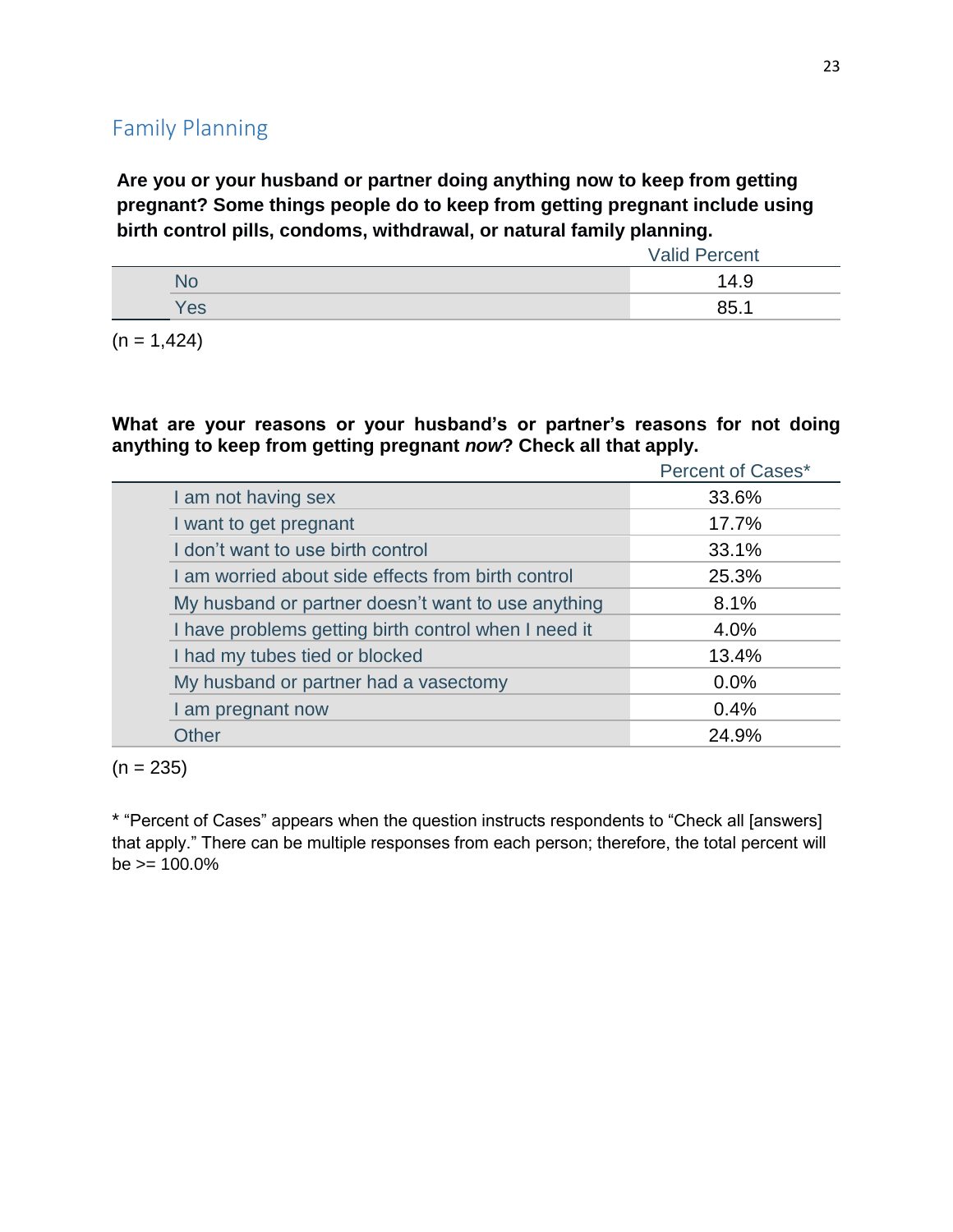# Family Planning

**What kind of birth control are you or your husband or partner using** *now* **to keep from getting pregnant? Check all that apply.**

|                                                                                             | Percent of Cases* |
|---------------------------------------------------------------------------------------------|-------------------|
| Tubes tied or blocked (female sterilization, Essure <sup>®</sup> ,<br>Adiana <sup>®</sup> ) | 8.4%              |
| Vasectomy (male sterilization)                                                              | 3.9%              |
| Birth control pill                                                                          | 21.7%             |
| Condoms                                                                                     | 30.1%             |
| Injection (Depo-Provera®)                                                                   | 3.3%              |
| Contraceptive implant (Implanon <sup>®)</sup>                                               | 8.1%              |
| Contraceptive patch (OrthoEvra®) or vaginal ring<br>(NuvaRing®)                             | 1.3%              |
| IUD (including Mirena® or ParaGard®)                                                        | 25.0%             |
| Natural family planning (including rhythm method)                                           | 4.9%              |
| Withdrawal (pulling out)                                                                    | 12.7%             |
| Not having sex (abstinence)                                                                 | 9.9%              |
| Other                                                                                       | 2.1%              |
|                                                                                             |                   |

 $(n = 1,169)$ 

\* "Percent of Cases" appears when the question instructs respondents to "Check all [answers] that apply." There can be multiple responses from each person; therefore, the total percent will  $be = 100.0\%$ 

- 2015 Data collected under Centers for Disease Control and Prevention (CDC) protocol.
- Results are for surveys mailed to mothers of babies born January 1 through December 31, 2015.
- 1,468 women responded to the 2015 Oregon PRAMS survey.
- $-$  "n" = unweighted number of respondents for a question.
- "Valid Percent" is a weighted percentage. It represents the use of denominators that exclude blanks and unknowns. Valid Percent may not add up to 100.0 due to rounding.
- Significantly lower number of respondents to certain questions usually indicate a skip pattern in the questionnaire.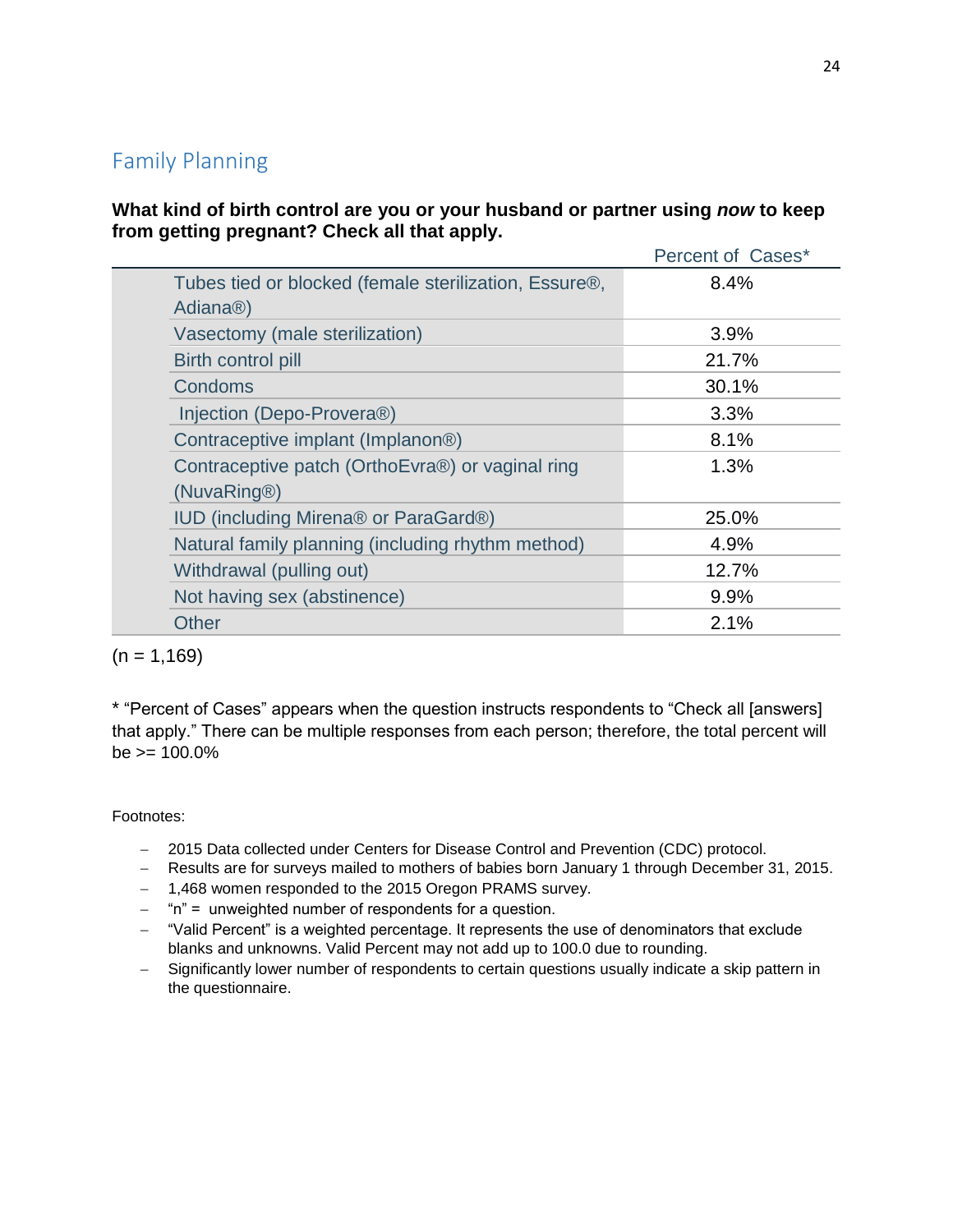# Flu Shots and Immunizations

### **During the 12 months before the delivery of your new baby, did a doctor, nurse, or other health care worker offer you a flu shot or tell you to get one?**

|     | <b>Valid Percent</b> |
|-----|----------------------|
| 'NC | $\Delta$<br>4.4      |
| Yes | 85.6                 |

 $(n = 1,439)$ 

### **During the 12 months before the delivery of your new baby, did you get a flu shot?**

|                       | <b>Valid Percent</b> |
|-----------------------|----------------------|
| No                    | 36.6                 |
| Yes, before pregnancy | 10.3                 |
| Yes, during pregnancy | 53.1                 |

 $(n = 1,409)$ 

- 2015 Data collected under Centers for Disease Control and Prevention (CDC) protocol.
- Results are for surveys mailed to mothers of babies born January 1 through December 31, 2015.
- 1,468 women responded to the 2015 Oregon PRAMS survey.
- $-$  "n" = unweighted number of respondents for a question.
- "Valid Percent" is a weighted percentage. It represents the use of denominators that exclude blanks and unknowns. Valid Percent may not add up to 100.0 due to rounding.
- Significantly lower number of respondents to certain questions usually indicate a skip pattern in the questionnaire.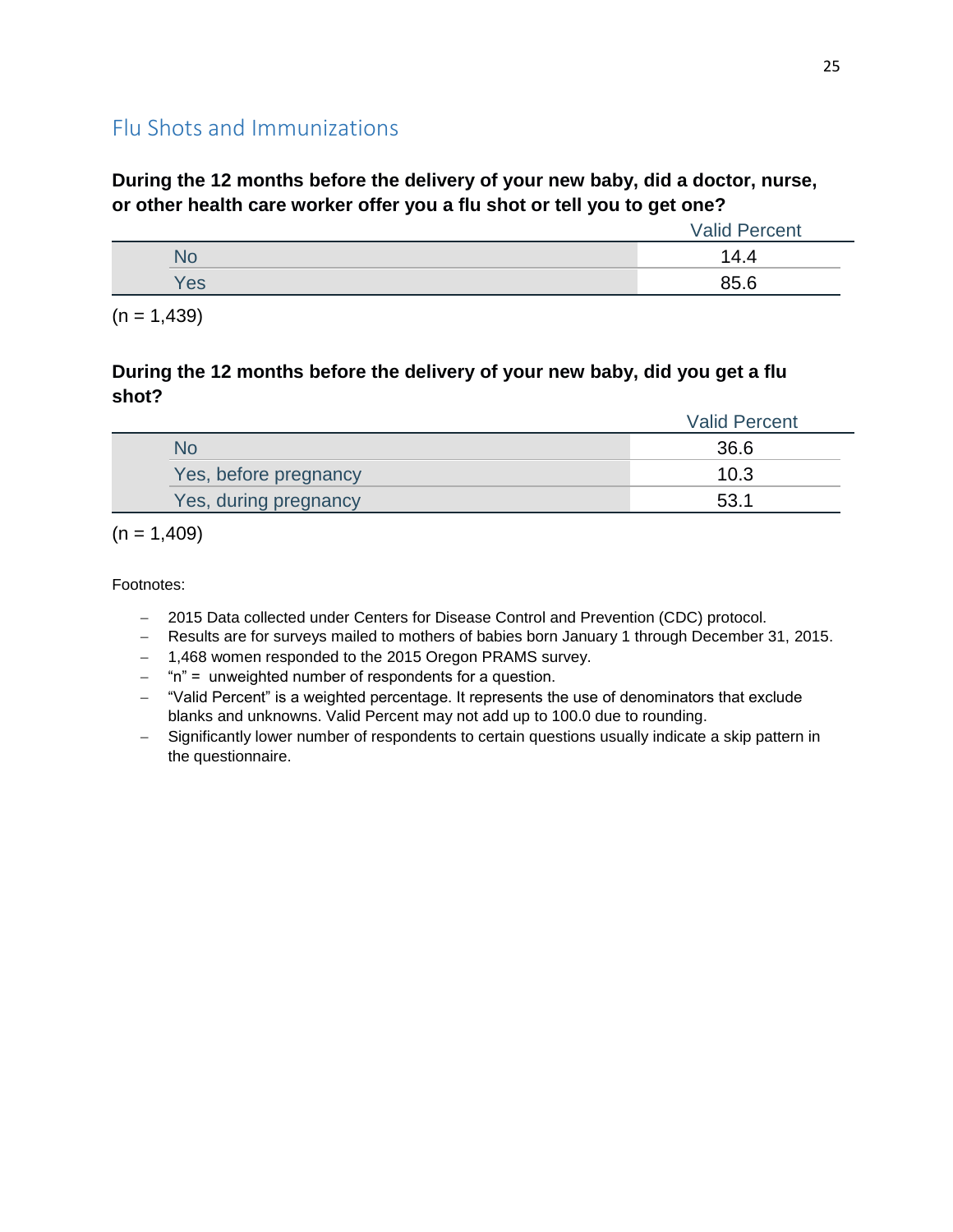# Food Security

## **During the 12 months before your new baby was born, did you ever eat less than you felt you should because there wasn't enough money to buy food?**

|      | <b>Valid Percent</b> |
|------|----------------------|
| 'NG. | 90.5                 |
| Yes  | 9.5                  |

 $(n = 1,444)$ 

- 2015 Data collected under Centers for Disease Control and Prevention (CDC) protocol.
- Results are for surveys mailed to mothers of babies born January 1 through December 31, 2015.
- 1,468 women responded to the 2015 Oregon PRAMS survey.
- "n" = unweighted number of respondents for a question.
- "Valid Percent" is a weighted percentage. It represents the use of denominators that exclude blanks and unknowns. Valid Percent may not add up to 100.0 due to rounding.
- Significantly lower number of respondents to certain questions usually indicate a skip pattern in the questionnaire.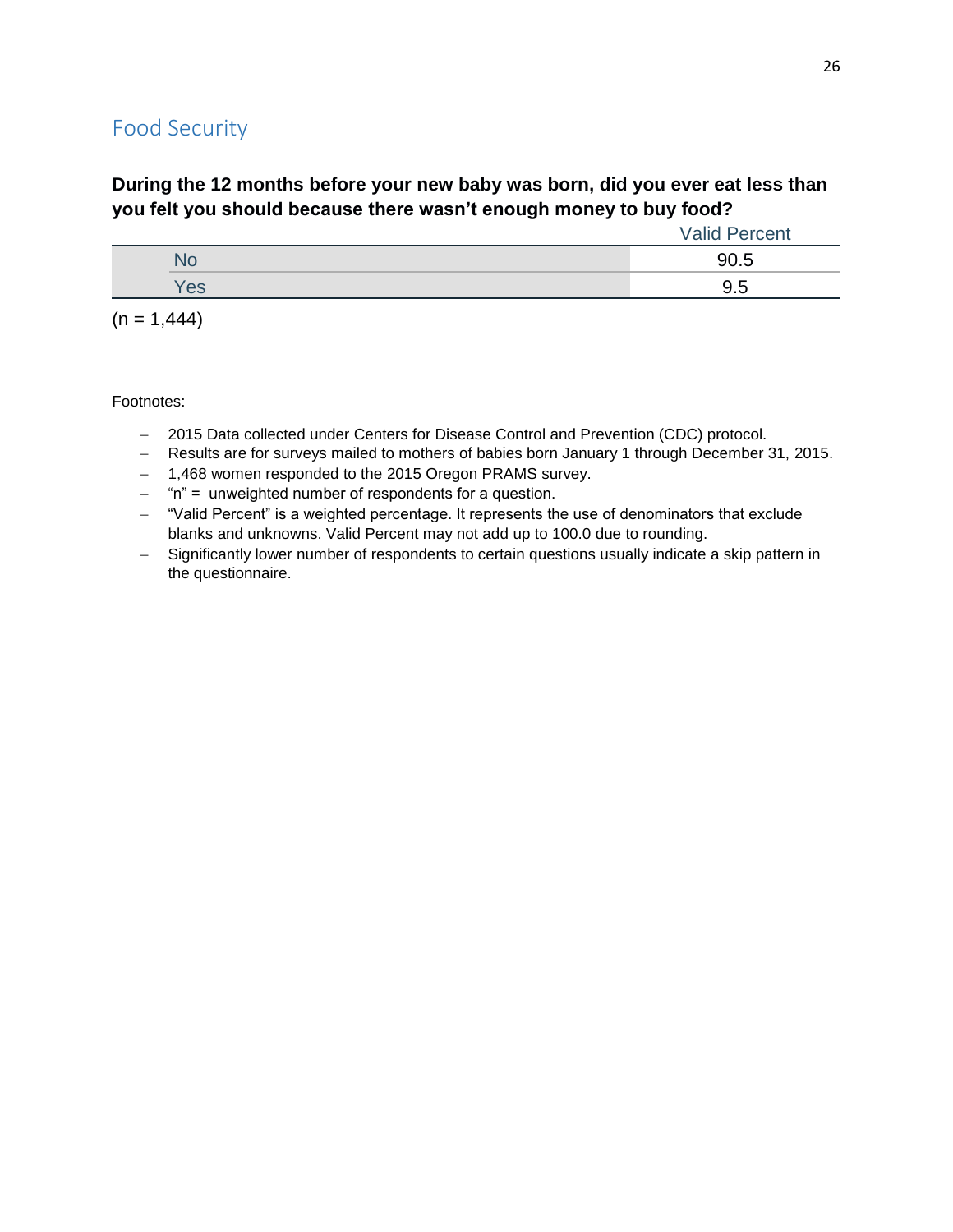### **HIV**

### **At any time during your most recent pregnancy or delivery, did you have a test for HIV (the virus that causes AIDS)?**

|     | <b>Valid Percent</b> |  |
|-----|----------------------|--|
|     | 40.6                 |  |
| Yes | 59.4                 |  |

 $(n = 1, 133)$ 

- 2015 Data collected under Centers for Disease Control and Prevention (CDC) protocol.
- Results are for surveys mailed to mothers of babies born January 1 through December 31, 2015.
- 1,468 women responded to the 2015 Oregon PRAMS survey.
- $-$  "n" = unweighted number of respondents for a question.
- "Valid Percent" is a weighted percentage. It represents the use of denominators that exclude blanks and unknowns. Valid Percent may not add up to 100.0 due to rounding.
- Significantly lower number of respondents to certain questions usually indicate a skip pattern in the questionnaire.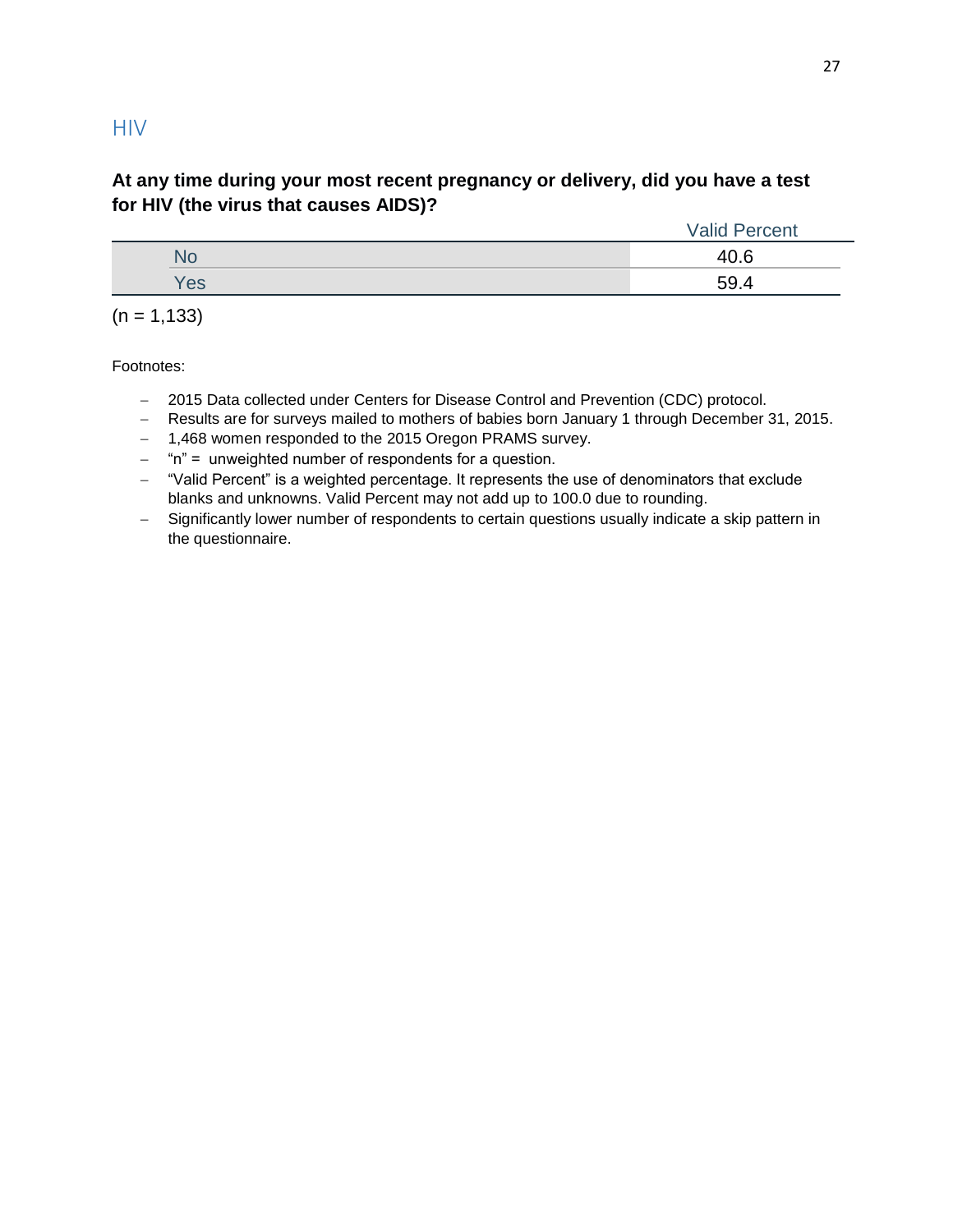# Home Visiting

**During your most recent pregnancy, were you offered home visiting services? Home visiting is when a nurse, health care worker, social worker or other person who works for a program that helps pregnant women comes to your home.**

|     | <b>Valid Percent</b> |
|-----|----------------------|
| N٥  | 84.6                 |
| Yes | 15.4                 |

 $(n = 1, 427)$ 

#### **Did you accept the offer of home visiting services?**

|     | <b>Valid Percent</b> |
|-----|----------------------|
| ٧с  | 56.4                 |
| Yes | 43.6                 |

 $(n = 250)$ 

#### **Why did you not accept the offer of home visiting services?**

|                                                   | <b>Valid Percent</b> |
|---------------------------------------------------|----------------------|
| I didn't think I needed it                        | 69.9                 |
| I didn't understand how it would help me          | 5.0                  |
| I did not want anyone in my home                  | 71                   |
| Household member(s) didn't want anyone in my home | 3.7                  |
| Other                                             | 14 $\,$ 3            |

 $(n = 119)$ 

**During your most recent pregnancy, did a home visitor come to your home to help you prepare for your new baby? A home visitor is a nurse, a health care worker, a social worker, or other person who works for a program that helps pregnant women.**

|  |     | <b>Valid Percent</b> |
|--|-----|----------------------|
|  | Nc  | 93.6                 |
|  | Yes | C.<br>6.4            |
|  |     |                      |

 $(n = 1, 421)$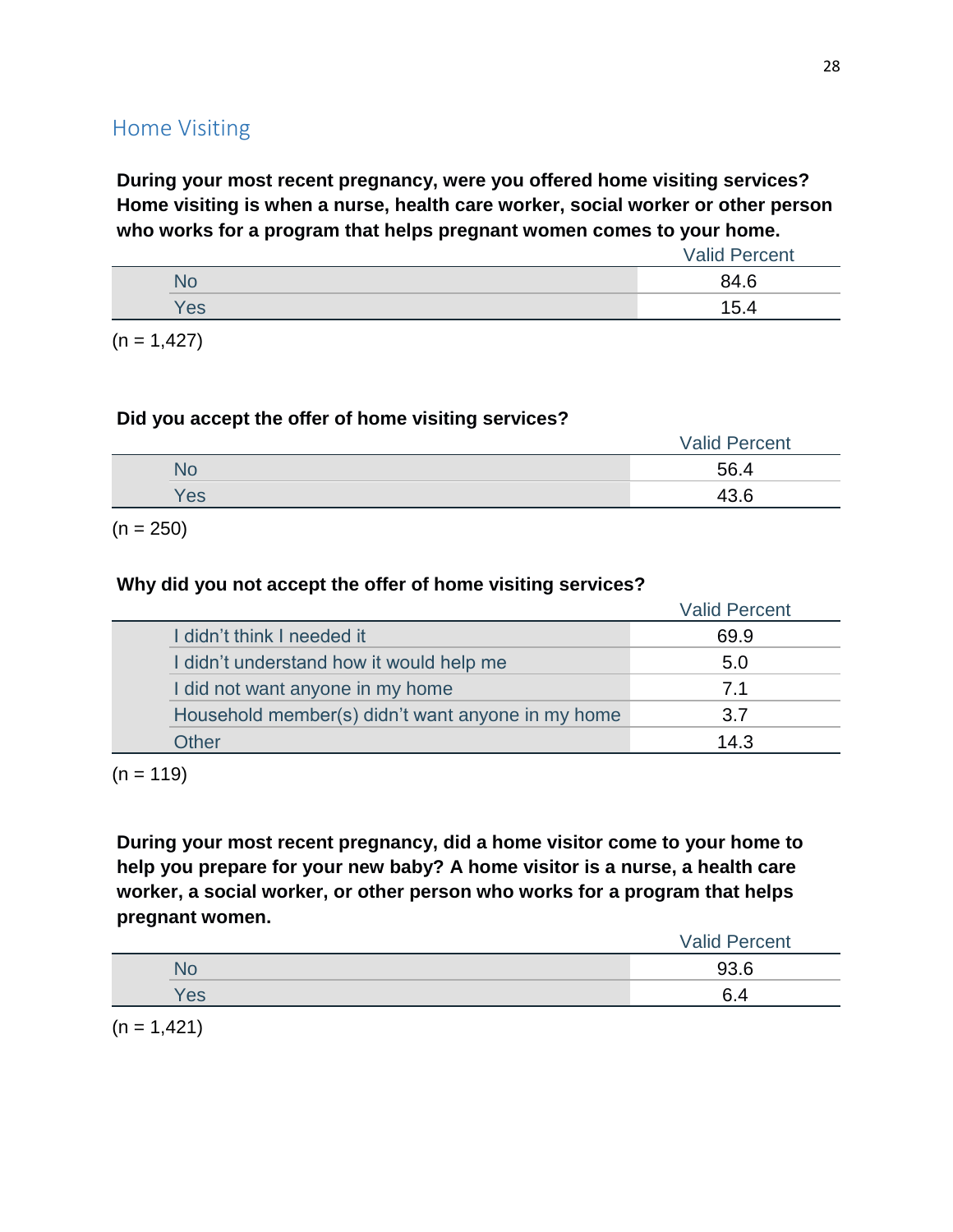# Home Visiting

### **Since your new baby was born, has a home visitor come to your home to help you learn how to take care of yourself or your new baby?**

|     | <b>Valid Percent</b> |
|-----|----------------------|
|     | 84.8                 |
| Yes | 15.2                 |

|  |  | $(n = 1,423)$ |
|--|--|---------------|
|--|--|---------------|

- 2015 Data collected under Centers for Disease Control and Prevention (CDC) protocol.
- Results are for surveys mailed to mothers of babies born January 1 through December 31, 2015.
- 1,468 women responded to the 2015 Oregon PRAMS survey.
- "n" = unweighted number of respondents for a question.
- "Valid Percent" is a weighted percentage. It represents the use of denominators that exclude blanks and unknowns. Valid Percent may not add up to 100.0 due to rounding.
- Significantly lower number of respondents to certain questions usually indicate a skip pattern in the questionnaire.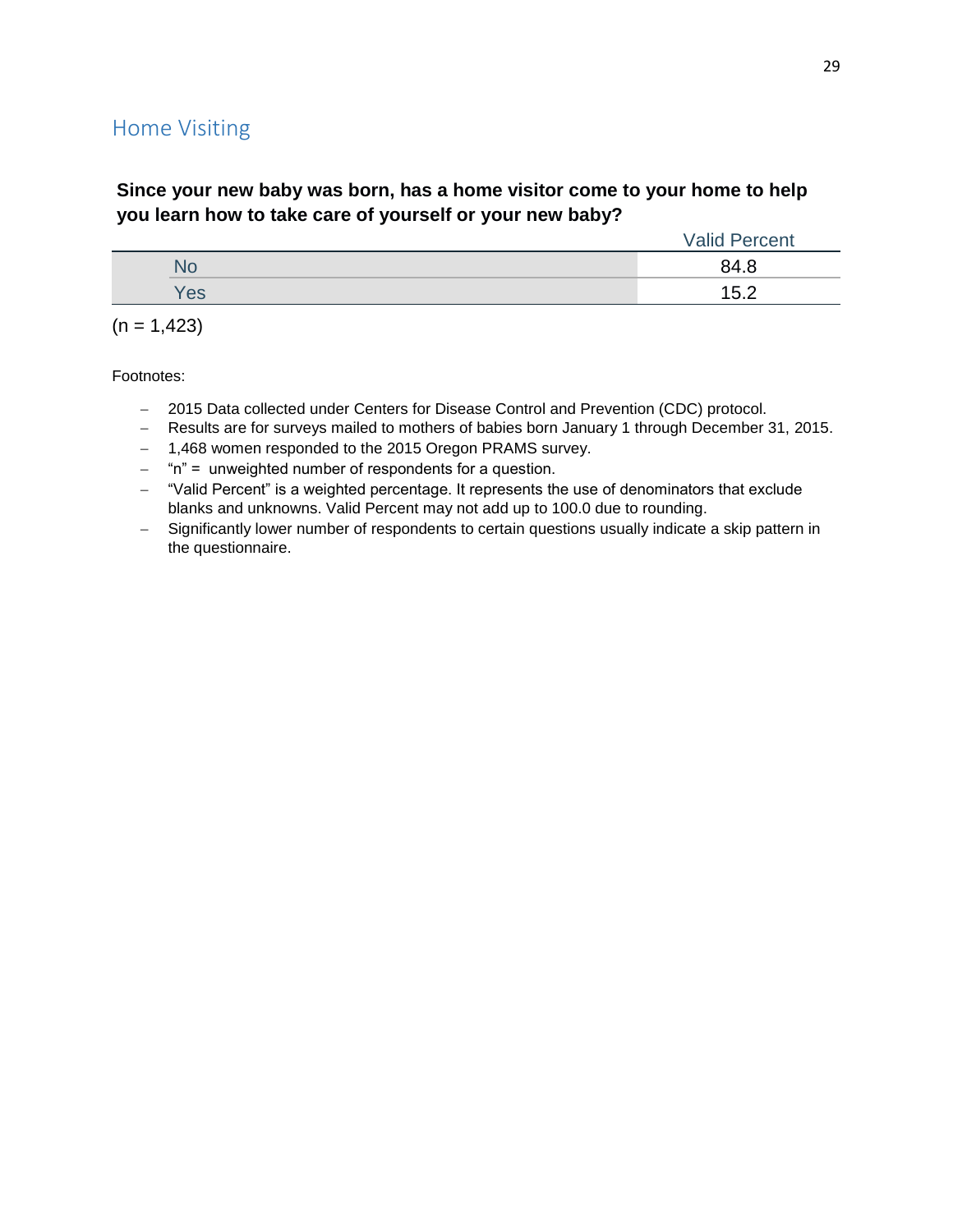# Infant Health Care

### **After your baby was delivered, was he or she put in an intensive care unit (NICU)?**

|     | <b>Valid Percent</b> |
|-----|----------------------|
| 'NU | 91.9                 |
| Yes | o<br>o.              |

 $(n = 1,432)$ 

### **After your baby was delivered, how long did he or she stay in the hospital?**

|                                      | <b>Valid Percent</b> |
|--------------------------------------|----------------------|
| Less than 24 hours (less than 1 day) | 5.1                  |
| 24 to 48 hours (1 to 2 days)         | 54.6                 |
| 3 to 5 days                          | 30.7                 |
| 6 to 14 days                         | 2.8                  |
| More than 14 days                    | 3.2                  |
| My baby was not born in a hospital   | 3.5                  |
| My baby is still in the hospital     | 0.1                  |
|                                      |                      |

 $(n = 1,438)$ 

- 2015 Data collected under Centers for Disease Control and Prevention (CDC) protocol.
- Results are for surveys mailed to mothers of babies born January 1 through December 31, 2015.
- 1,468 women responded to the 2015 Oregon PRAMS survey.
- $-$  "n" = unweighted number of respondents for a question.
- "Valid Percent" is a weighted percentage. It represents the use of denominators that exclude blanks and unknowns. Valid Percent may not add up to 100.0 due to rounding.
- Significantly lower number of respondents to certain questions usually indicate a skip pattern in the questionnaire.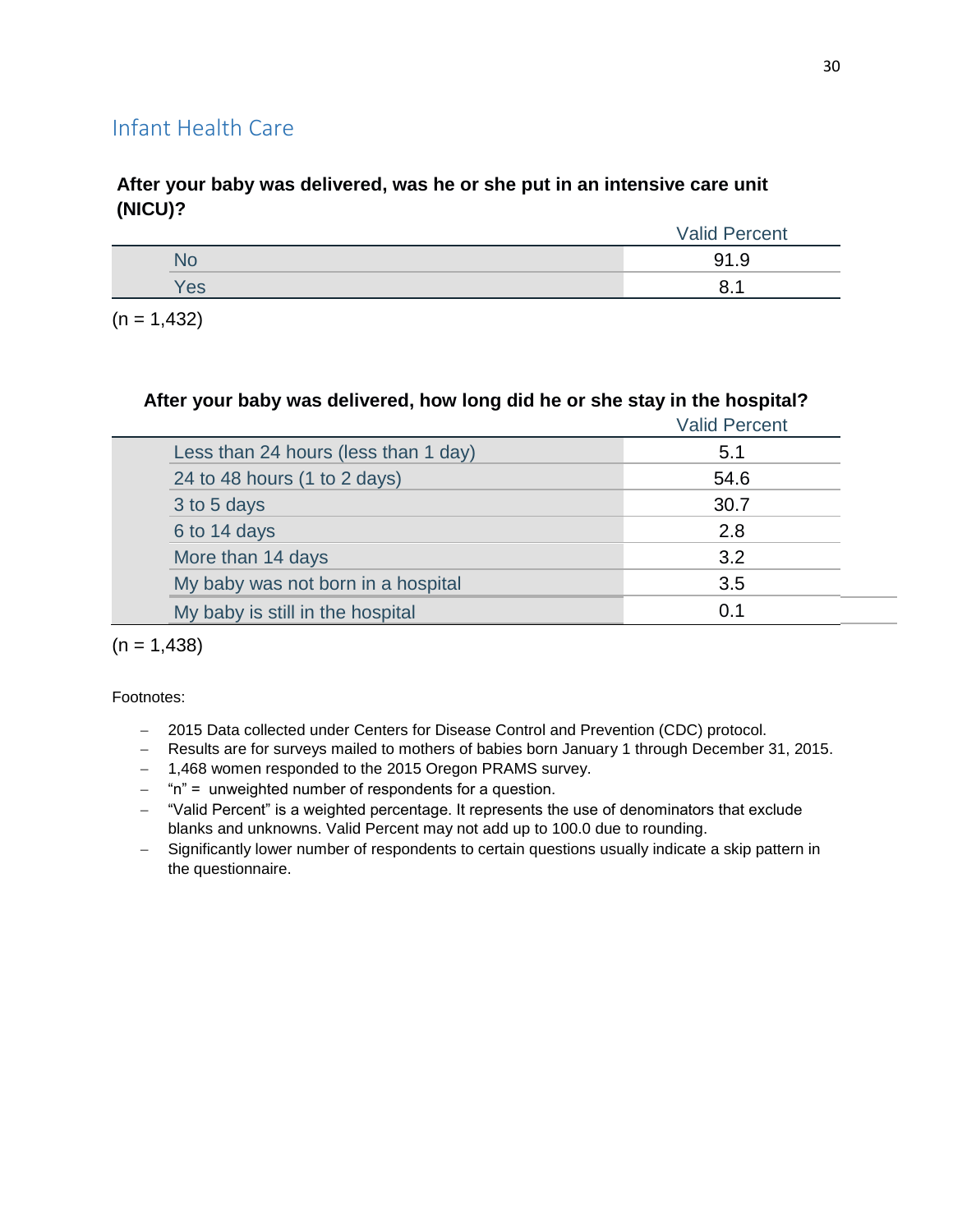# Infant Sleep Position

|                       | <b>Valid Percent</b> |
|-----------------------|----------------------|
| On his or her side    | 12.1                 |
| On his or her back    | R3 J                 |
| On his or her stomach |                      |

#### **In which one position do you most often lay your baby down to sleep now?**

 $(n = 1,382)$ 

- 2015 Data collected under Centers for Disease Control and Prevention (CDC) protocol.
- Results are for surveys mailed to mothers of babies born January 1 through December 31, 2015.
- 1,468 women responded to the 2015 Oregon PRAMS survey.
- $-$  "n" = unweighted number of respondents for a question.
- "Valid Percent" is a weighted percentage. It represents the use of denominators that exclude blanks and unknowns. Valid Percent may not add up to 100.0 due to rounding.
- Significantly lower number of respondents to certain questions usually indicate a skip pattern in the questionnaire.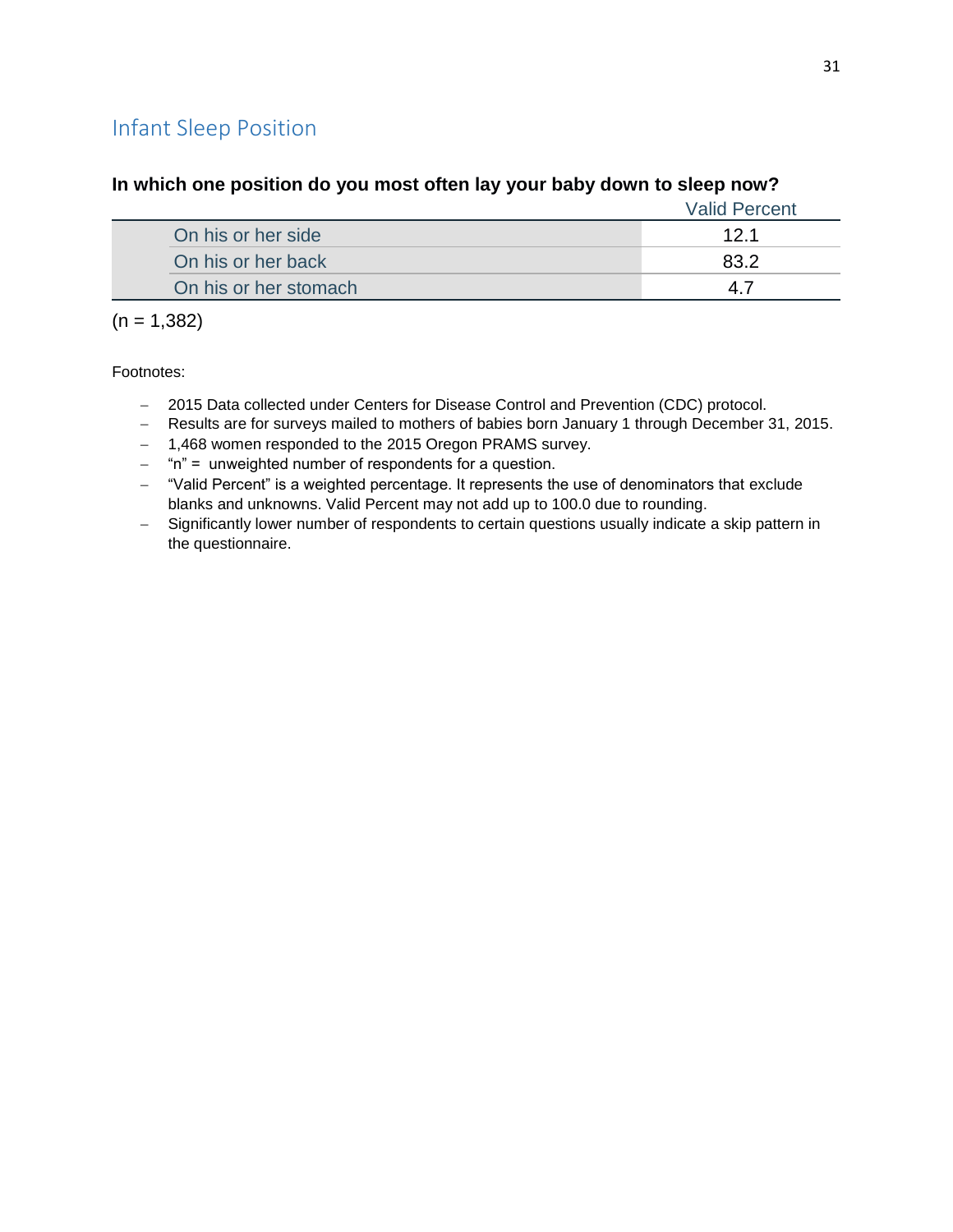# Insurance Coverage

# **During the** *month before* **you got pregnant with your new baby, what kind of**  *health insurance* **did you have?**

|                                                       | Percent of Cases* |
|-------------------------------------------------------|-------------------|
| Private health insurance from my job or the job of my | 50.3%             |
| husband, partner, or parents                          |                   |
| Private health insurance purchased directly from an   | 6.0%              |
| insurance company                                     |                   |
| Oregon Health Plan or Medicaid                        | 34.2%             |
| TRICARE or other military health care                 | 0.4%              |
| <b>Indian Health Service</b>                          | 1.5%              |
| Some other kind of health insurance                   | 3.1%              |
| I did not have any health insurance during the month  | 11.5%             |
| before I got pregnant                                 |                   |

 $(n = 1,429)$ 

\* "Percent of Cases" appears when the question instructs respondents to "Check all [answers] that apply." There can be multiple responses from each person; therefore, the total percent will  $be = 100.0\%$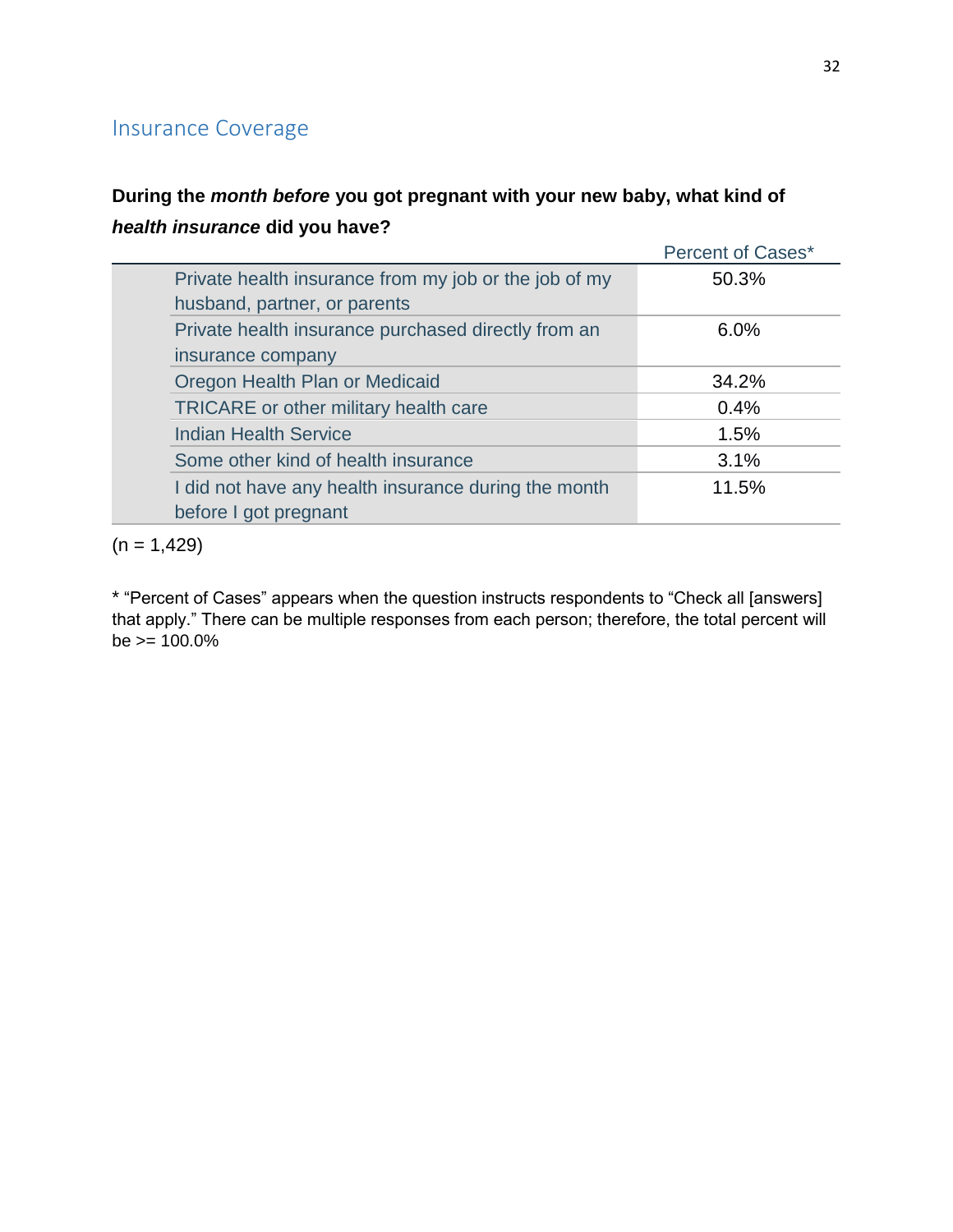## Insurance Coverage

### **During your most recent pregnancy, what kind of health insurance did you have to pay for your prenatal care? Check all that apply.**

|                              |                                                       | Percent of Cases* |
|------------------------------|-------------------------------------------------------|-------------------|
|                              | Private health insurance from my job or the job of my | 48.9%             |
| husband, partner, or parents |                                                       |                   |
|                              | Private health insurance purchased directly from an   | 6.2%              |
| insurance company            |                                                       |                   |
|                              | Oregon Health Plan or Medicaid                        | 51.4%             |
|                              | Some other kind of health insurance Please tell us:   | 2.5%              |
|                              | I did not have any health insurance to pay for my     | 1.5%              |
| prenatal care                |                                                       |                   |
|                              | <b>TRICARE</b> or other military health care          | 0.7%              |
| <b>Indian Health Service</b> |                                                       | 1.2%              |

 $(n = 1, 415)$ 

\* "Percent of Cases" appears when the question instructs respondents to "Check all [answers] that apply." There can be multiple responses from each person; therefore, the total percent will  $be \ge 100.0\%$ 

#### **What kind of** *health insurance* **do you have** *now***? Check all that apply.**

|                                                       | Percent of Cases* |
|-------------------------------------------------------|-------------------|
| Private health insurance from my job or the job of my | 46.0%             |
| husband, partner, or parents                          |                   |
| Private health insurance purchased directly from an   | $5.3\%$           |
| insurance company                                     |                   |
| Oregon Health Plan or Medicaid                        | 48.2%             |
| TRICARE or other military health care                 | 0.8%              |
| <b>Indian Health Service</b>                          | 1.2%              |
| Some other kind of health insurance                   | 2.2%              |
| I do not have health insurance now                    | 5.4%              |

 $(n = 1, 421)$ 

\* "Percent of Cases" appears when the question instructs respondents to "Check all [answers] that apply." There can be multiple responses from each person; therefore, the total percent will  $be = 100.0\%$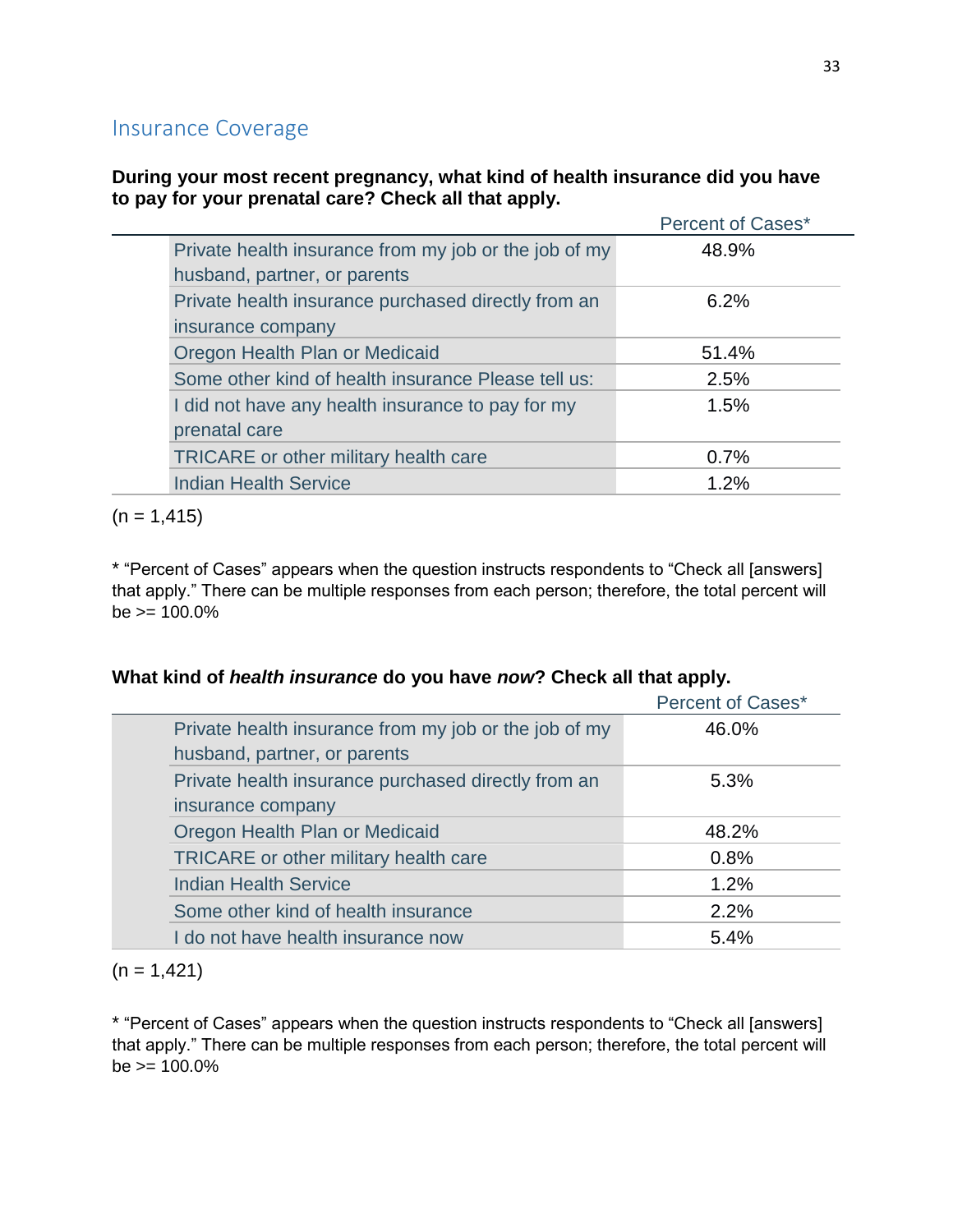- 2015 Data collected under Centers for Disease Control and Prevention (CDC) protocol.
- Results are for surveys mailed to mothers of babies born January 1 through December 31, 2015.
- 1,468 women responded to the 2015 Oregon PRAMS survey.
- $-$  "n" = unweighted number of respondents for a question.
- "Valid Percent" is a weighted percentage. It represents the use of denominators that exclude blanks and unknowns. Valid Percent may not add up to 100.0 due to rounding.
- Significantly lower number of respondents to certain questions usually indicate a skip pattern in the questionnaire.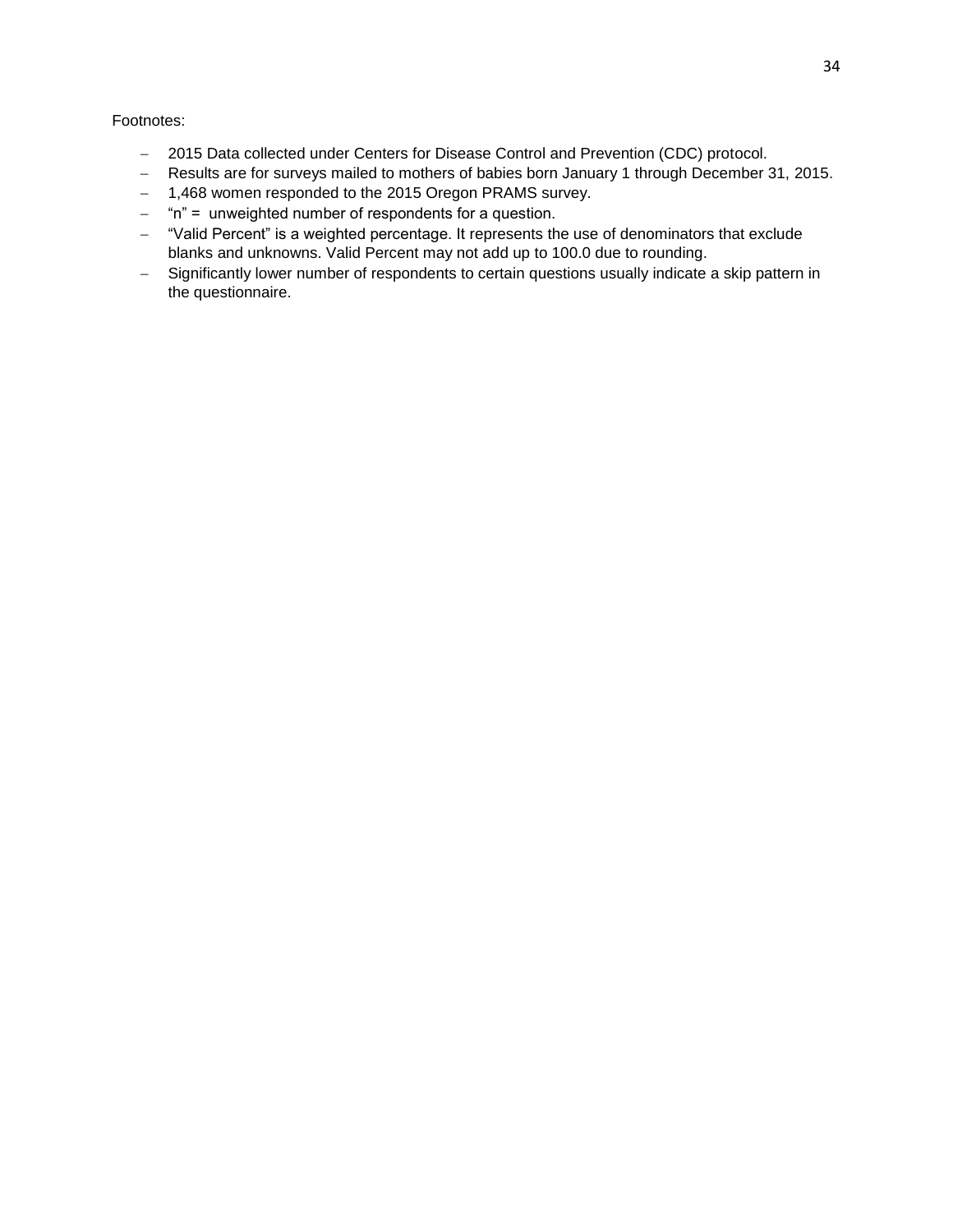## Intimate Partner Violence

**During the 12 months before you got pregnant with your new baby, did your husband or partner push, hit, slap, kick, choke, or physically hurt you in any other way?**

|     | <b>Valid Percent</b> |
|-----|----------------------|
|     | 99.0                 |
| Yes | .u                   |

 $(n = 1,373)$ 

### **During your most recent pregnancy, did your husband or partner push, hit, slap, kick, choke, or physically hurt you in any other way?**

|     | <b>Valid Percent</b> |
|-----|----------------------|
| ЧU  | 98.3                 |
| Yes | .                    |

 $(n = 1,374)$ 

- 2015 Data collected under Centers for Disease Control and Prevention (CDC) protocol.
- Results are for surveys mailed to mothers of babies born January 1 through December 31, 2015.
- 1,468 women responded to the 2015 Oregon PRAMS survey.
- "n" = unweighted number of respondents for a question.
- "Valid Percent" is a weighted percentage. It represents the use of denominators that exclude blanks and unknowns. Valid Percent may not add up to 100.0 due to rounding.
- Significantly lower number of respondents to certain questions usually indicate a skip pattern in the questionnaire.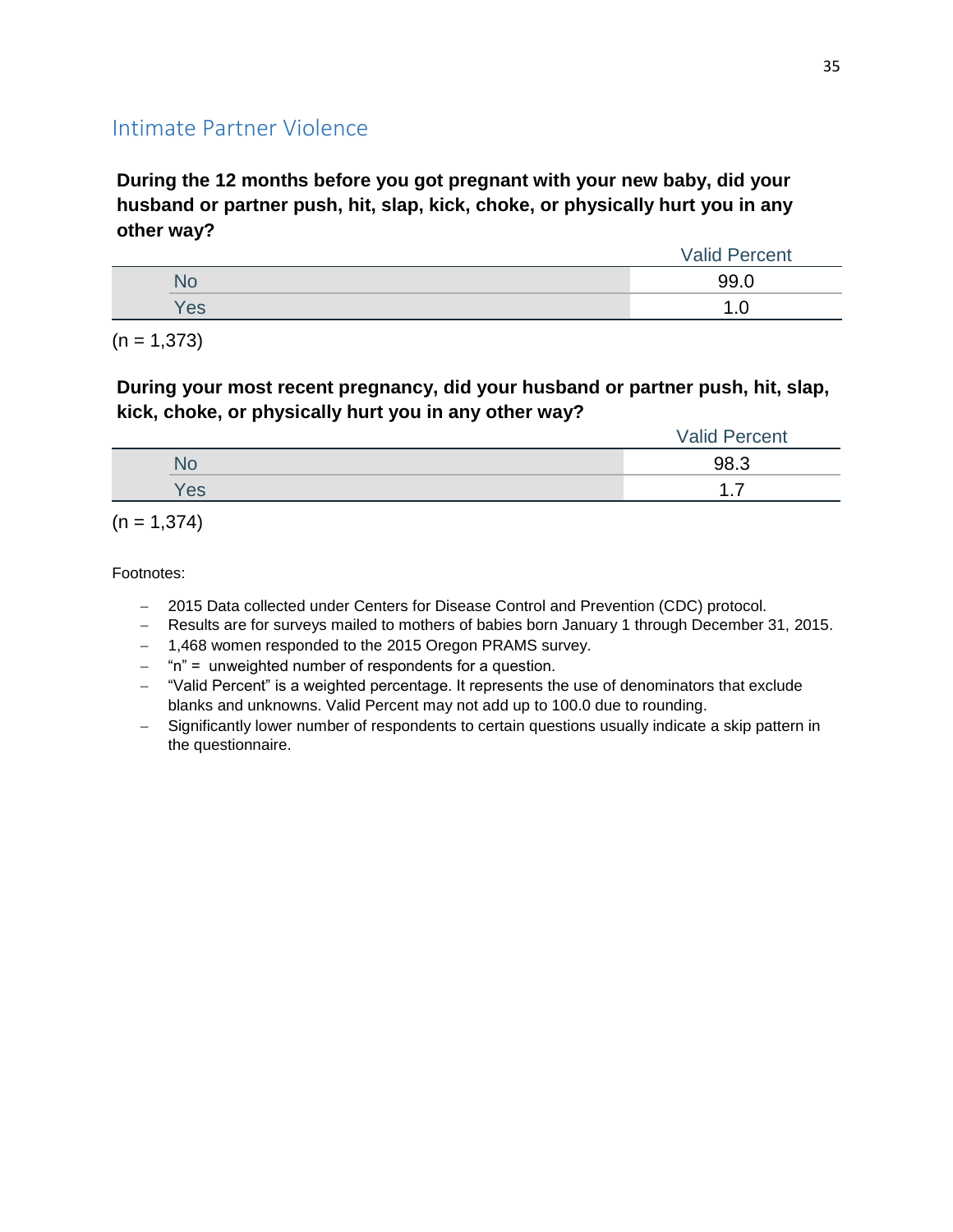# Medical Home

### **Do you have one or more persons you think of as your new baby's personal doctor or nurse?**

|     | <b>Valid Percent</b> |
|-----|----------------------|
| NG. | . –                  |
| 'es | <b>RO</b> 3          |

 $(n = 1,402)$ 

### **Do you have one or more persons you think of as your personal doctor or nurse?**

|     | <b>Valid Percent</b> |
|-----|----------------------|
| NG. | 25.1<br>ZJ.          |
| Yes | 74.9                 |

 $(n = 1,420)$ 

- 2015 Data collected under Centers for Disease Control and Prevention (CDC) protocol.
- Results are for surveys mailed to mothers of babies born January 1 through December 31, 2015.
- 1,468 women responded to the 2015 Oregon PRAMS survey.
- "n" = unweighted number of respondents for a question.
- "Valid Percent" is a weighted percentage. It represents the use of denominators that exclude blanks and unknowns. Valid Percent may not add up to 100.0 due to rounding.
- Significantly lower number of respondents to certain questions usually indicate a skip pattern in the questionnaire.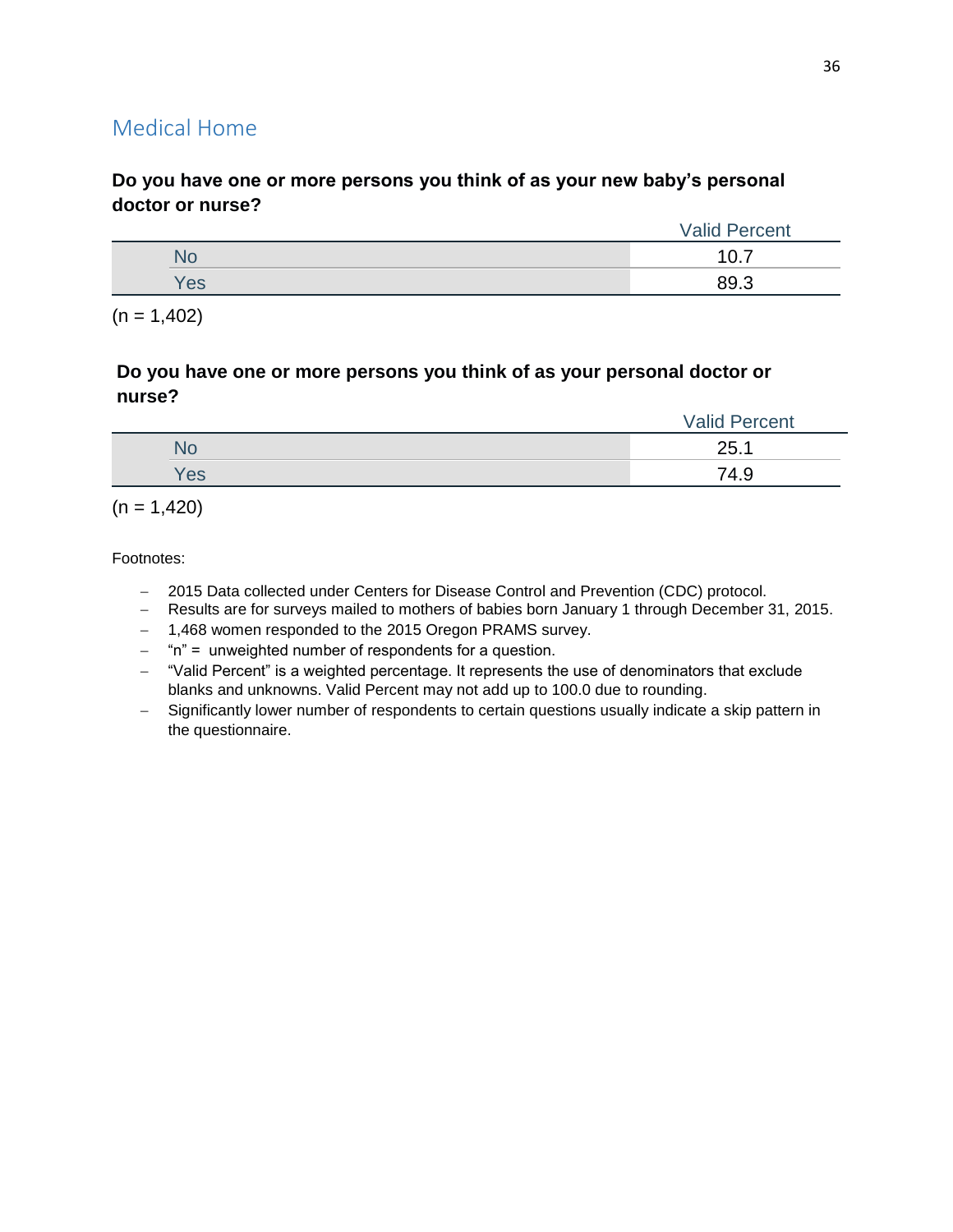**This question is about the care of your teeth during your most recent pregnancy.**

**a. I knew it was important to care for my teeth and gums during my pregnancy**

|     | <b>Valid Percent</b> |
|-----|----------------------|
| U   | $\Omega$             |
| Yes | <b>01</b>            |

 $(n = 1,444)$ 

**This question is about the care of your teeth during your most recent pregnancy.**

**b. A dental or other health care worker talked with me about how to care for my teeth and gums**

|     | <b>Valid Percent</b> |
|-----|----------------------|
| NС  | 44                   |
| Yes | 55.8                 |
|     |                      |

 $(n = 1,440)$ 

**This question is about the care of your teeth during your most recent pregnancy.**

## **c. I had my teeth cleaned by a dentist or dental hygienist**

|     | <b>Valid Percent</b> |  |
|-----|----------------------|--|
|     | 46.5                 |  |
| Yes | 53.5                 |  |
|     |                      |  |

 $(n = 1,440)$ 

**This question is about the care of your teeth during your most recent pregnancy.**

## **d. I had insurance to cover dental care during my pregnancy**

|           | <b>Valid Percent</b> |
|-----------|----------------------|
| <b>NC</b> | 13.6                 |
| Yes       | 86.4                 |
|           |                      |

 $(n = 1, 435)$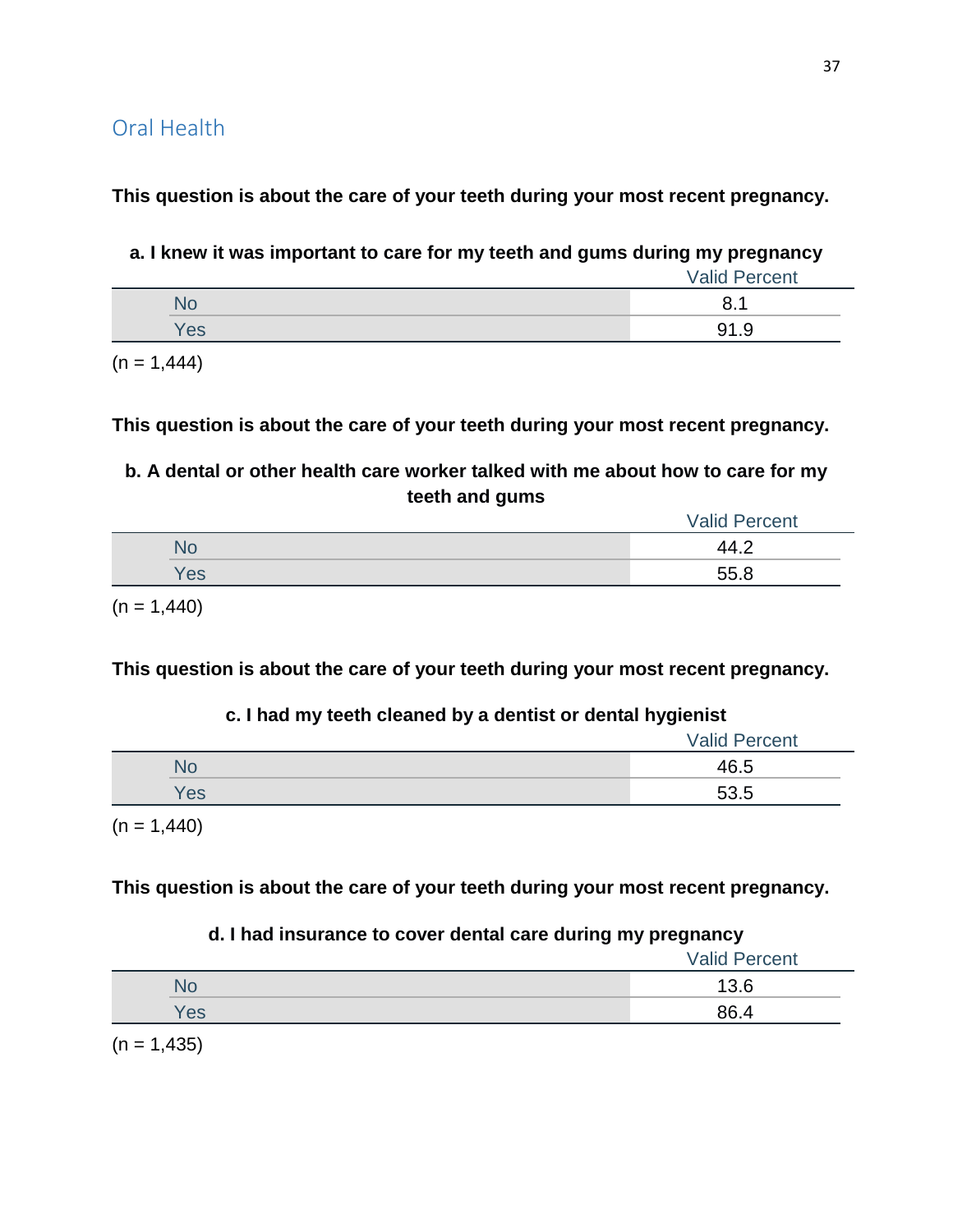Oral Health

**This question is about the care of your teeth during your most recent pregnancy.**

#### **e. I needed to see a dentist for a problem about a problem**

|     | <b>Valid Percent</b> |
|-----|----------------------|
| No  | 77.4                 |
| Yes | 22.6                 |
|     |                      |

 $(n = 1,435)$ 

**This question is about the care of your teeth during your most recent pregnancy.**

### **f. I went to a dentist or dental clinic about a problem**

|     | <b>Valid Percent</b> |
|-----|----------------------|
|     | ററ റ<br>---          |
| Yes | .8                   |

 $(n = 1,437)$ 

## **Since your new baby was born, did a doctor, nurse, or other health care worker talk with you about how to prevent your baby from getting tooth decay?**

|     | <b>Valid Percent</b> |
|-----|----------------------|
| No  | 69.4                 |
| Yes | 30.6                 |

 $(n = 1,400)$ 

- 2015 Data collected under Centers for Disease Control and Prevention (CDC) protocol.
- Results are for surveys mailed to mothers of babies born January 1 through December 31, 2015.
- 1,468 women responded to the 2015 Oregon PRAMS survey.
- $-$  "n" = unweighted number of respondents for a question.
- "Valid Percent" is a weighted percentage. It represents the use of denominators that exclude blanks and unknowns. Valid Percent may not add up to 100.0 due to rounding.
- Significantly lower number of respondents to certain questions usually indicate a skip pattern in the questionnaire.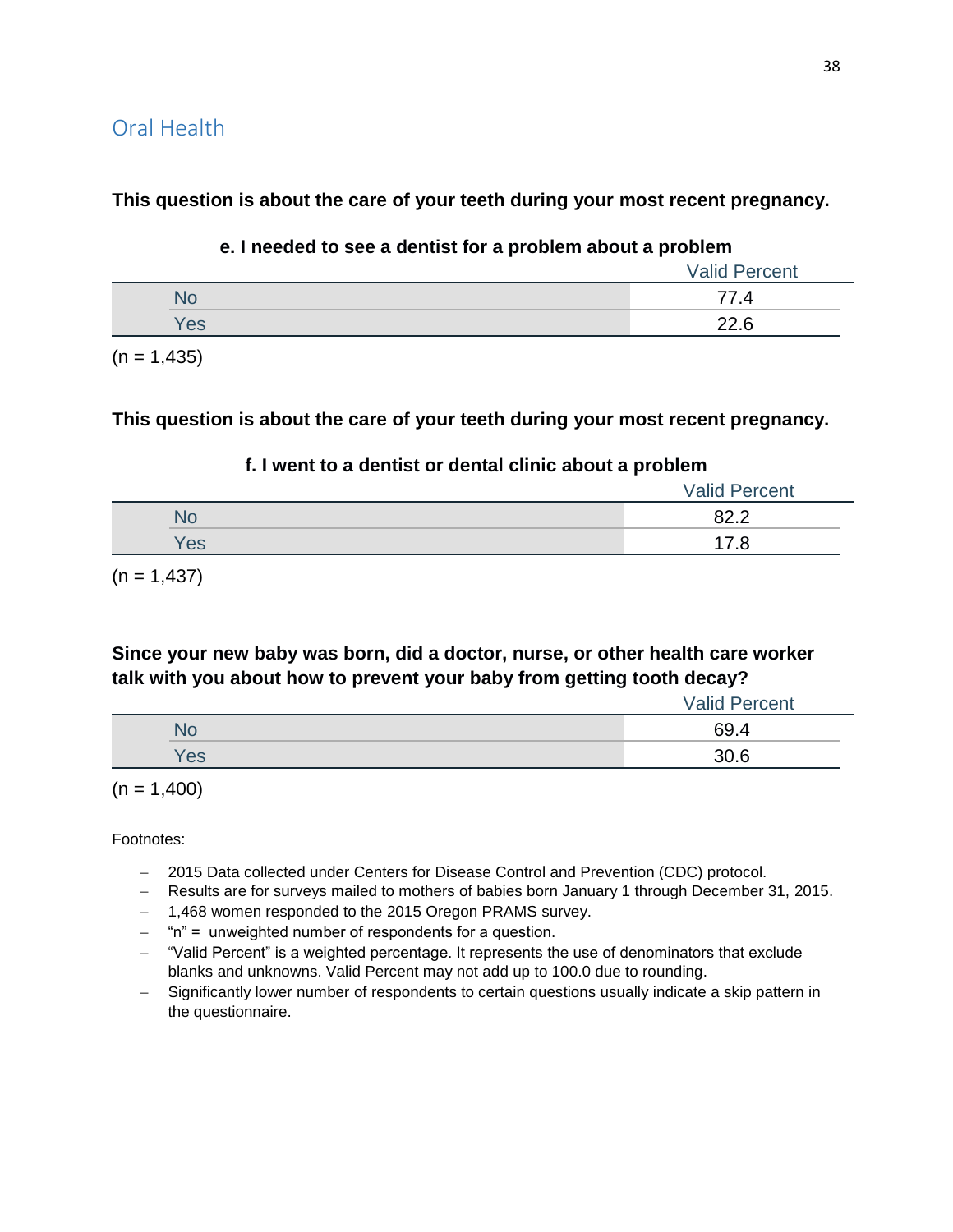# Physical Activity

**During the 3 months before you got pregnant with your new baby, how many times did you exercise or play sports in an average week? (For example, walking briskly for** 

Valid Percent 0 times per week 16.5 1 time per week 13.3 2 times per week 14.3 3 times per week 27.8 4 times per week 11.6 5 or more times per week 16.3

**½ hour or more, jogging, aerobics, swimming, etc.)**

 $(n = 1, 417)$ 

**During your most recent pregnancy, how many times did you exercise or play sports in an average week? (For example, walking briskly for ½ hour or more, jogging, aerobics, swimming, etc.)**

|                          | <b>Valid Percent</b> |
|--------------------------|----------------------|
| 0 times per week         | 19.5                 |
| 1 time per week          | 17.6                 |
| 2 times per week         | 19.3                 |
| 3 times per week         | 25.0                 |
| 4 times per week         | 9.3                  |
| 5 or more times per week | 9.4                  |

 $(n = 1, 415)$ 

- 2015 Data collected under Centers for Disease Control and Prevention (CDC) protocol.
- Results are for surveys mailed to mothers of babies born January 1 through December 31, 2015.
- 1,468 women responded to the 2015 Oregon PRAMS survey.
- $-$  "n" = unweighted number of respondents for a question.
- "Valid Percent" is a weighted percentage. It represents the use of denominators that exclude blanks and unknowns. Valid Percent may not add up to 100.0 due to rounding.
- Significantly lower number of respondents to certain questions usually indicate a skip pattern in the questionnaire.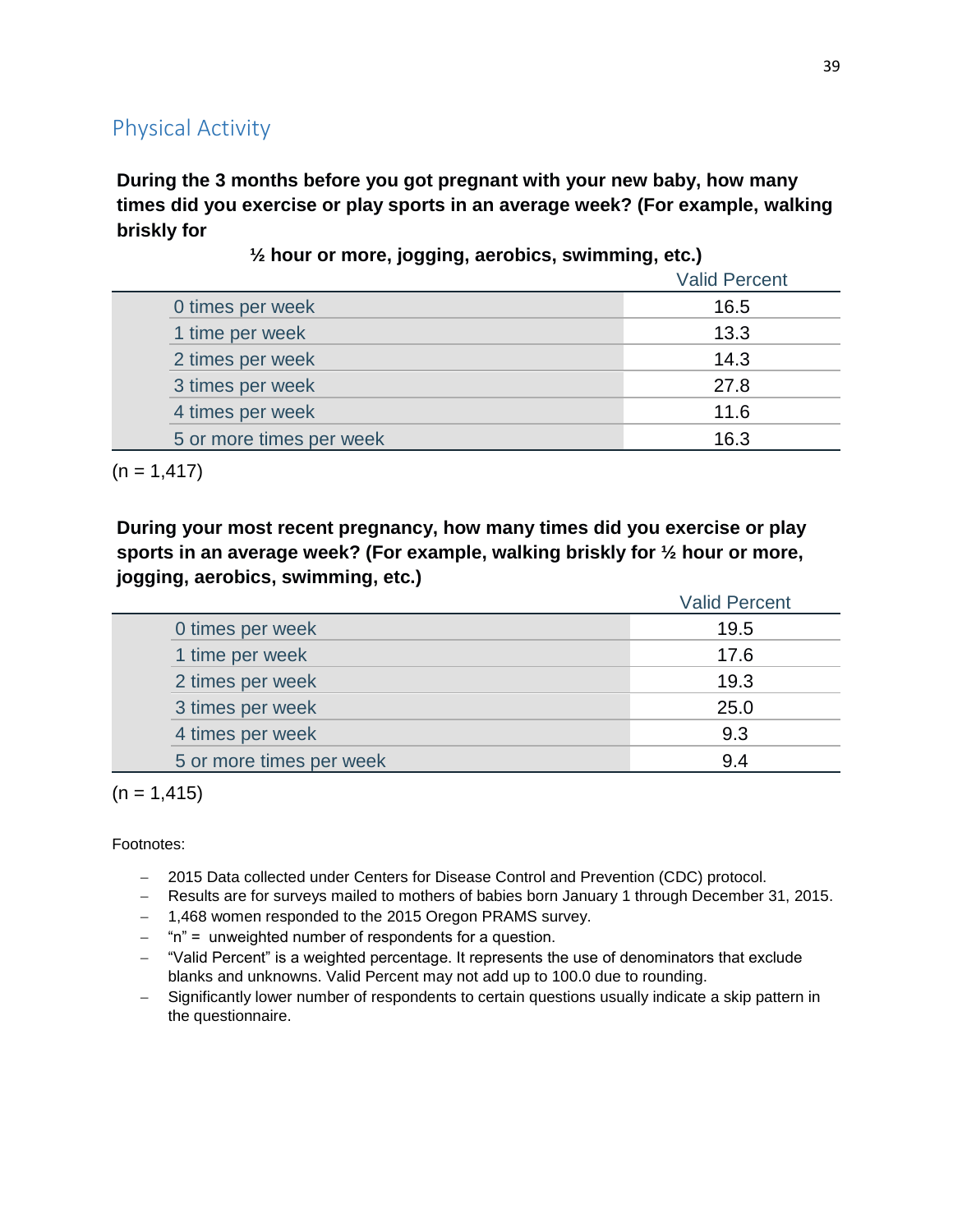# Post-partum Check-up

**Since your new baby was born, have you had a postpartum checkup for yourself? A postpartum checkup is the regular checkup a woman has about 4-6 weeks after she gives birth.**

|     | <b>Valid Percent</b> |
|-----|----------------------|
|     | ס ו                  |
| Yes | Ω1                   |

 $(n = 1,431)$ 

- 2015 Data collected under Centers for Disease Control and Prevention (CDC) protocol.
- Results are for surveys mailed to mothers of babies born January 1 through December 31, 2015.
- 1,468 women responded to the 2015 Oregon PRAMS survey.
- $-$  "n" = unweighted number of respondents for a question.
- "Valid Percent" is a weighted percentage. It represents the use of denominators that exclude blanks and unknowns. Valid Percent may not add up to 100.0 due to rounding.
- Significantly lower number of respondents to certain questions usually indicate a skip pattern in the questionnaire.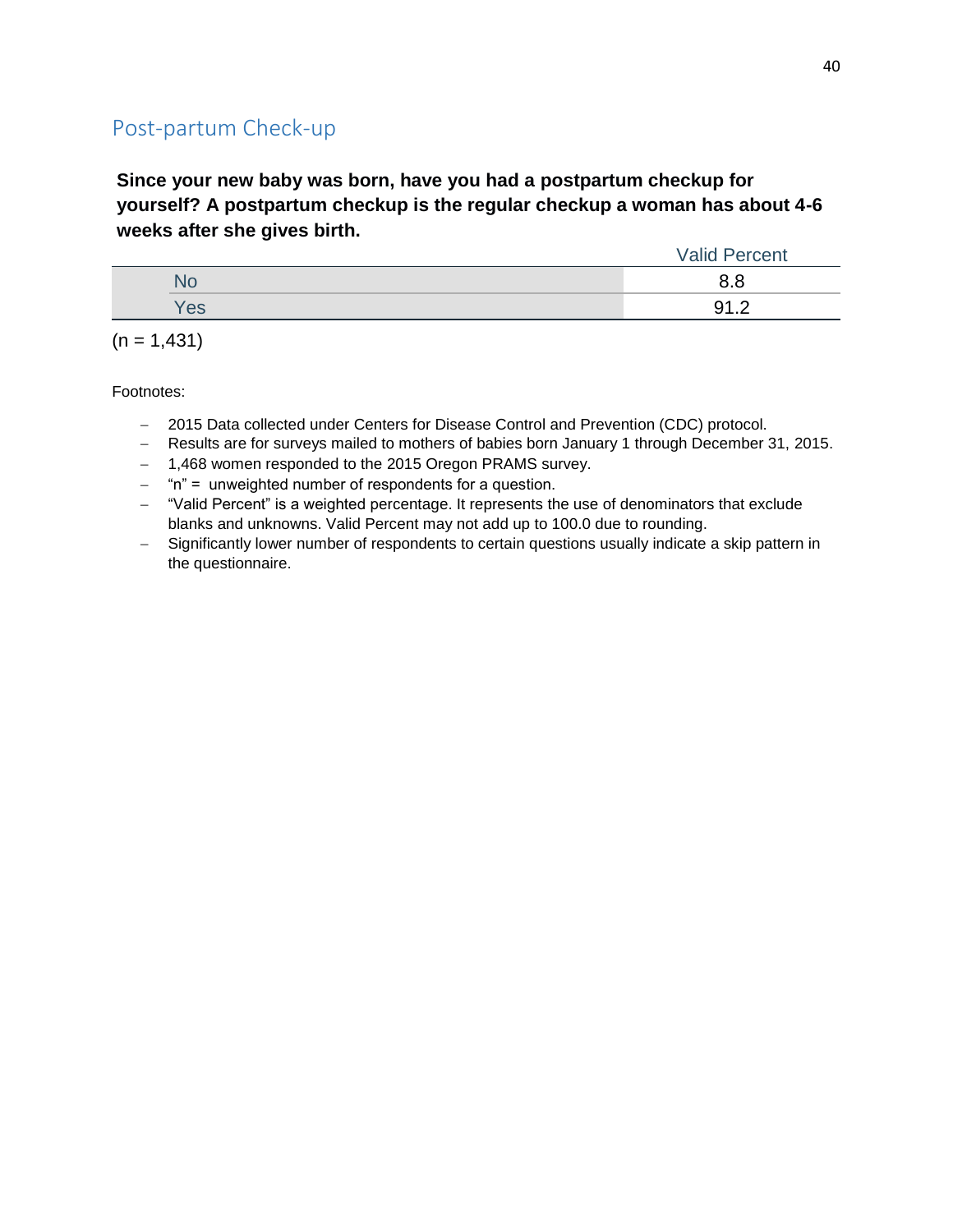**At any time during the** *12 months before* **you got pregnant with your new baby, did you do any of the following things?**

### **a. I was dieting (changing my eating habits) to lose weight**

|     | <b>Valid Percent</b> |
|-----|----------------------|
| NU  | 69.9                 |
| Yes | 30.1                 |

 $(n = 1, 457)$ 

### **At any time during the** *12 months before* **you got pregnant with your new baby, did you do any of the following things?**

### **b. I was exercising 3 or more days of the week**

|      | <b>Valid Percent</b> |
|------|----------------------|
| 'NG. | 44.                  |
| 'es  | 55.9                 |

 $(n = 1,459)$ 

**At any time during the** *12 months before* **you got pregnant with your new baby, did you do any of the following things?**

## **c. I was regularly taking prescription medicines other than birth control**

|     | <b>Valid Percent</b> |
|-----|----------------------|
| No  | 80.8                 |
| Yes | 19.2                 |

 $(n = 1,456)$ 

**At any time during the** *12 months before* **you got pregnant with your new baby, did you do any of the following things?**

## **d. I visited a health care worker and was checked for diabetes**

|     | <b>Valid Percent</b>                  |
|-----|---------------------------------------|
| NO. | 91.2<br>ັ<br>$\overline{\phantom{a}}$ |
| Yes | 18.8                                  |

 $(n = 1, 452)$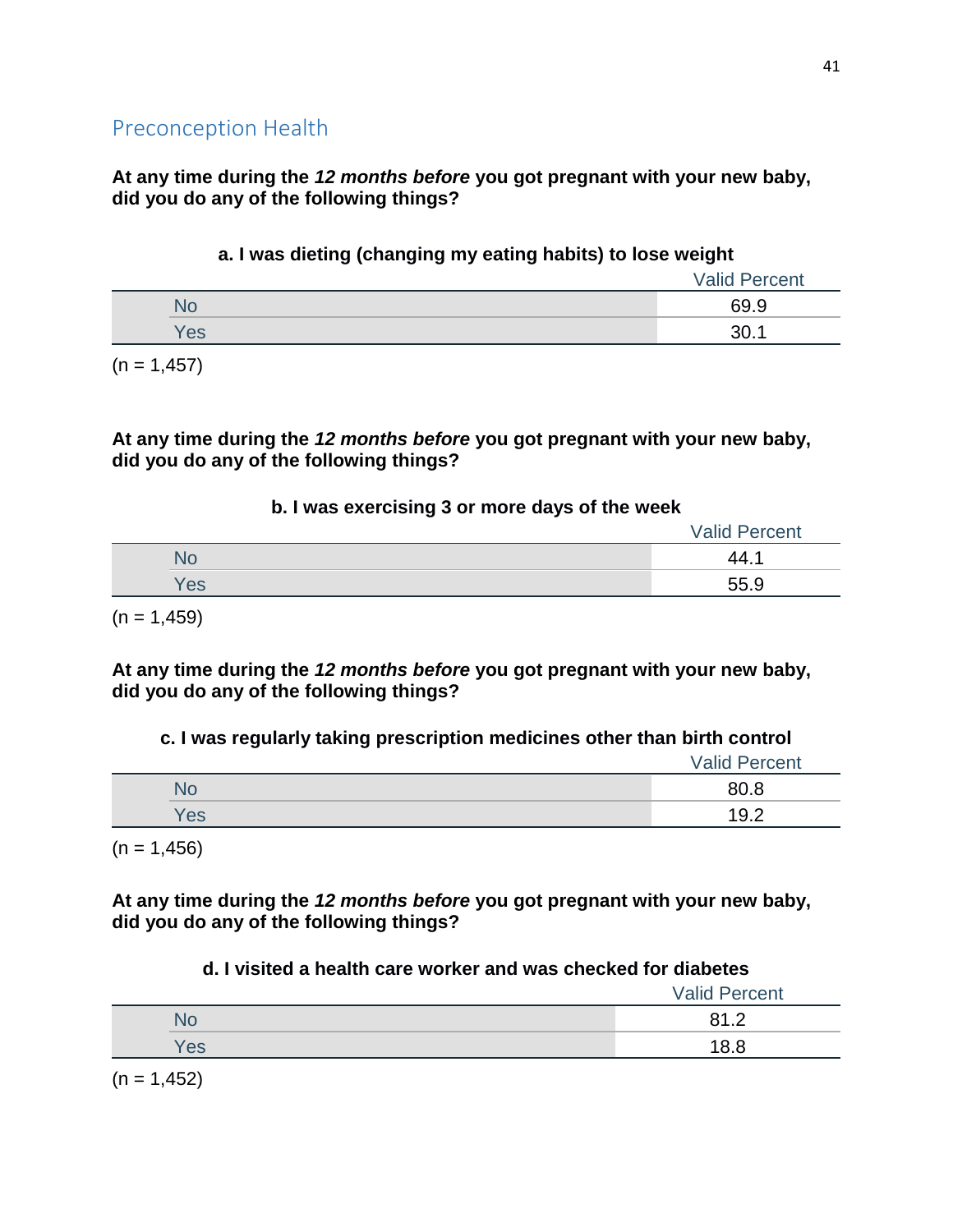**At any time during the** *12 months before* **you got pregnant with your new baby, did you do any of the following things?**

**e. I visited a health care worker and was checked for high blood pressure**

|     | <b>Valid Percent</b> |
|-----|----------------------|
| NU. | 76.1                 |
| Yes | วว ด<br>20.Y         |

 $(n = 1, 455)$ 

**At any time during the** *12 months before* **you got pregnant with your new baby, did you do any of the following things?**

**f. I visited a health care worker and was checked for depression or anxiety**

|     | <b>Valid Percent</b> |
|-----|----------------------|
| NU. | 78.7                 |
| Yes | റ∢ റ<br>ں رے         |

 $(n = 1,454)$ 

**At any time during the** *12 months before* **you got pregnant with your new baby, did you do any of the following things?**

### **g. I talked to a health care worker about my family medical history**

|     | <b>Valid Percent</b> |
|-----|----------------------|
| N٥  | 64.7                 |
| Yes | 35.3                 |

 $(n = 1, 454)$ 

**At any time during the** *12 months before* **you got pregnant with your new baby, did you do any of the following things?**

### **h. I had my teeth cleaned by a dentist or dental hygienist**

|     | <b>Valid Percent</b> |
|-----|----------------------|
|     | $\Delta \cap$        |
| Yes | 59.3                 |

 $(n = 1, 457)$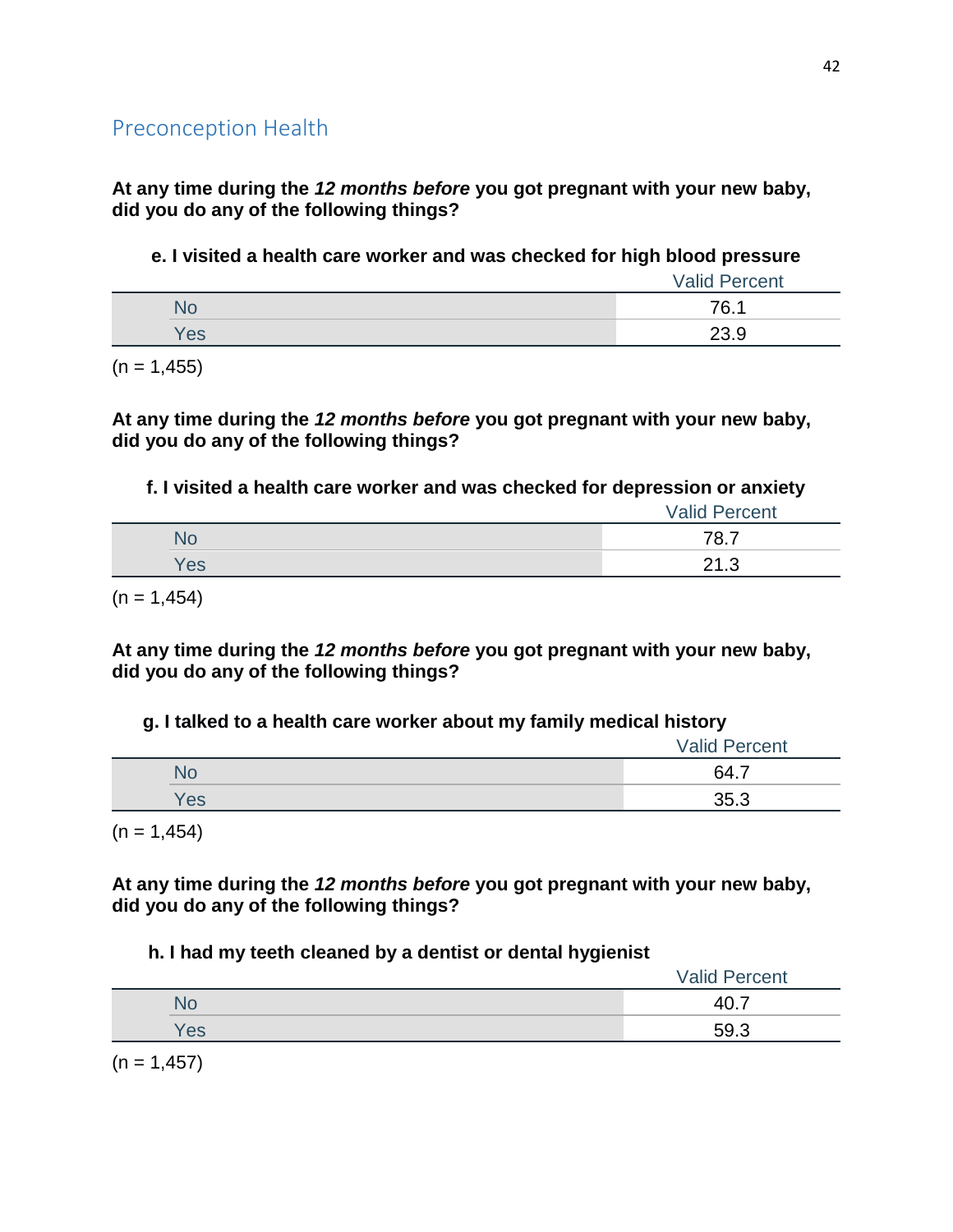**During the month before you got pregnant with your new baby, how many times a week did you take a multivitamin, a prenatal vitamin, or a folic acid vitamin?**

|                                                          | <b>Valid Percent</b> |
|----------------------------------------------------------|----------------------|
| I didn't take a multivitamin, prenatal vitamin, or folic | 46.8                 |
| acid vitamin in the month before I got pregnant          |                      |
| 1 to 3 times a week                                      | 9.9                  |
| 4 to 6 times a week                                      | 7.5                  |
| Every day of the week                                    | 35.8                 |
|                                                          |                      |

 $(n = 1,439)$ 

**Before you got pregnant with your new baby, did a doctor, nurse, or other health care worker talk to you about how to improve your health before pregnancy?**

|     | <b>Valid Percent</b> |
|-----|----------------------|
| `NO | 76.0                 |
| Yes | 24.0                 |

 $(n = 1,439)$ 

## **Mother's Body Mass Index (BMI)**

|                          | <b>Valid Percent</b> |
|--------------------------|----------------------|
| Underweight (<18.5)      | 2.6                  |
| Normal (18.5 - 24.9)     | 48.8                 |
| Overweight (25.0 - 29.5) | 24.2                 |
| Obese $(30.0 +)$         | 24.4                 |

 $(n = 1,408)$ 

*Before* **you got pregnant with your new baby, did a doctor, nurse, or other health care worker tell you that you had any of the following health conditions?**

## **a. Type 1 or Type 2 diabetes (NOT the same as gestational diabetes or diabetes that starts during pregnancy)**

|                                                                                                                                                                                                                                                                                                                                                                                      | <b>Valid Percent</b> |
|--------------------------------------------------------------------------------------------------------------------------------------------------------------------------------------------------------------------------------------------------------------------------------------------------------------------------------------------------------------------------------------|----------------------|
| No                                                                                                                                                                                                                                                                                                                                                                                   | 98.0                 |
| Yes                                                                                                                                                                                                                                                                                                                                                                                  |                      |
| $\overline{1}$ $\overline{1}$ $\overline{1}$ $\overline{1}$ $\overline{1}$ $\overline{1}$ $\overline{1}$ $\overline{1}$ $\overline{1}$ $\overline{1}$ $\overline{1}$ $\overline{1}$ $\overline{1}$ $\overline{1}$ $\overline{1}$ $\overline{1}$ $\overline{1}$ $\overline{1}$ $\overline{1}$ $\overline{1}$ $\overline{1}$ $\overline{1}$ $\overline{1}$ $\overline{1}$ $\overline{$ |                      |

 $(n = 1,430)$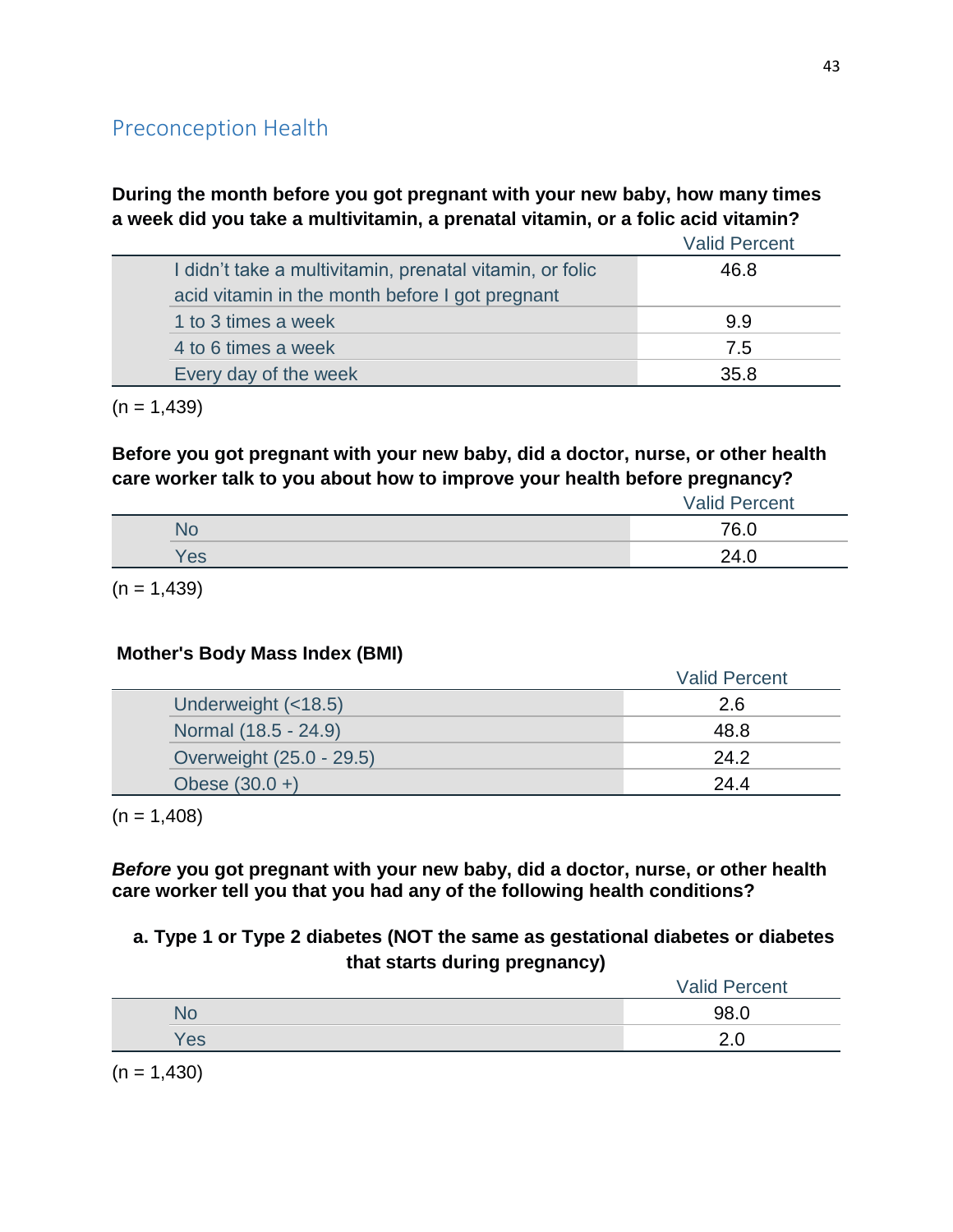*Before* **you got pregnant with your new baby, did a doctor, nurse, or other health care worker tell you that you had any of the following health conditions?**

#### **b. High blood pressure or hypertension**

|     | <b>Valid Percent</b> |
|-----|----------------------|
| 1U  | 95.3                 |
| Yes |                      |

 $(n = 1,430)$ 

### *Before* **you got pregnant with your new baby, did a doctor, nurse, or other health care worker tell you that you had any of the following health conditions?**

#### **c. Depression**

|     | <b>Valid Percent</b> |
|-----|----------------------|
| No  | 89.6                 |
| Yes | 10.4                 |

 $(n = 1,431)$ 

- 2015 Data collected under Centers for Disease Control and Prevention (CDC) protocol.
- Results are for surveys mailed to mothers of babies born January 1 through December 31, 2015.
- 1,468 women responded to the 2015 Oregon PRAMS survey.
- "n" = unweighted number of respondents for a question.
- "Valid Percent" is a weighted percentage. It represents the use of denominators that exclude blanks and unknowns. Valid Percent may not add up to 100.0 due to rounding.
- Significantly lower number of respondents to certain questions usually indicate a skip pattern in the questionnaire.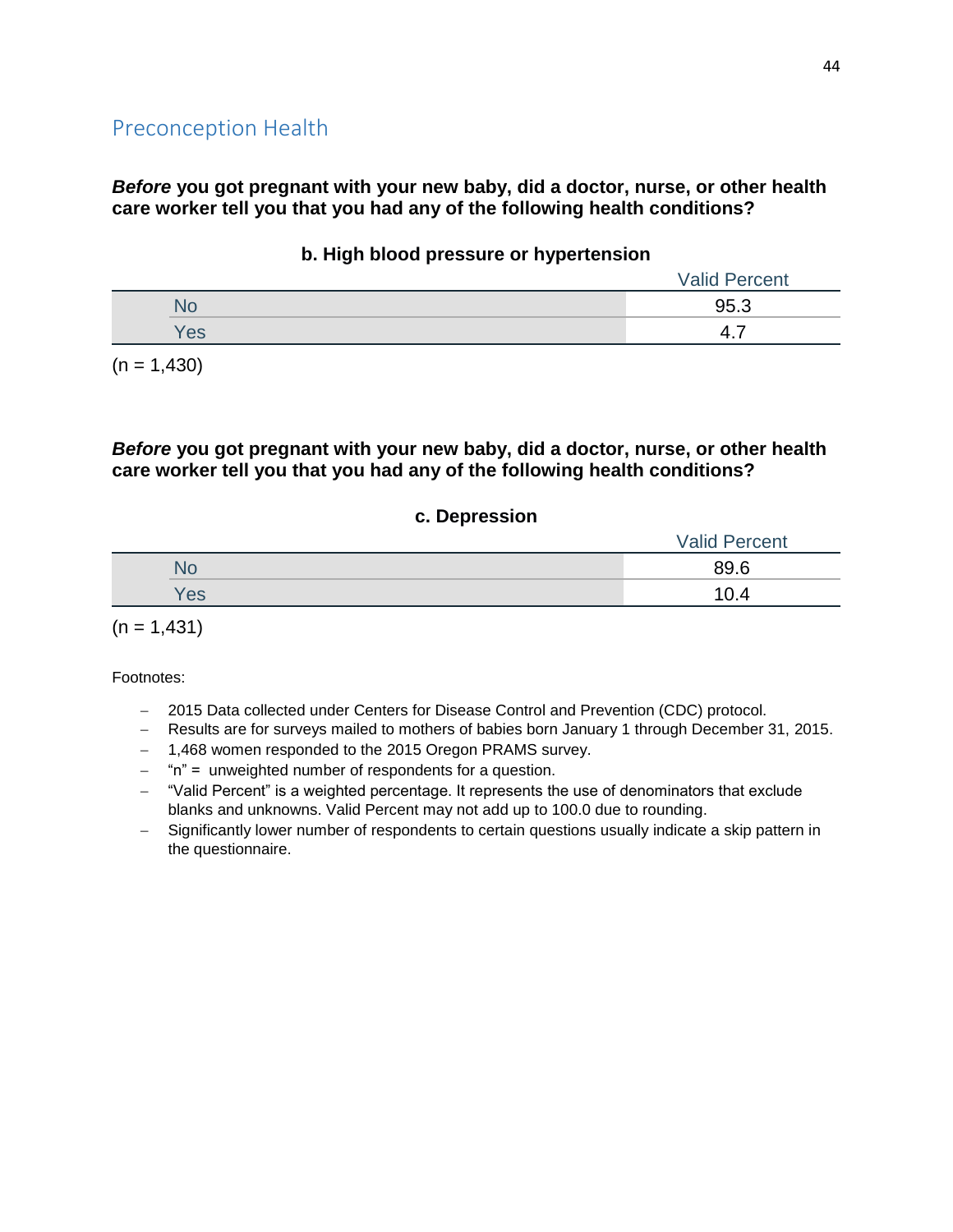# Pregnancy History

**Before you got pregnant with your new baby, did you ever have any other babies who were born alive?**

|     | Percent<br>√alid |
|-----|------------------|
|     | 40.5             |
| Yes | 59.5             |
|     |                  |

 $(n = 1, 457)$ 

### **Did the baby born just before your new one weigh 5 pounds, 8 ounces (2.5 kilos) or less at birth?**

|     | <b>Valid Percent</b> |
|-----|----------------------|
| ÑŌ  | 89.4                 |
| Yes | 10.6                 |

 $(n = 868)$ 

### **Was the baby just before your new one born earlier than 3 weeks before his or her due date?**

|     | Valid<br>Percent |
|-----|------------------|
|     | 88.7             |
| Yes | 4 A<br>ں. ا      |

 $(n = 877)$ 

- 2015 Data collected under Centers for Disease Control and Prevention (CDC) protocol.
- Results are for surveys mailed to mothers of babies born January 1 through December 31, 2015.
- 1,468 women responded to the 2015 Oregon PRAMS survey.
- "n" = unweighted number of respondents for a question.
- "Valid Percent" is a weighted percentage. It represents the use of denominators that exclude blanks and unknowns. Valid Percent may not add up to 100.0 due to rounding.
- Significantly lower number of respondents to certain questions usually indicate a skip pattern in the questionnaire.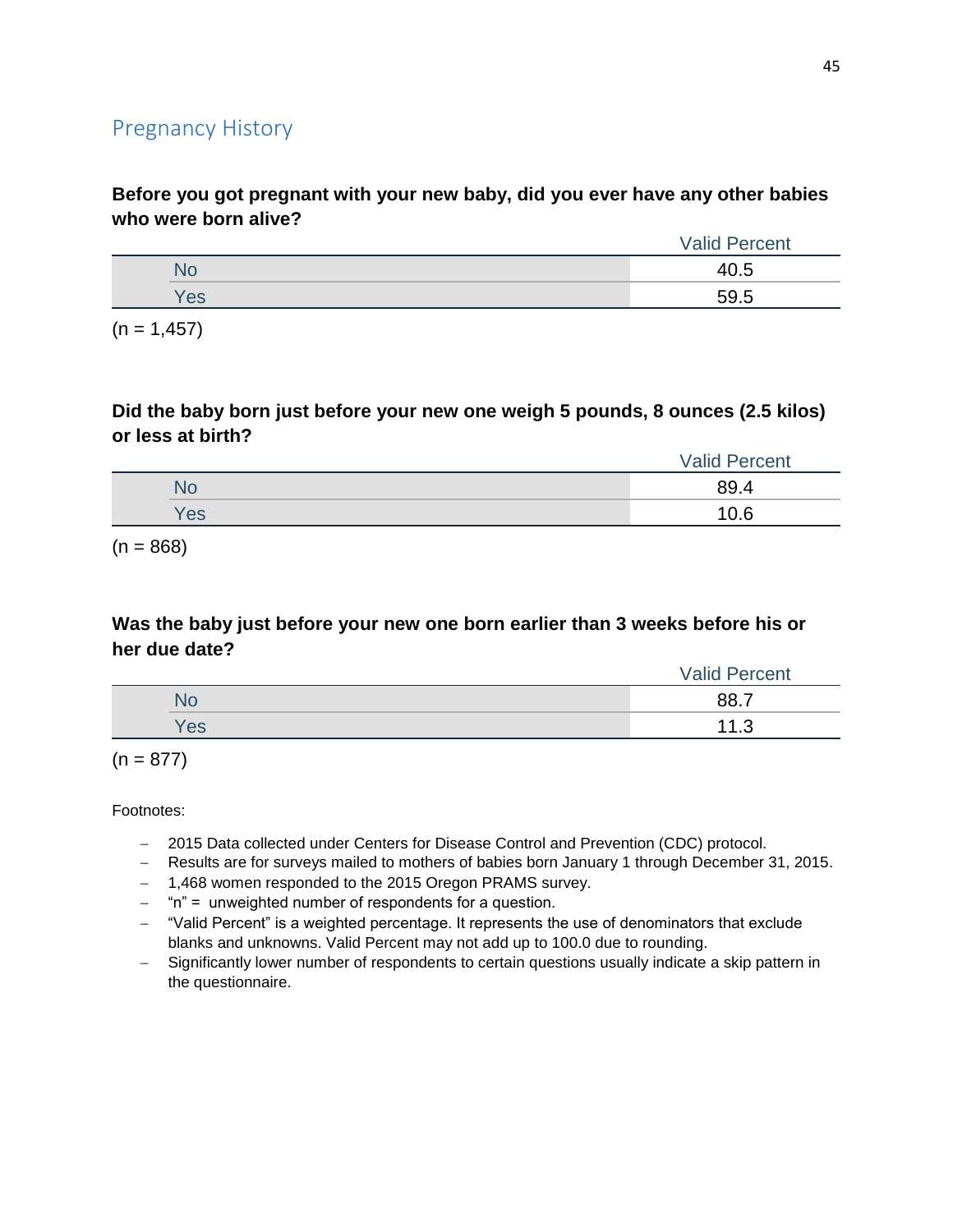# Pregnancy Intendedness

## **Thinking back to just before you got pregnant with your new baby, how did you feel about becoming pregnant?**

|                                                         | <b>Valid Percent</b> |
|---------------------------------------------------------|----------------------|
| I wanted to be pregnant later                           | 20.8                 |
| I wanted to be pregnant sooner                          | 17.0                 |
| I wanted to be pregnant then                            | 44.2                 |
| I didn't want to be pregnant then or at any time in the | 4.3                  |
| future                                                  |                      |
| I wasn't sure what I wanted                             | 13.8                 |

 $(n = 1,430)$ 

### **How much longer did you want to wait to become pregnant?**

|                              | <b>Valid Percent</b> |
|------------------------------|----------------------|
| Less than 1 year             | 24.2                 |
| 1 year to less than 2 years  | 34.5                 |
| 2 years to less than 3 years | 21.7                 |
| 3 years to 5 years           | 15.6                 |
| More than 5 years            |                      |

 $(n = 288)$ 

### **When you got pregnant with your new baby, were you trying to get pregnant?**

|     | <b>Valid Percent</b> |  |
|-----|----------------------|--|
| Nr  | 39.8                 |  |
| Yes | 60 2                 |  |

 $(n = 1,434)$ 

## **When you got pregnant with your new baby, were you or your husband or partner doing anything to keep from getting pregnant?**

|           | <b>Valid Percent</b> |
|-----------|----------------------|
| <b>NO</b> | 57.5                 |
| Yes       | -<br>72.J            |

 $(n = 619)$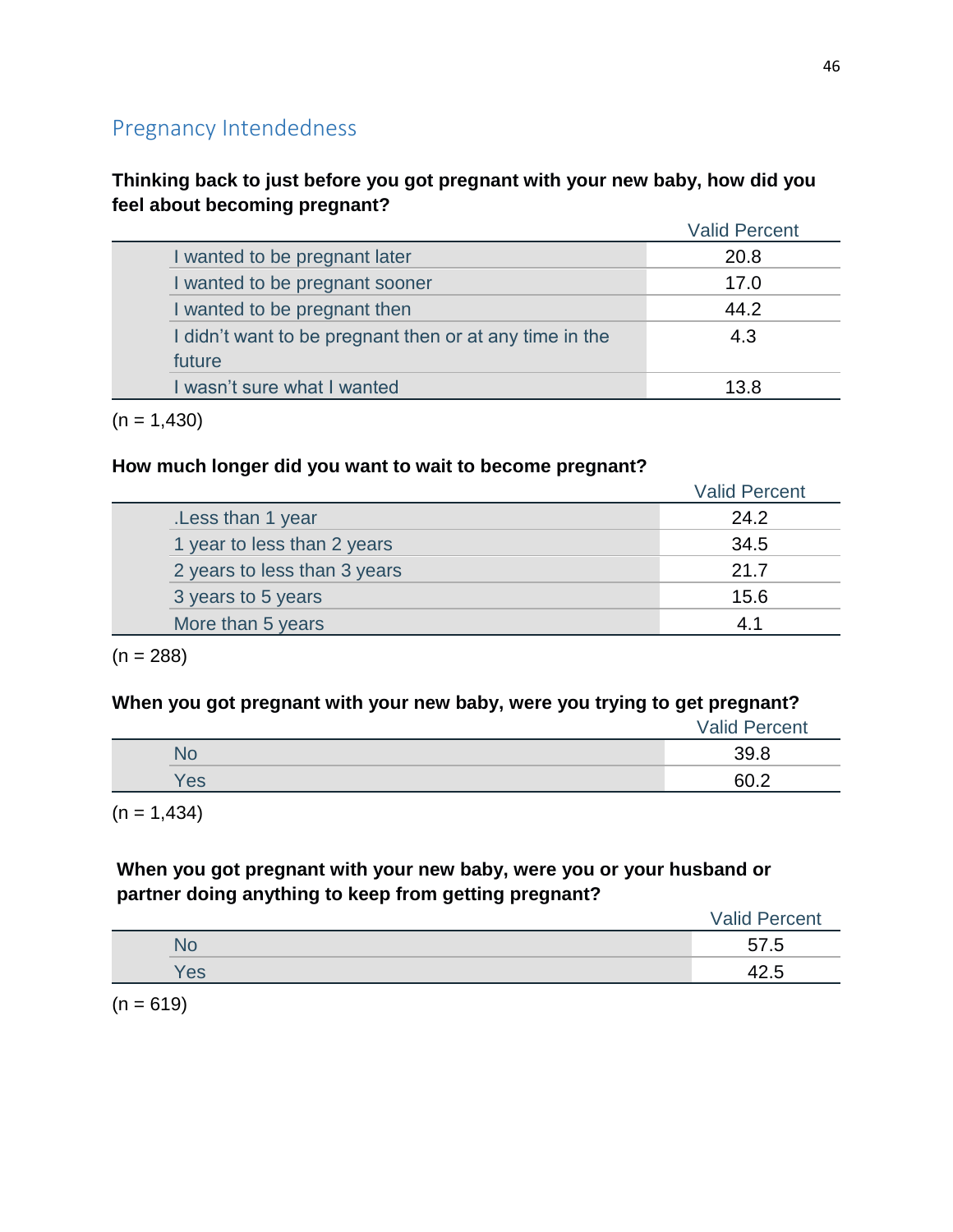# Pregnancy Intendedness

### **What were your reasons or your husband's or partner's reasons for not doing anything to keep from getting pregnant?**

|                                                                                     | Percent of Cases * |
|-------------------------------------------------------------------------------------|--------------------|
| I didn't mind if I got pregnant                                                     | 51.5%              |
| I thought I could not get pregnant at that time                                     | 30.4%              |
| I had side effects from the birth control method I<br>was using                     | 8.8%               |
| I had problems getting birth control when I<br>needed it                            | 7.1%               |
| I thought my husband or partner or I was sterile<br>(could not get pregnant at all) | 14.5%              |
| My husband or partner didn't want to use<br>anything                                | 14.7%              |
| I forgot to use a birth control method                                              | 7.9%               |
| <b>Other</b>                                                                        | 12.1%              |
|                                                                                     |                    |

 $(n = 311)$ 

\* "Percent of Cases" appears when the question instructs respondents to "Check all [answers] that apply." There can be multiple responses from each person; therefore, the total percent will  $be \ge 100.0\%$ 

- 2015 Data collected under Centers for Disease Control and Prevention (CDC) protocol.
- Results are for surveys mailed to mothers of babies born January 1 through December 31, 2015.
- 1,468 women responded to the 2015 Oregon PRAMS survey.
- $-$  "n" = unweighted number of respondents for a question.
- "Valid Percent" is a weighted percentage. It represents the use of denominators that exclude blanks and unknowns. Valid Percent may not add up to 100.0 due to rounding.
- Significantly lower number of respondents to certain questions usually indicate a skip pattern in the questionnaire.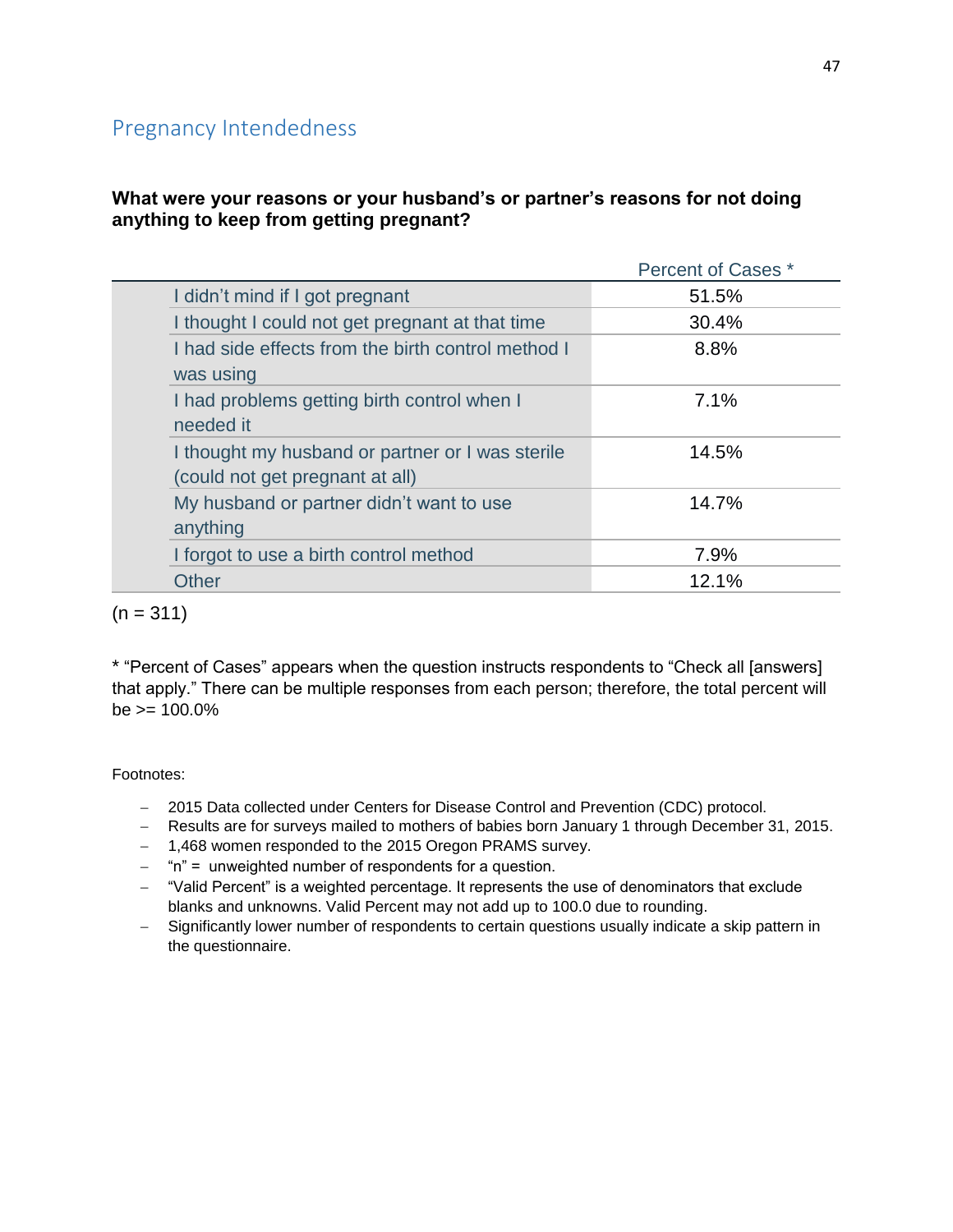# Pregnancy Weight

### **Post-survey calculated variable: Pregnancy weight gain/loss**

|                                              | <b>Valid Percent</b> |
|----------------------------------------------|----------------------|
| Gained less than the IOM recommended amount  | 19.3                 |
| Gained the IOM recommended amount            | 39.7                 |
| Gained more than the IOM recommended amount  | 40.5                 |
| My weight did not change during my pregnancy | 0.5                  |

 $(n = 1,326)$ 

- 2015 Data collected under Centers for Disease Control and Prevention (CDC) protocol.
- Results are for surveys mailed to mothers of babies born January 1 through December 31, 2015.
- 1,468 women responded to the 2015 Oregon PRAMS survey.
- $-$  "n" = unweighted number of respondents for a question.
- "Valid Percent" is a weighted percentage. It represents the use of denominators that exclude blanks and unknowns. Valid Percent may not add up to 100.0 due to rounding.
- Significantly lower number of respondents to certain questions usually indicate a skip pattern in the questionnaire.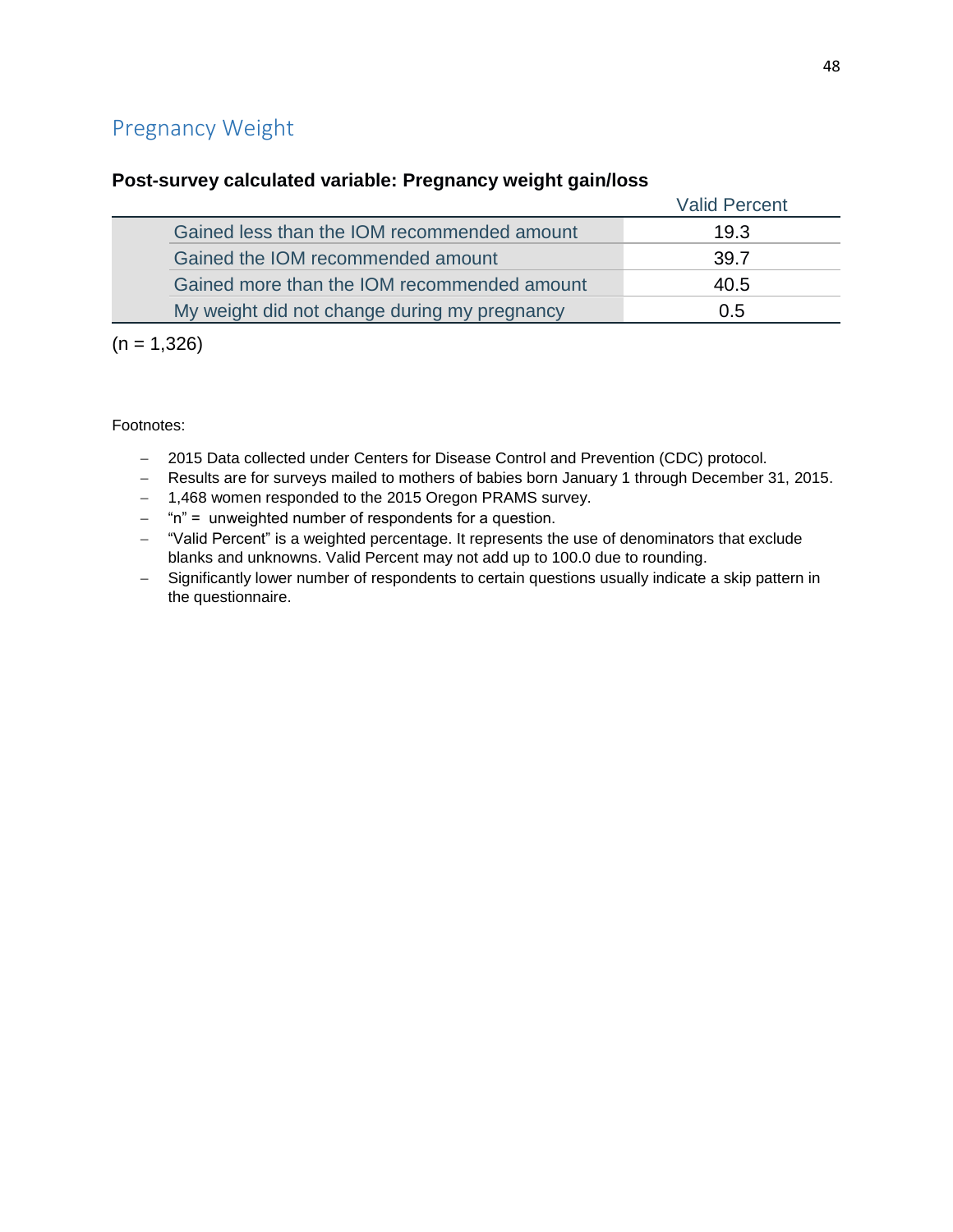# Valid Percent I did not go for prenatal care. **2** and  $\overline{a}$  2 less than 3 months 86.7 3 or more months 13.1

### **How many months pregnant were you when you had your first prenatal care?**

 $(n = 1, 422)$ 

### **Did you get prenatal care as early in your pregnancy as you wanted?**

|     | <b>Valid Percent</b> |
|-----|----------------------|
| No  | 10<br><u>.</u>       |
| Yes | 87.9                 |

 $(n = 1, 418)$ 

**Did any of these things keep you from getting prenatal care when you wanted it?** For each item, check **No** if it did not keep you from getting prenatal care or **Yes** if it did.

### **a. I couldn't get an appointment when I wanted one**

|     | <b>Valid Percent</b> |
|-----|----------------------|
| NC  | 70.9                 |
| Yes | 29.1                 |

 $(n = 233)$ 

#### **Did any of these things keep you from getting prenatal care when you wanted it?** For each item, check **No** if it did not keep you from getting prenatal care or **Yes** if it did.

### **b. I didn't have enough money or insurance to pay for my visits**

|     | <b>Valid Percent</b> |
|-----|----------------------|
| 9 U | 76.2                 |
| Yes | 23.8                 |

 $(n = 232)$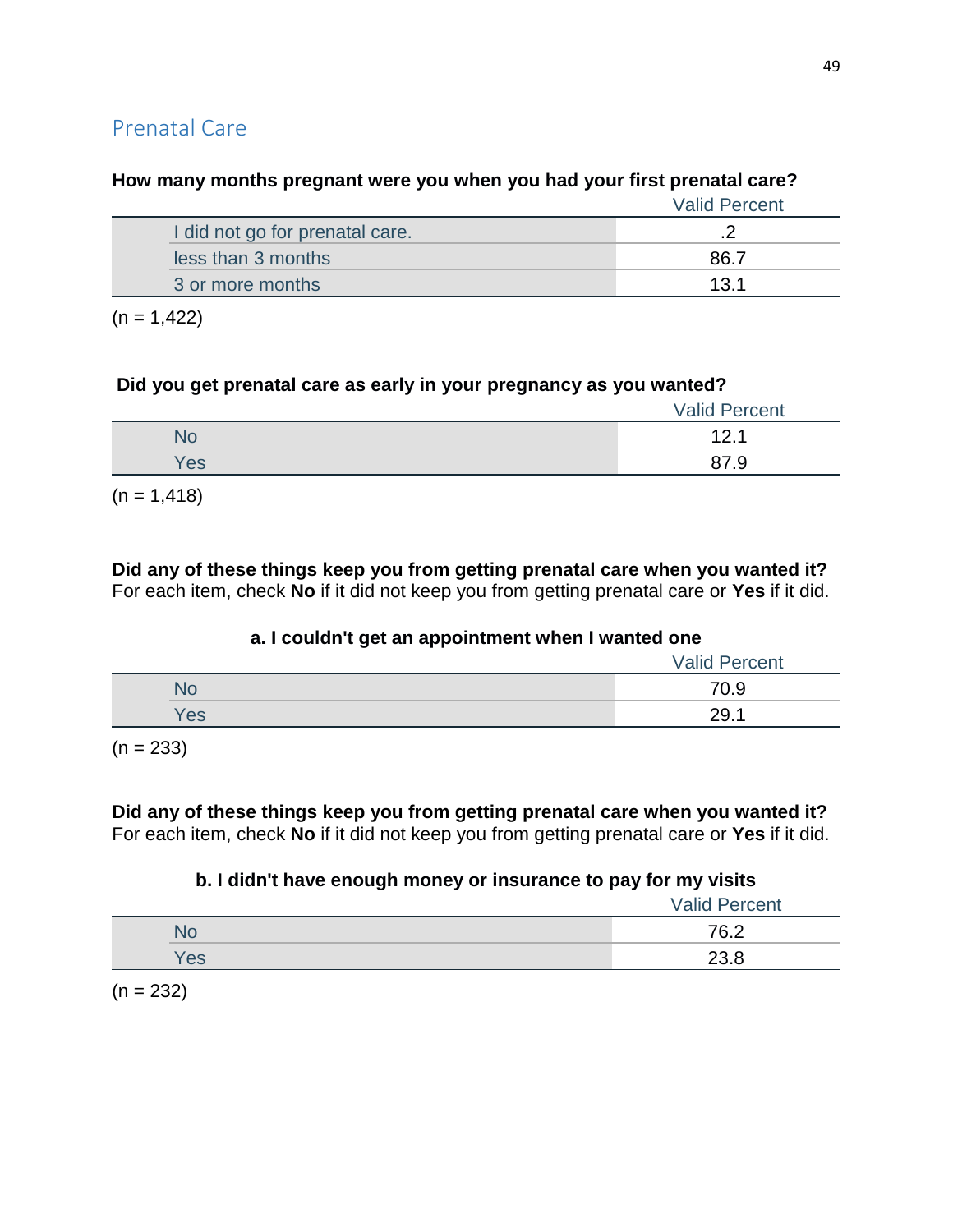**Did any of these things keep you from getting prenatal care when you wanted it?** For each item, check **No** if it did not keep you from getting prenatal care or **Yes** if it did.

### **c. I didn't have any transportation to get to the clinic or doctor's office**

|     | <b>Valid Percent</b> |
|-----|----------------------|
|     | 93.9                 |
| Yes | 6                    |
|     |                      |

 $(n = 229)$ 

**Did any of these things keep you from getting prenatal care when you wanted it?** For each item, check **No** if it did not keep you from getting prenatal care or **Yes** if it did.

### **d. The doctor or my health plan would not start care as early as I wanted**

|     | <b>Valid Percent</b> |
|-----|----------------------|
| NU. | 75.5                 |
| Yes | 24.5                 |

 $(n = 232)$ 

**Did any of these things keep you from getting prenatal care when you wanted it?** For each item, check **No** if it did not keep you from getting prenatal care or **Yes** if it did.

### **e. I had too many other things going on**

|     | <b>Valid Percent</b> |
|-----|----------------------|
| N٥  | 84.5                 |
| Yes | 15.5                 |

 $(n = 231)$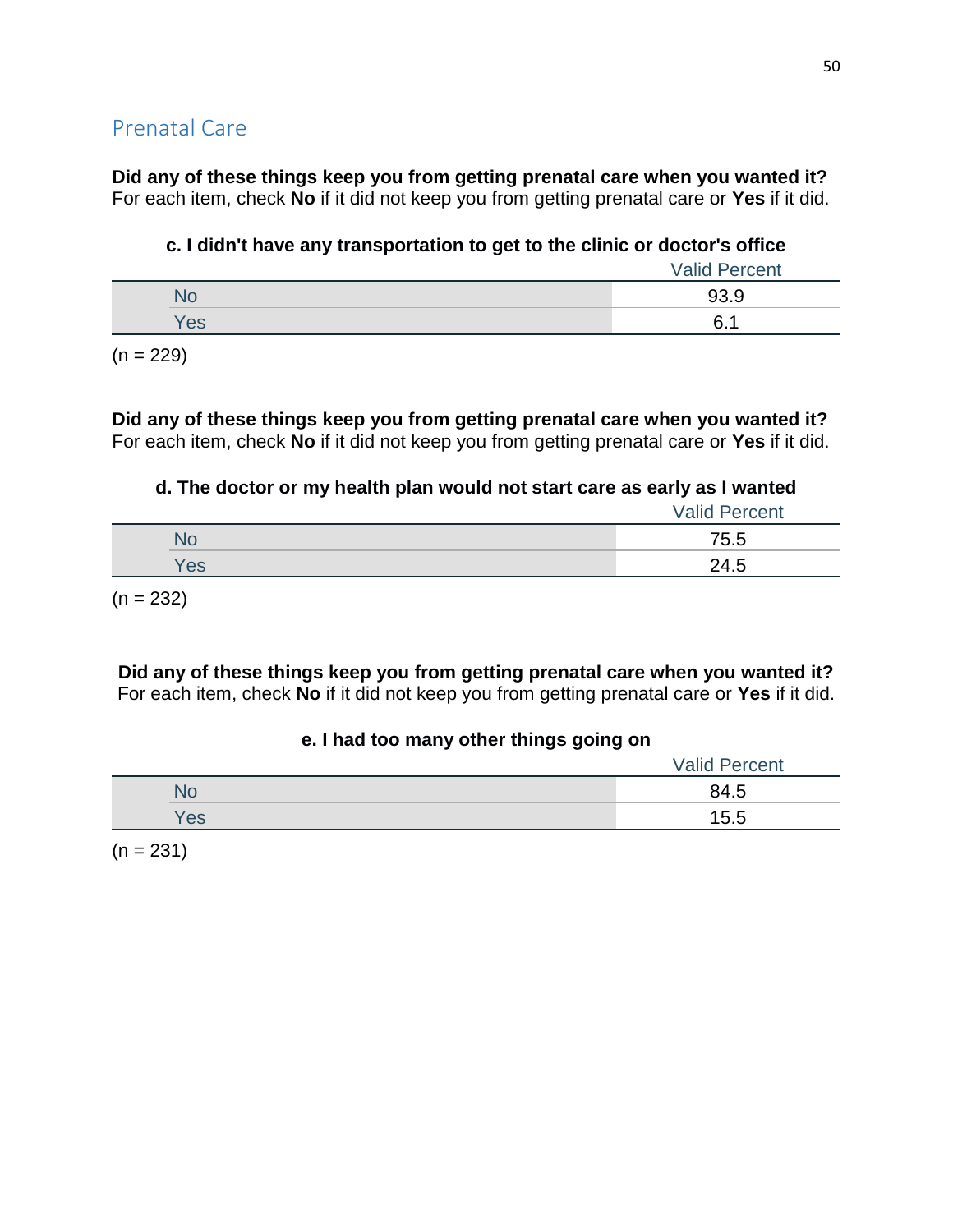**Did any of these things keep you from getting prenatal care when you wanted it?** For each item, check **No** if it did not keep you from getting prenatal care or **Yes** if it did.

### **f. I couldn't take time off from work or school**

|     | <b>Valid Percent</b> |
|-----|----------------------|
|     | 94.5                 |
| Yes | 5.5                  |

 $(n = 229)$ 

**Did any of these things keep you from getting prenatal care when you wanted it?** For each item, check **No** if it did not keep you from getting prenatal care or **Yes** if it did.

## **g. I didn't have my Oregon Health Plan or Medicaid card**

|     | <b>Valid Percent</b> |
|-----|----------------------|
| No  | 027<br>04. I         |
| Yes | 17 O<br>             |

 $(n = 229)$ 

**Did any of these things keep you from getting prenatal care when you wanted it?** For each item, check **No** if it did not keep you from getting prenatal care or **Yes** if it did.

## **h. I didn't have anyone to take care of my children**

|     | <b>Valid Percent</b> |
|-----|----------------------|
|     | 95.2                 |
| Yes | 4.O                  |
|     |                      |

 $(n = 226)$ 

**Did any of these things keep you from getting prenatal care when you wanted it?** For each item, check **No** if it did not keep you from getting prenatal care or **Yes** if it did.

### **i. I didn't know that I was pregnant**

|     | <b>Valid Percent</b> |
|-----|----------------------|
|     | 64.2                 |
| Yes | 35.8                 |

 $(n = 237)$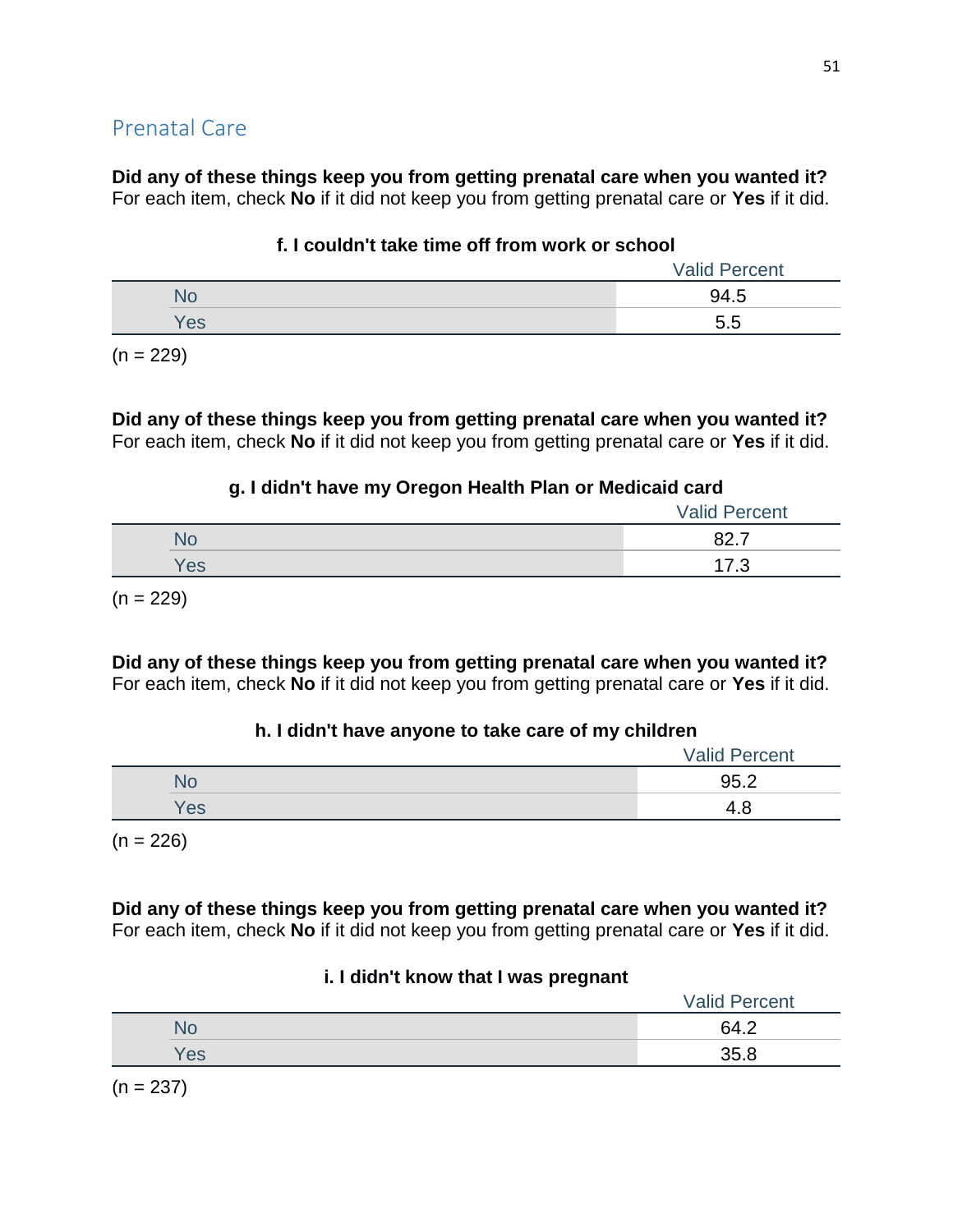**Did any of these things keep you from getting prenatal care when you wanted it?** For each item, check **No** if it did not keep you from getting prenatal care or **Yes** if it did.

### **j. I didn't want anyone else to know I was pregnant**

|                 | 91.8 |
|-----------------|------|
| es <sup>/</sup> |      |

 $(n = 227)$ 

# Prenatal Care

**Did any of these things keep you from getting prenatal care when you wanted it?** For each item, check **No** if it did not keep you from getting prenatal care or **Yes** if it did.

#### **k. I didn't want prenatal care**

|     | <b>Valid Percent</b> |
|-----|----------------------|
|     | די                   |
| Yes | ت.ء                  |

 $(n = 227)$ 

**During your most recent pregnancy, were you told by a doctor, nurse, or other health care worker that you had gestational diabetes (diabetes that started during this pregnancy)?**

|     | <b>Valid Percent</b> |
|-----|----------------------|
| No  | 87.5                 |
| Yes | 12.5                 |

 $(n = 1, 419)$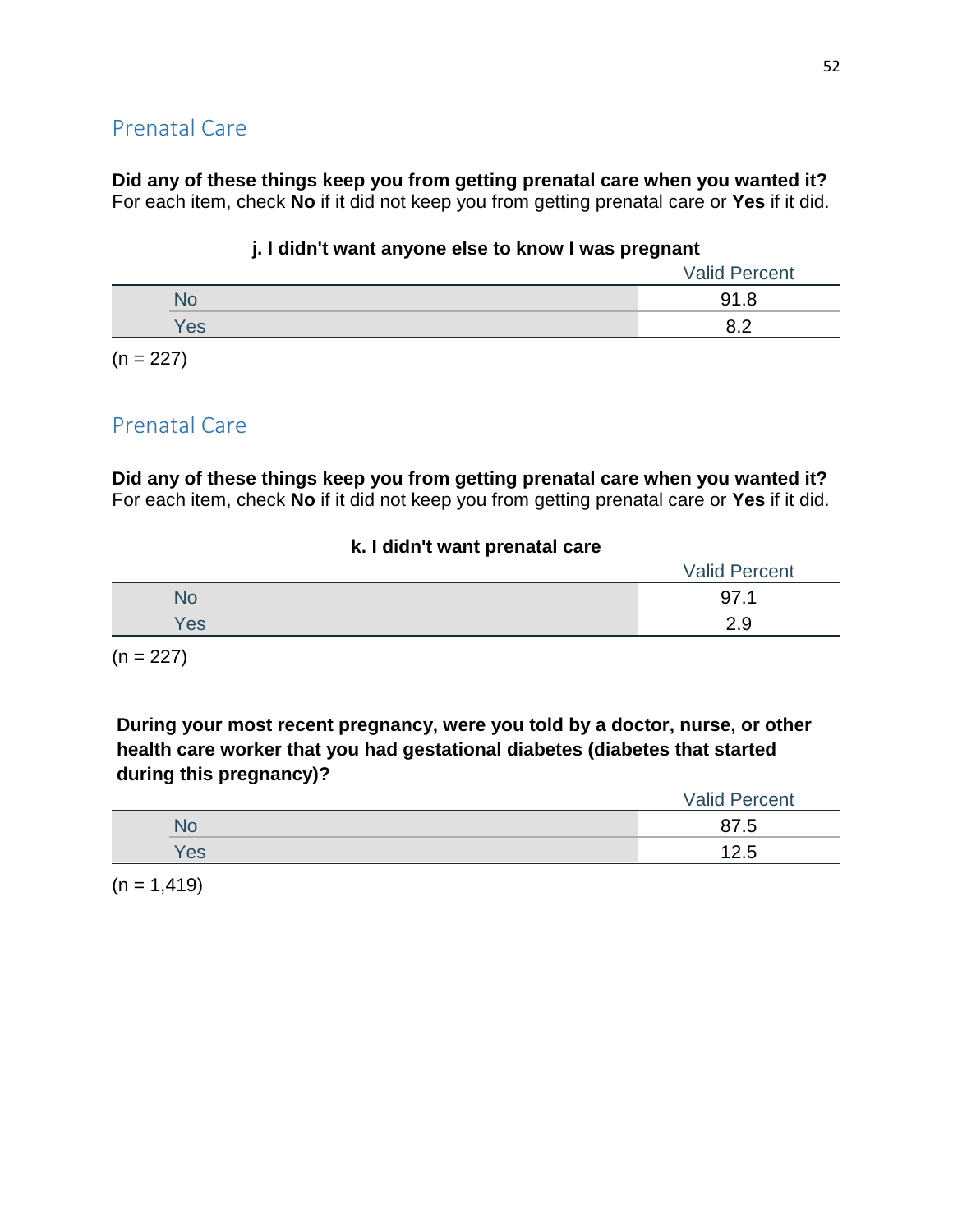### **During your most recent pregnancy, what kind of health insurance did you have to pay for your prenatal care? Check all that apply.**

|                                                       | Percent of Cases* |
|-------------------------------------------------------|-------------------|
| Private health insurance from my job or the job of my | 48.9%             |
| husband, partner, or parents                          |                   |
| Private health insurance purchased directly from an   | 6.2%              |
| insurance company                                     |                   |
| Oregon Health Plan or Medicaid                        | 51.4%             |
| Some other kind of health insurance.                  | 2.5%              |
| I did not have any health insurance to pay for my     | 1.5%              |
| prenatal care                                         |                   |
| <b>TRICARE</b> or other military health care          | 0.7%              |
| <b>Indian Health Service</b>                          | 1.2%              |

 $(n = 1, 415)$ 

\* "Percent of Cases" appears when the question instructs respondents to "Check all [answers] that apply." There can be multiple responses from each person; therefore, the total percent will  $be \ge 100.0\%$ 

## *During any of your prenatal care visits***, did a doctor, nurse, or other health care worker talk with you about any of the things listed below?**

|     | -<br>- | .<br><b>Valid Percent</b> |
|-----|--------|---------------------------|
| NO  |        | 23.6                      |
| Yes |        | 76.4                      |

## **a. How much weight I should gain during my pregnancy**

 $(n = 1, 418)$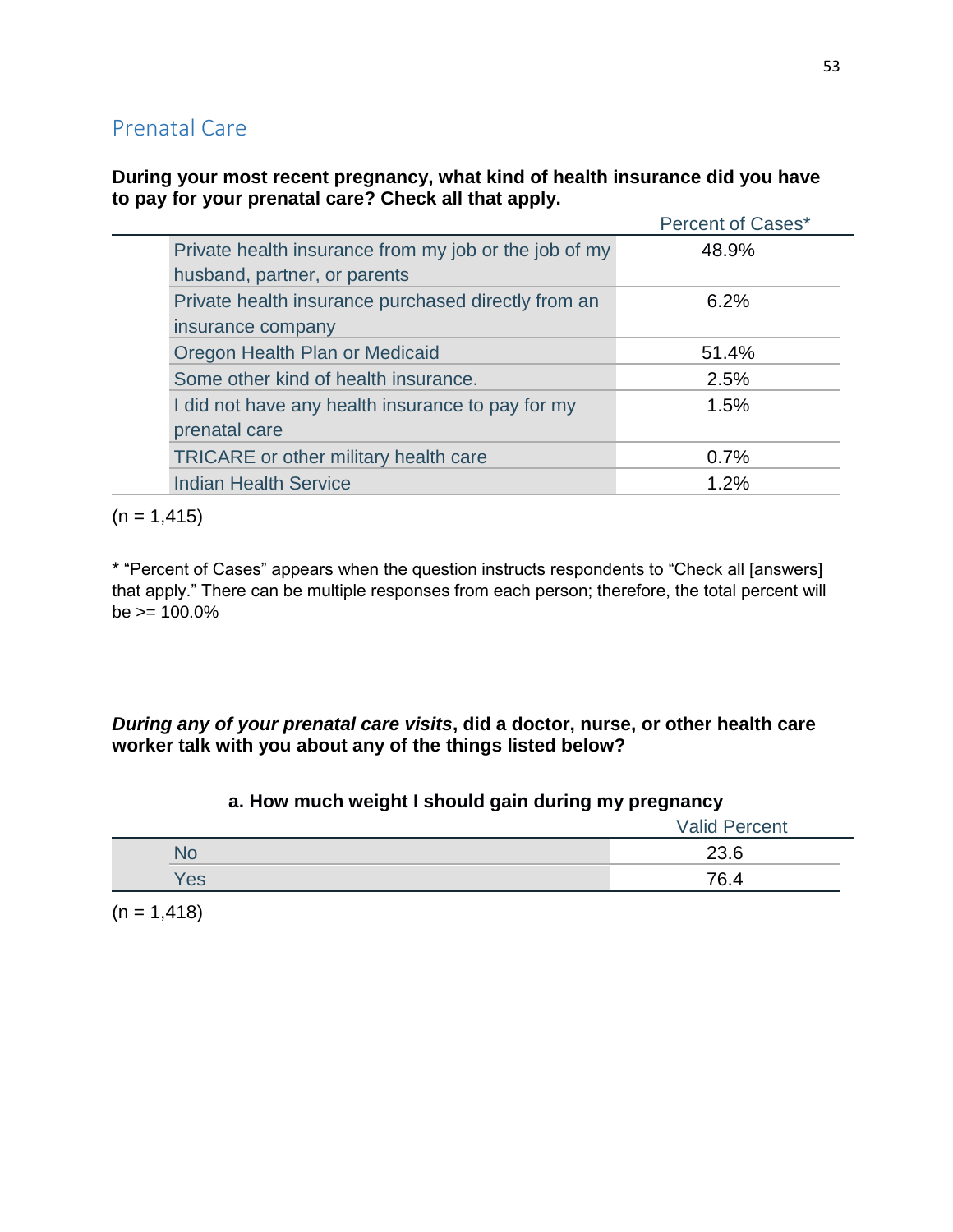*During any of your prenatal care visits***, did a doctor, nurse, or other health care worker talk with you about any of the things listed below?**

### **b. How smoking during pregnancy could affect my baby**

|     | <b>Valid Percent</b> |
|-----|----------------------|
|     | 33.4                 |
| Yes | 66.6                 |

 $(n = 1, 416)$ 

*During any of your prenatal care visits***, did a doctor, nurse, or other health care worker talk with you about any of the things listed below?**

#### **c. Breastfeeding my baby**

|  |     | <b>Valid Percent</b> |
|--|-----|----------------------|
|  | NO  | 14.0                 |
|  | Yes | 86.0                 |
|  |     |                      |

 $(n = 1, 422)$ 

*During any of your prenatal care visits***, did a doctor, nurse, or other health care worker talk with you about any of the things listed below?**

### **d. How drinking alcohol during pregnancy could affect my baby**

|     | <b>Valid Percent</b> |
|-----|----------------------|
| NO  | ??<br>. . ∠ت         |
| Yes | 67.9                 |

 $(n = 1, 415)$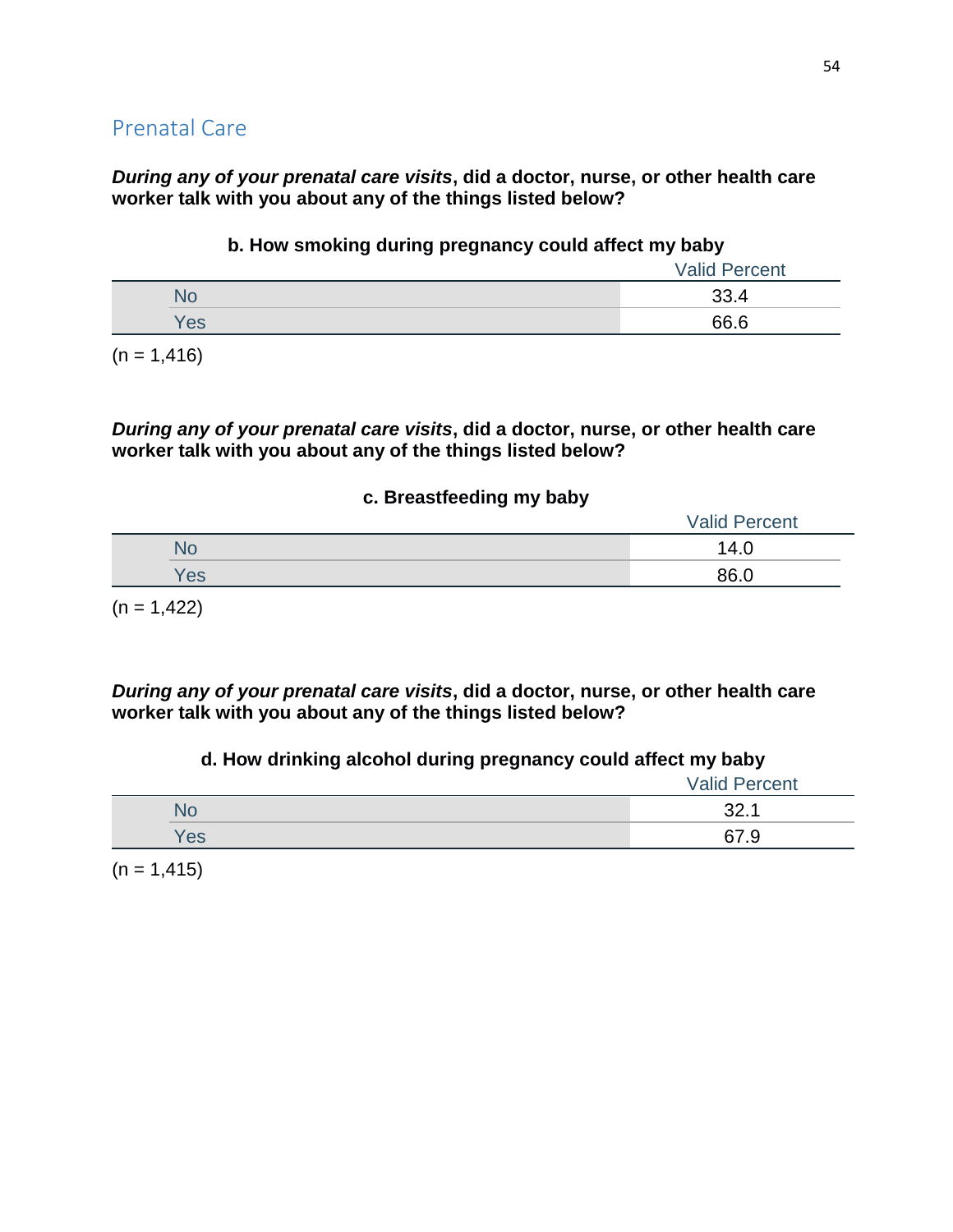### *During any of your prenatal care visits***, did a doctor, nurse, or other health care worker talk with you about any of the things listed below?**

|     | <b>Valid Percent</b> |
|-----|----------------------|
| INO | 52.5                 |
| Yes | 17 斥<br>47.5         |

#### **e. Using a seat belt during my pregnancy**

 $(n = 1, 416)$ 

*During any of your prenatal care visits***, did a doctor, nurse, or other health care worker talk with you about any of the things listed below?**

#### **f. Medicines that are safe to take during my pregnancy**

|     | <b>Valid Percent</b> |
|-----|----------------------|
| NO  | 10.6                 |
| Yes | 89.4                 |

 $(n = 1,423)$ 

*During any of your prenatal care visits***, did a doctor, nurse, or other health care worker talk with you about any of the things listed below?**

#### **g. How using illegal drugs could affect my baby**

|     | <b>Valid Percent</b> |
|-----|----------------------|
| No  | 41.4                 |
| Yes | 58.6                 |

 $(n = 1, 411)$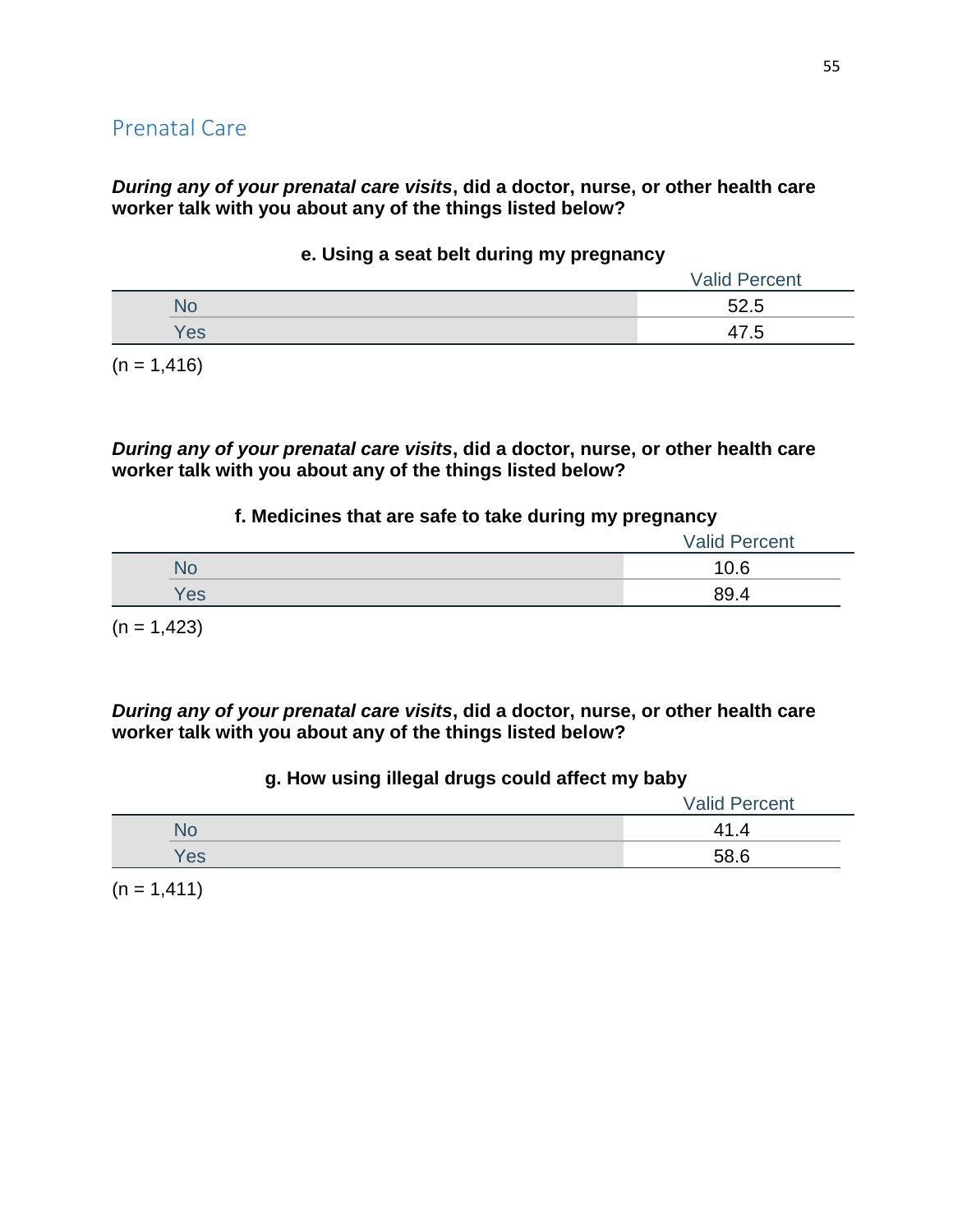*During any of your prenatal care visits***, did a doctor, nurse, or other health care worker talk with you about any of the things listed below?**

**h. Doing tests to screen for birth defects or diseases that run in my family**

|     | <b>Valid Percent</b> |
|-----|----------------------|
|     | 9.3                  |
| Yes | 90.                  |

 $(n = 1, 421)$ 

*During any of your prenatal care visits***, did a doctor, nurse, or other health care worker talk with you about any of the things listed below?**

**i. The signs and symptoms of preterm labor (labor more than 3 weeks before the baby is due)**

|     | <b>Valid Percent</b> |
|-----|----------------------|
| No  | 16.4                 |
| Yes | 23 R<br>00.C         |

 $(n = 1, 419)$ 

*During any of your prenatal care visits***, did a doctor, nurse, or other health care worker talk with you about any of the things listed below?**

## **j. Getting tested for HIV (the virus that causes AIDS)**

|     | <b>Valid Percent</b> |
|-----|----------------------|
|     | 39.6                 |
| Yes | 60.4                 |

 $(n = 1,404)$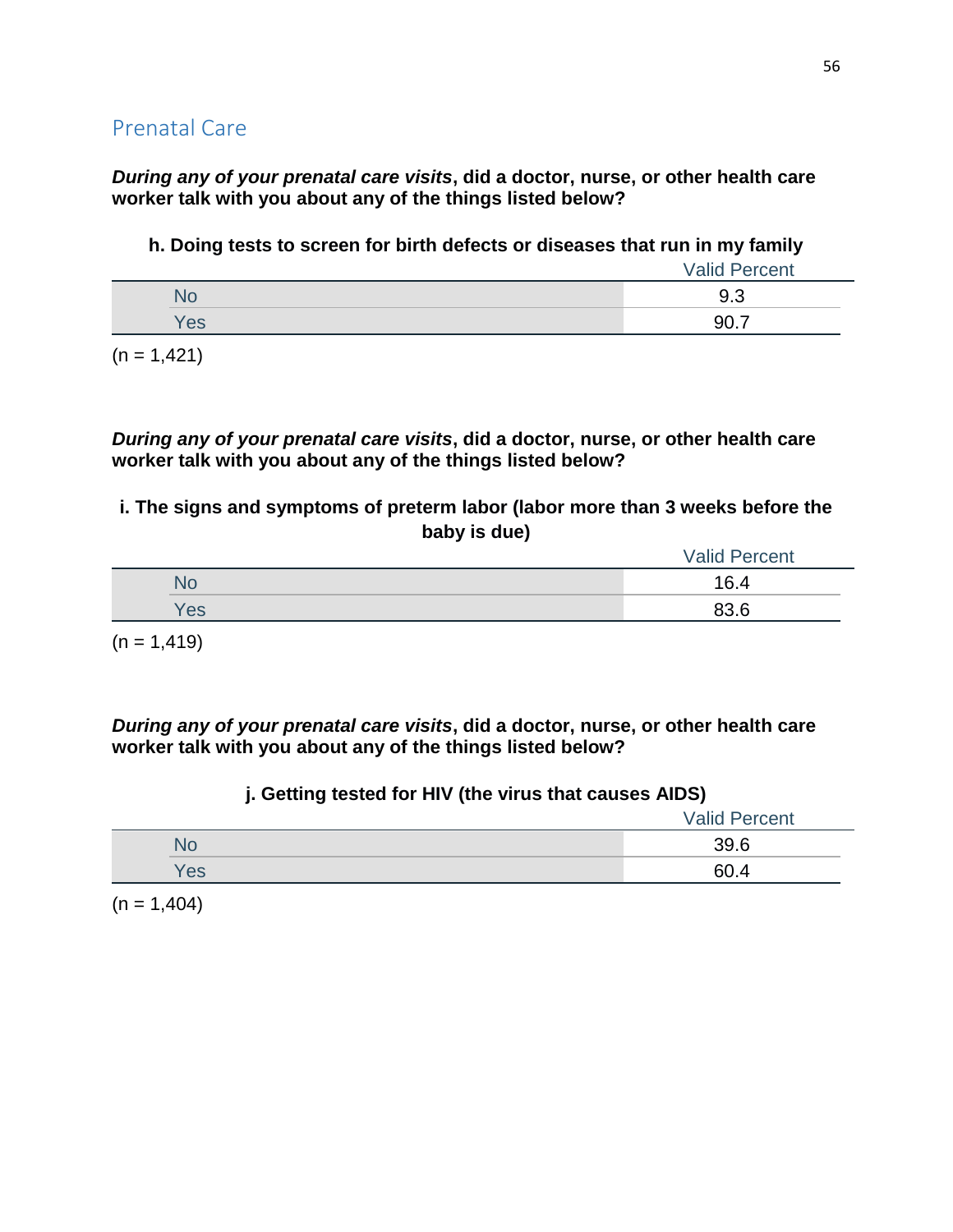*During any of your prenatal care visits***, did a doctor, nurse, or other health care worker talk with you about any of the things listed below?**

**k. What to do if I feel depressed during my pregnancy or after my baby is born**

|     | <b>Valid Percent</b> |
|-----|----------------------|
|     | 17<br>◢              |
| Yes | 82 Q                 |

 $(n = 1, 421)$ 

*During any of your prenatal care visits***, did a doctor, nurse, or other health care worker talk with you about any of the things listed below?**

#### **l. Physical abuse to women by their husbands or partners**

|     | <b>Valid Percent</b> |
|-----|----------------------|
| NC. | $\Lambda^{\bullet}$  |
| 'es | 58.?                 |

 $(n = 1, 412)$ 

**During your most recent pregnancy, did you take a class or classes to prepare for childbirth and learn what to expect during labor and delivery?**

|     | <b>Valid Percent</b>           |
|-----|--------------------------------|
| NG  | $70^{\circ}$<br>$\overline{4}$ |
| es/ | $\sim$                         |

 $(n = 1,420)$ 

- 2015 Data collected under Centers for Disease Control and Prevention (CDC) protocol.
- Results are for surveys mailed to mothers of babies born January 1 through December 31, 2015.
- 1,468 women responded to the 2015 Oregon PRAMS survey.
- $-$  "n" = unweighted number of respondents for a question.
- "Valid Percent" is a weighted percentage. It represents the use of denominators that exclude blanks and unknowns. Valid Percent may not add up to 100.0 due to rounding.
- Significantly lower number of respondents to certain questions usually indicate a skip pattern in the questionnaire.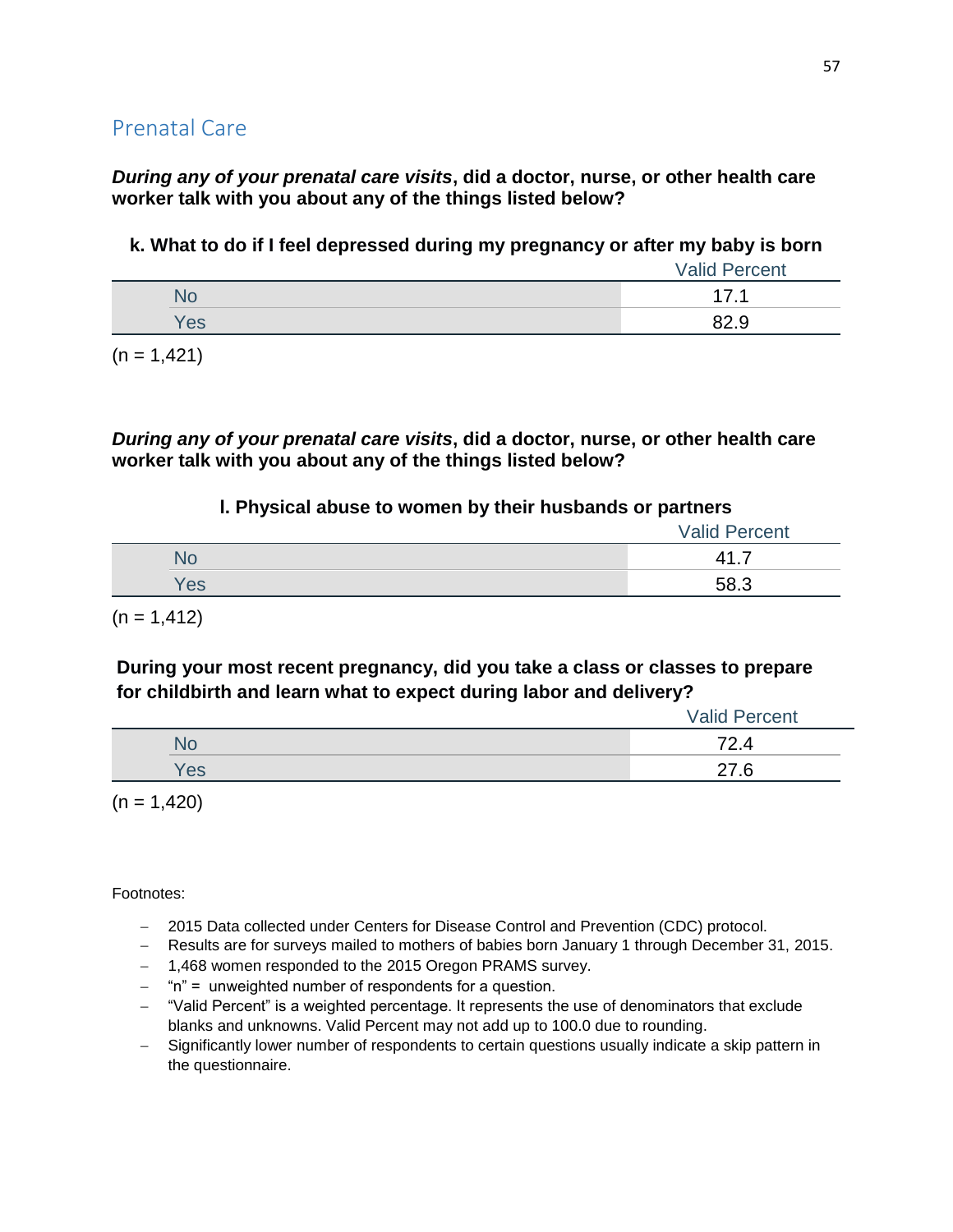**This question is about things that may have happened during the 12 months before your new baby was born.**

**a. A close family member was very sick and had to go into the hospital**

|     | <b>Valid Percent</b> |
|-----|----------------------|
| ٧О  | 78.0                 |
| Yes | ററ ല<br>ZZ.U         |

 $(n = 1, 415)$ 

**This question is about things that may have happened during the 12 months before your new baby was born.**

#### **b. I got separated or divorced from my husband or partner**

|     | <b>Valid Percent</b> |
|-----|----------------------|
| NС  | 95.0                 |
| Yes | -                    |

 $(n = 1, 417)$ 

**This question is about things that may have happened during the 12 months before your new baby was born.**

### **c. I moved to a new address**

|     | <b>Valid Percent</b> |
|-----|----------------------|
| שע  | 65.3                 |
| Yes | <b>24 7</b>          |

 $(n = 1, 418)$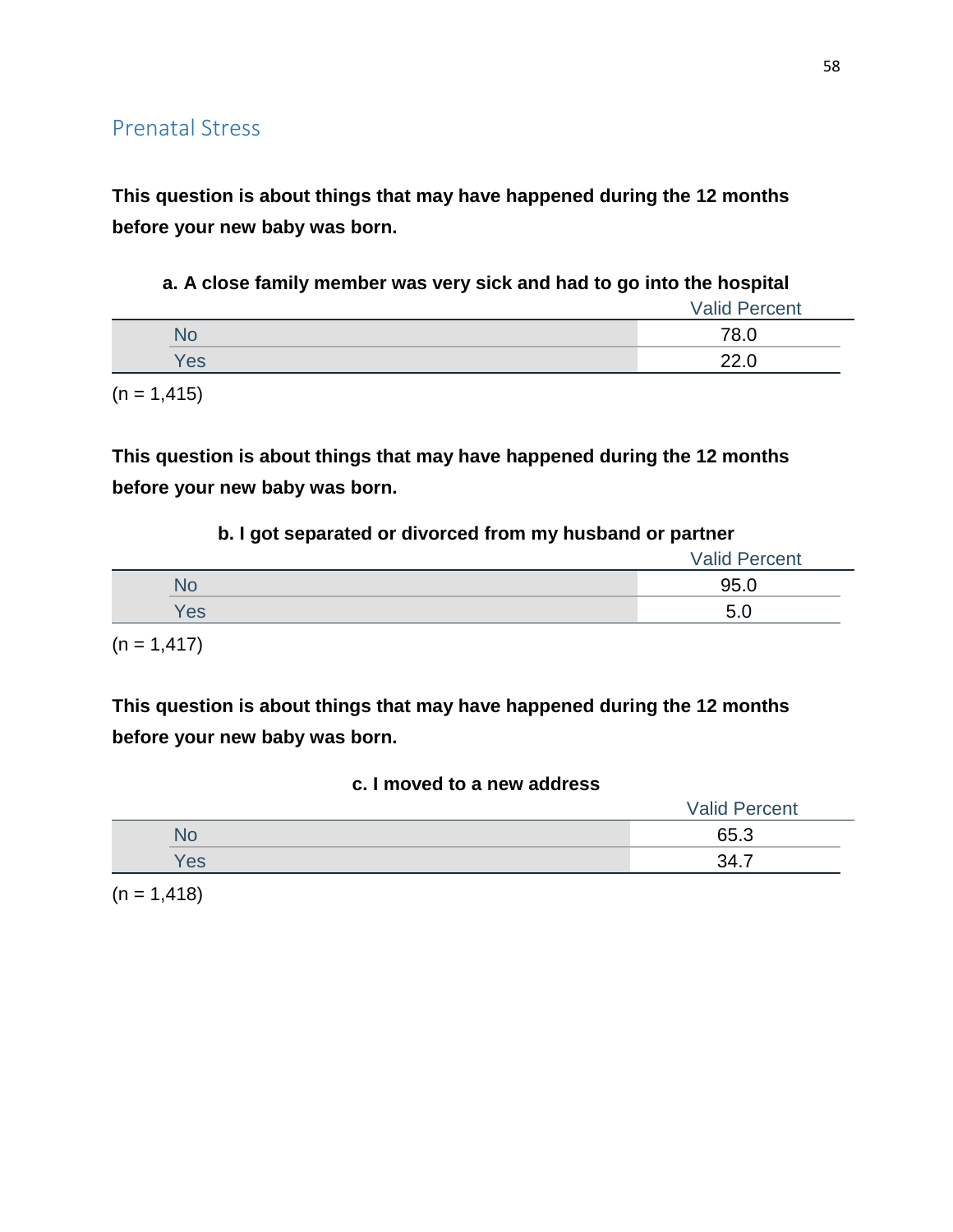**This question is about things that may have happened during the 12 months before your new baby was born.**

|  |  |  | d. I was homeless or had to sleep outside, in a car, or in a shelter |  |  |  |  |  |  |  |
|--|--|--|----------------------------------------------------------------------|--|--|--|--|--|--|--|
|--|--|--|----------------------------------------------------------------------|--|--|--|--|--|--|--|

|     | <b>Valid Percent</b> |
|-----|----------------------|
|     | 97.8                 |
| Yes | <u>ດ ດ</u>           |
|     |                      |

 $(n = 1, 417)$ 

**This question is about things that may have happened during the 12 months before your new baby was born.**

|     | <b>Valid Percent</b> |
|-----|----------------------|
| NC  | 91.4                 |
| Yes | 8.6                  |
|     |                      |

 $(n = 1, 413)$ 

**This question is about things that may have happened during the 12 months before your new baby was born.**

| f. I lost my job even though I wanted to go on working |  |  |  |
|--------------------------------------------------------|--|--|--|
|--------------------------------------------------------|--|--|--|

| - - | $\overline{\phantom{0}}$<br>$\overline{\phantom{0}}$<br>$\overline{\phantom{0}}$<br><b>Valid Percent</b> |
|-----|----------------------------------------------------------------------------------------------------------|
|     | 93.9                                                                                                     |
| Yes | 6.<br>A                                                                                                  |

 $(n = 1, 413)$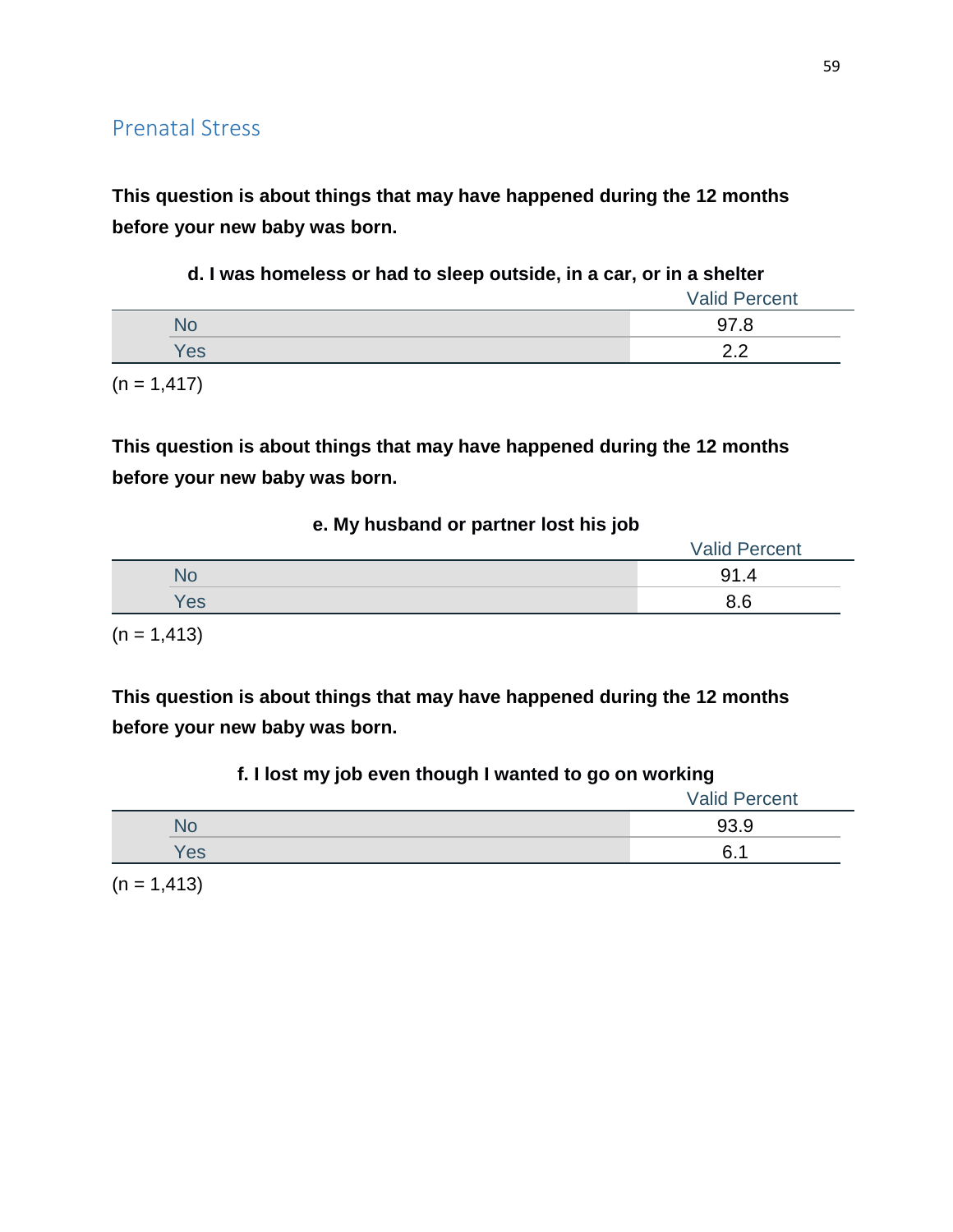**This question is about things that may have happened during the 12 months before your new baby was born.**

|  |  |  |  | g. My husband, partner, or I had a cut in work hours or pay |  |
|--|--|--|--|-------------------------------------------------------------|--|
|--|--|--|--|-------------------------------------------------------------|--|

|     | <b>Valid Percent</b> |
|-----|----------------------|
| ÑŌ  | 83.2                 |
| Yes | 16.8                 |

 $(n = 1, 412)$ 

**This question is about things that may have happened during the 12 months before your new baby was born.**

**h. I was apart from my husband or partner due to military deployment or extended work-related travel**

|            | <b>Valid Percent</b> |
|------------|----------------------|
| No         | 95.2                 |
| <b>Yes</b> | 4                    |

 $(n = 1, 415)$ 

**This question is about things that may have happened during the 12 months before your new baby was born.**

### **i. I argued with my husband or partner more than usual**

|     | <b>Valid Percent</b> |
|-----|----------------------|
| N٥  | 00. I                |
| Yes | 16.3                 |

 $(n = 1, 415)$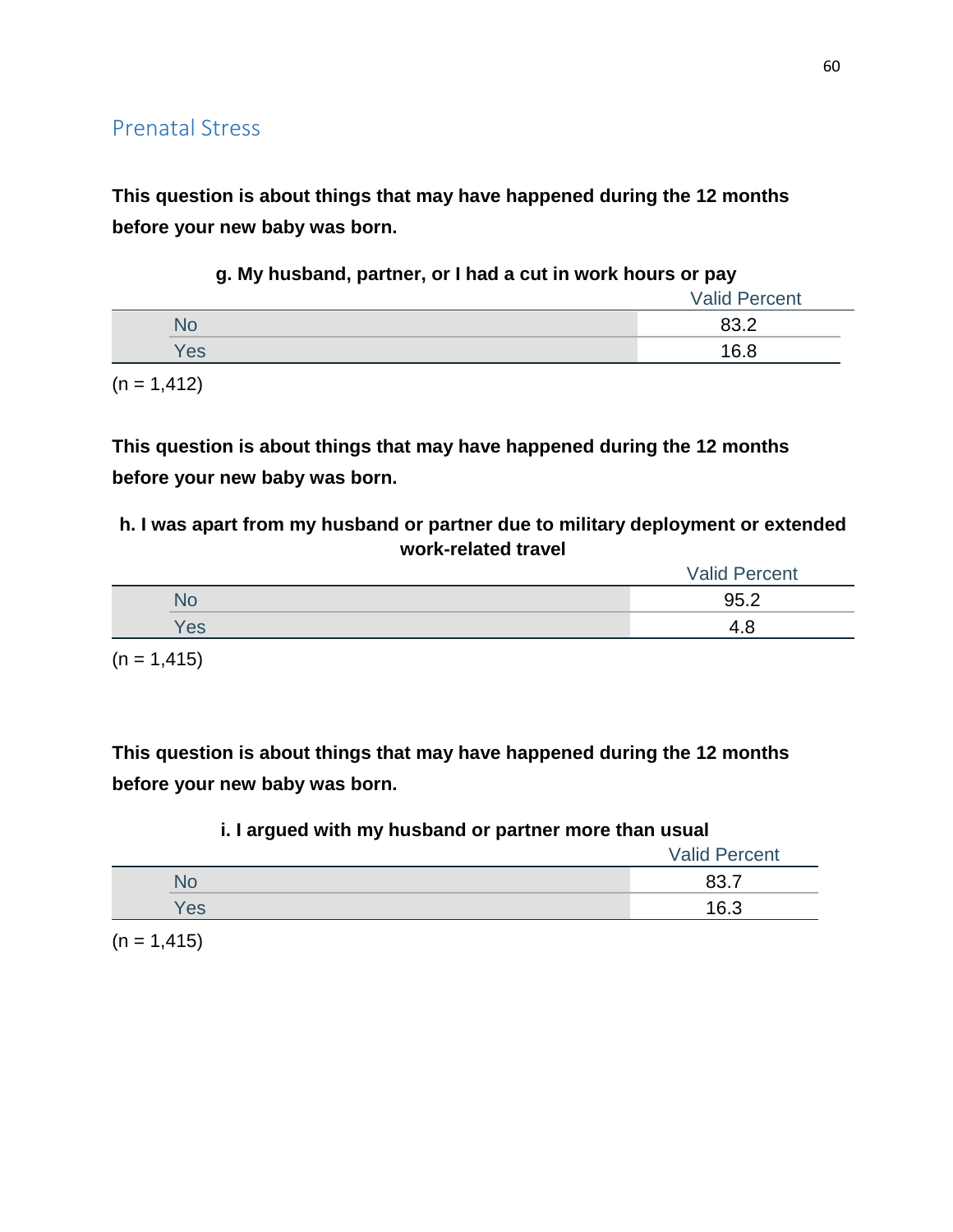**This question is about things that may have happened during the 12 months before your new baby was born.**

|     | <b>Valid Percent</b> |
|-----|----------------------|
|     | 93.8                 |
| Yes | <u>ົດ</u>            |

 $(n = 1, 415)$ 

**This question is about things that may have happened during the 12 months before your new baby was born.**

### **k. I had problems paying the rent, mortgage, or other bills**

|     | <b>Valid Percent</b> |
|-----|----------------------|
|     | 84.2                 |
| Yes | 15.8                 |
|     |                      |

 $(n = 1, 416)$ 

**This question is about things that may have happened during the 12 months before your new baby was born.**

| I. My husband, partner, or I went to jail |  |  |  |
|-------------------------------------------|--|--|--|
|-------------------------------------------|--|--|--|

|                 | <b>Valid Percent</b> |
|-----------------|----------------------|
|                 | 97.9                 |
| es <sup>'</sup> | - -                  |

 $(n = 1, 413)$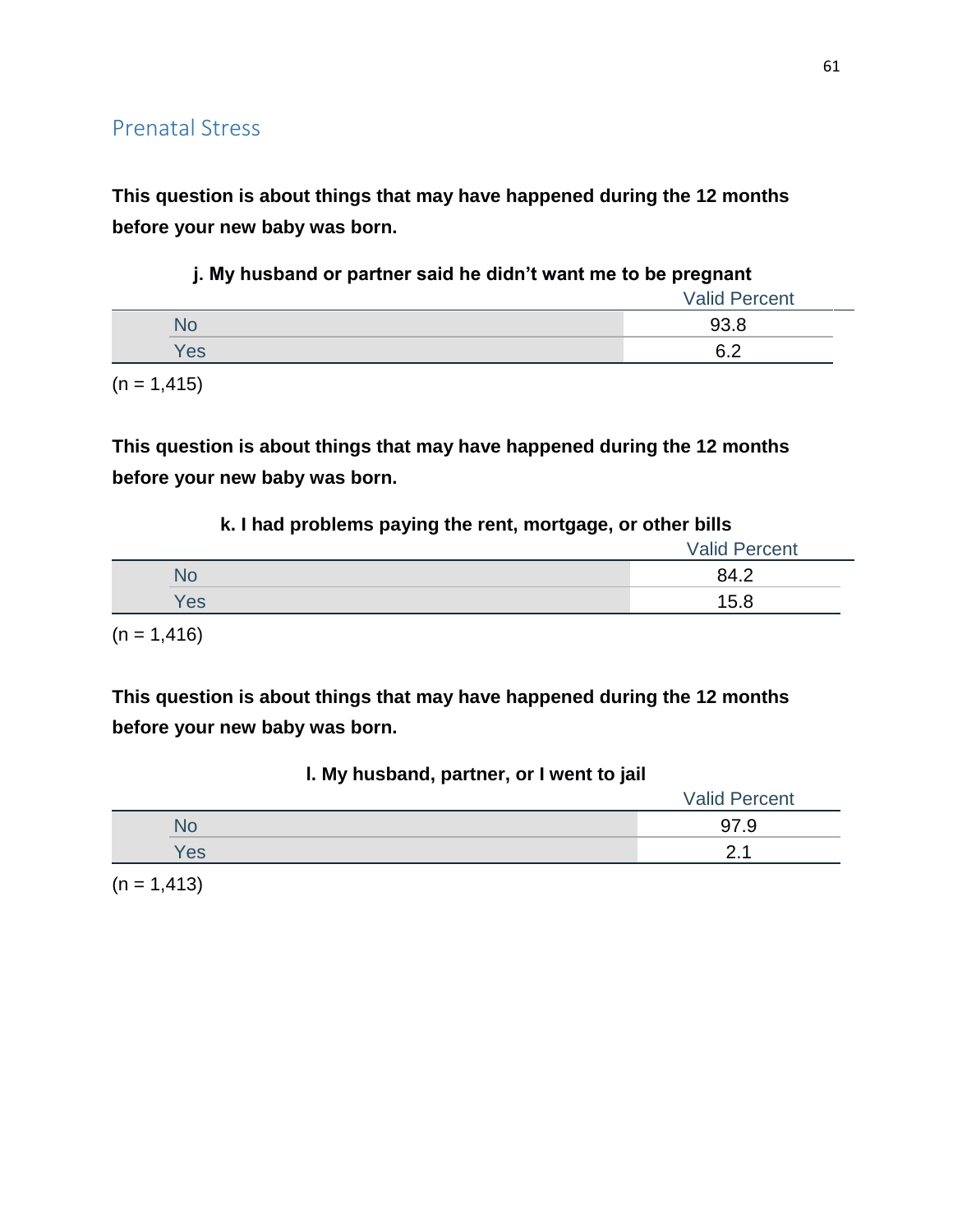**This question is about things that may have happened during the 12 months before your new baby was born.**

### **m. Someone very close to me had a problem with drinking or drugs**

|     | <b>Valid Percent</b> |
|-----|----------------------|
|     | 88.7                 |
| Yes | 11 O<br>ں. ا         |

 $(n = 1, 417)$ 

# **This question is about things that may have happened during the 12 months before your new baby was born.**

#### **n. Someone very close to me died**

|           | <b>Valid Percent</b> |
|-----------|----------------------|
| <b>No</b> | 85.8                 |
| Yes       | 14.2                 |

 $(n = 1, 417)$ 

- 2015 Data collected under Centers for Disease Control and Prevention (CDC) protocol.
- Results are for surveys mailed to mothers of babies born January 1 through December 31, 2015.
- 1,468 women responded to the 2015 Oregon PRAMS survey.
- "n" = unweighted number of respondents for a question.
- "Valid Percent" is a weighted percentage. It represents the use of denominators that exclude blanks and unknowns. Valid Percent may not add up to 100.0 due to rounding.
- Significantly lower number of respondents to certain questions usually indicate a skip pattern in the questionnaire.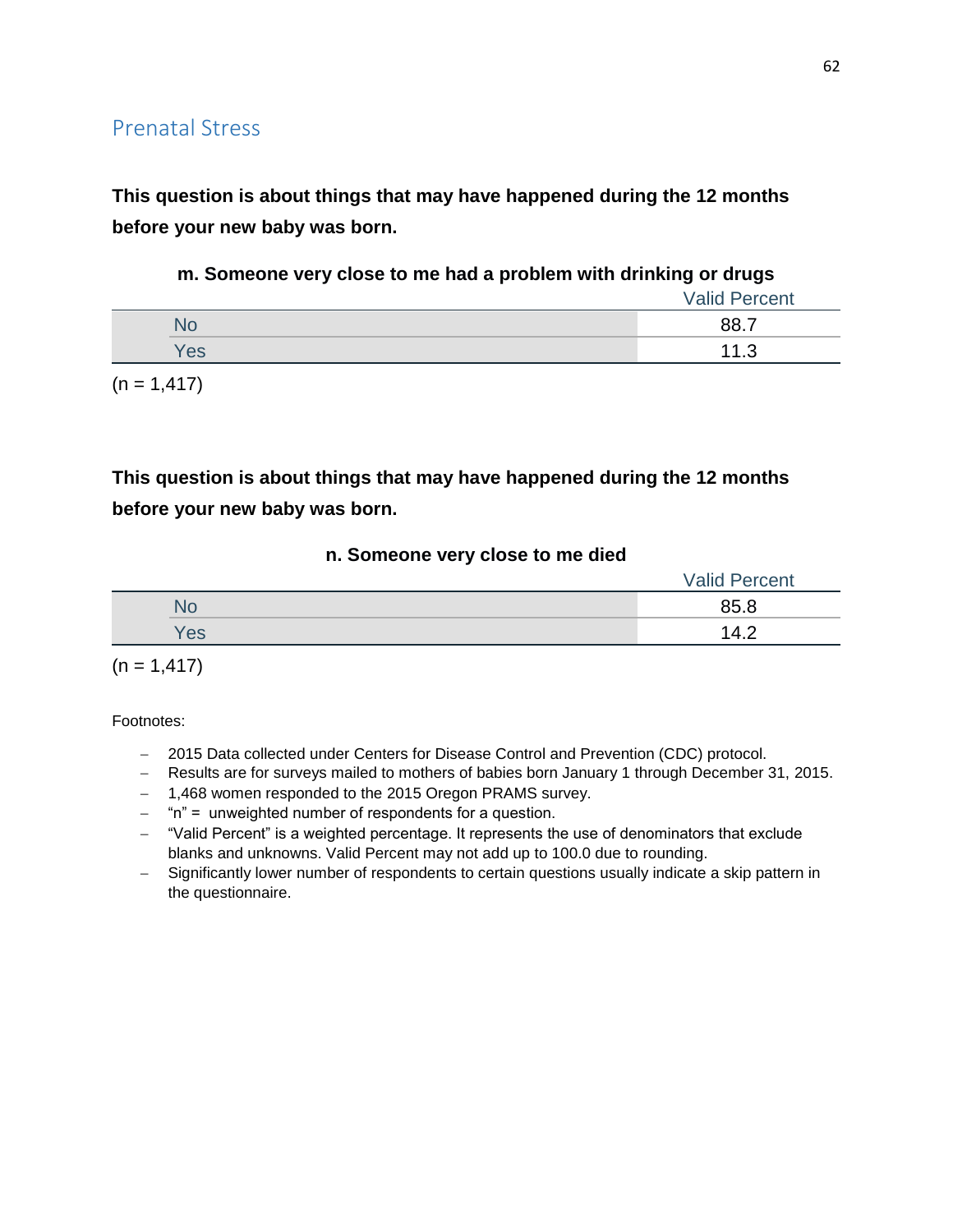# Social Services

### **In the** *past 12 months***, have you needed or received any of the following?**

|                            | <b>Valid Percent</b> |
|----------------------------|----------------------|
| Didn't need it             | 55.4                 |
| Needed, but did not get it | 72                   |
| Needed, and did get it     |                      |
|                            |                      |

#### **a. Food Stamps or money to buy food**

 $(n = 1, 416)$ 

## **In the** *past 12 months***, have you needed or received any of the following?**

## **b. Other financial assistance (for example, AFDC, TANF, subsidized rent, etc.)**

|                            | <b>Valid Percent</b> |
|----------------------------|----------------------|
| Didn't need it             | 81.5                 |
| Needed, but did not get it | 84                   |
| Needed, and did get it     | 10.1                 |

 $(n = 1,409)$ 

## **In the** *past 12 months***, have you needed or received any of the following?**

# Valid Percent Didn't need it 98.4 Needed, but did not get it ... The set of the set of the set of the set of the set of the set of the set of the set of the set of the set of the set of the set of the set of the set of the set of the set of the set of the Needed, and did get it 1.0

### **c. Help with an alcohol or drug problem**

 $(n = 1, 418)$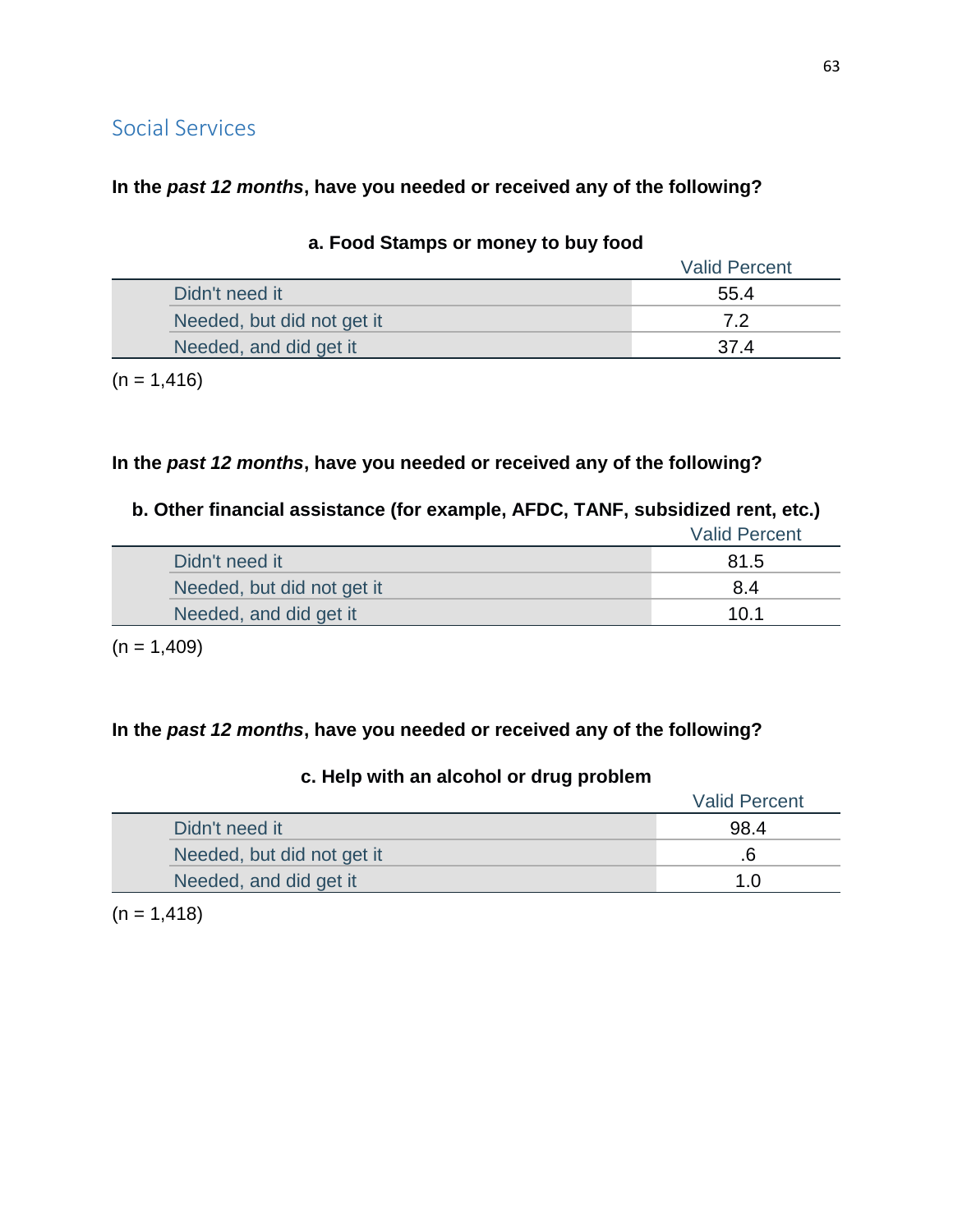# Social Services

## **In the** *past 12 months***, have you needed or received any of the following?**

|                            | <b>Valid Percent</b> |
|----------------------------|----------------------|
| Didn't need it             | 94.5                 |
| Needed, but did not get it | 4.0                  |
| Needed, and did get it     | 1.6                  |

### **d. Help to stop smoking**

 $(n = 1, 418)$ 

## **In the** *past 12 months***, have you needed or received any of the following?**

#### **e. Help with transportation**

|                            | <b>Valid Percent</b> |
|----------------------------|----------------------|
| Didn't need it             | 91.1                 |
| Needed, but did not get it | 3.6                  |
| Needed, and did get it     | 5.2                  |

 $(n = 1, 416)$ 

## **In the** *past 12 months***, have you needed or received any of the following?**

## **f. Help paying for education or job training**

|                            | <b>Valid Percent</b> |
|----------------------------|----------------------|
| Didn't need it             | 94.2                 |
| Needed, but did not get it | 3.5                  |
| Needed, and did get it     | 2.3                  |

 $(n = 1, 417)$ 

## **In the** *past 12 months***, have you needed or received any of the following?**

### **g. Help with a family violence problem**

|                            | <b>Valid Percent</b> |
|----------------------------|----------------------|
| Didn't need it             | 98.6                 |
| Needed, but did not get it | 0.8                  |
| Needed, and did get it     | 0.5                  |

 $(n = 1, 418)$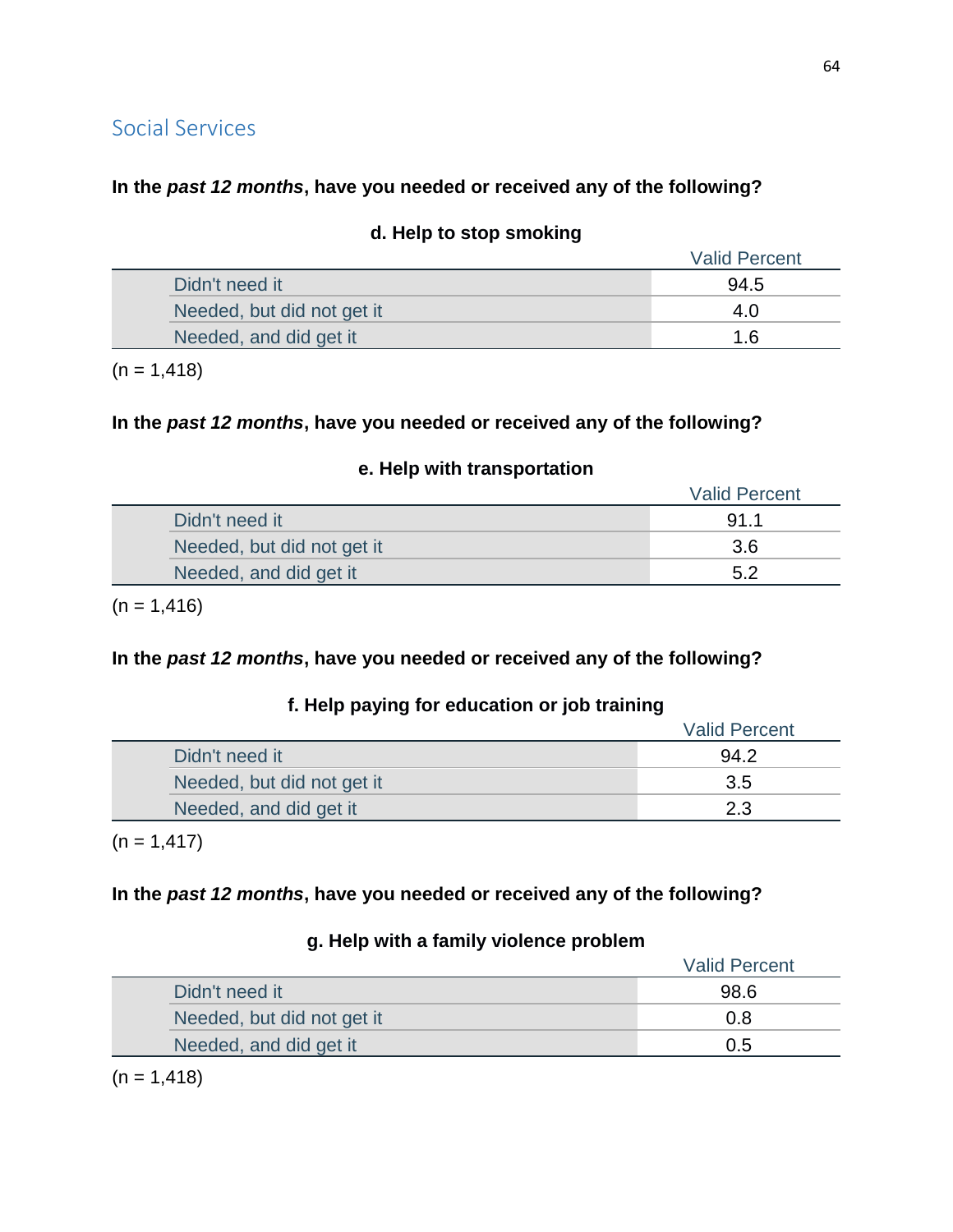# Social Services

## **In the** *past 12 months***, have you needed or received any of the following?**

## **h. Help or counseling for other family or personal problems**

|                            | <b>Valid Percent</b> |
|----------------------------|----------------------|
| Didn't need it             | 89.5                 |
| Needed, but did not get it | 49                   |
| Needed, and did get it     | 5.5                  |

 $(n = 1, 416)$ 

- 2015 Data collected under Centers for Disease Control and Prevention (CDC) protocol.
- Results are for surveys mailed to mothers of babies born January 1 through December 31, 2015.
- 1,468 women responded to the 2015 Oregon PRAMS survey.
- $-$  "n" = unweighted number of respondents for a question.
- "Valid Percent" is a weighted percentage. It represents the use of denominators that exclude blanks and unknowns. Valid Percent may not add up to 100.0 due to rounding.
- Significantly lower number of respondents to certain questions usually indicate a skip pattern in the questionnaire.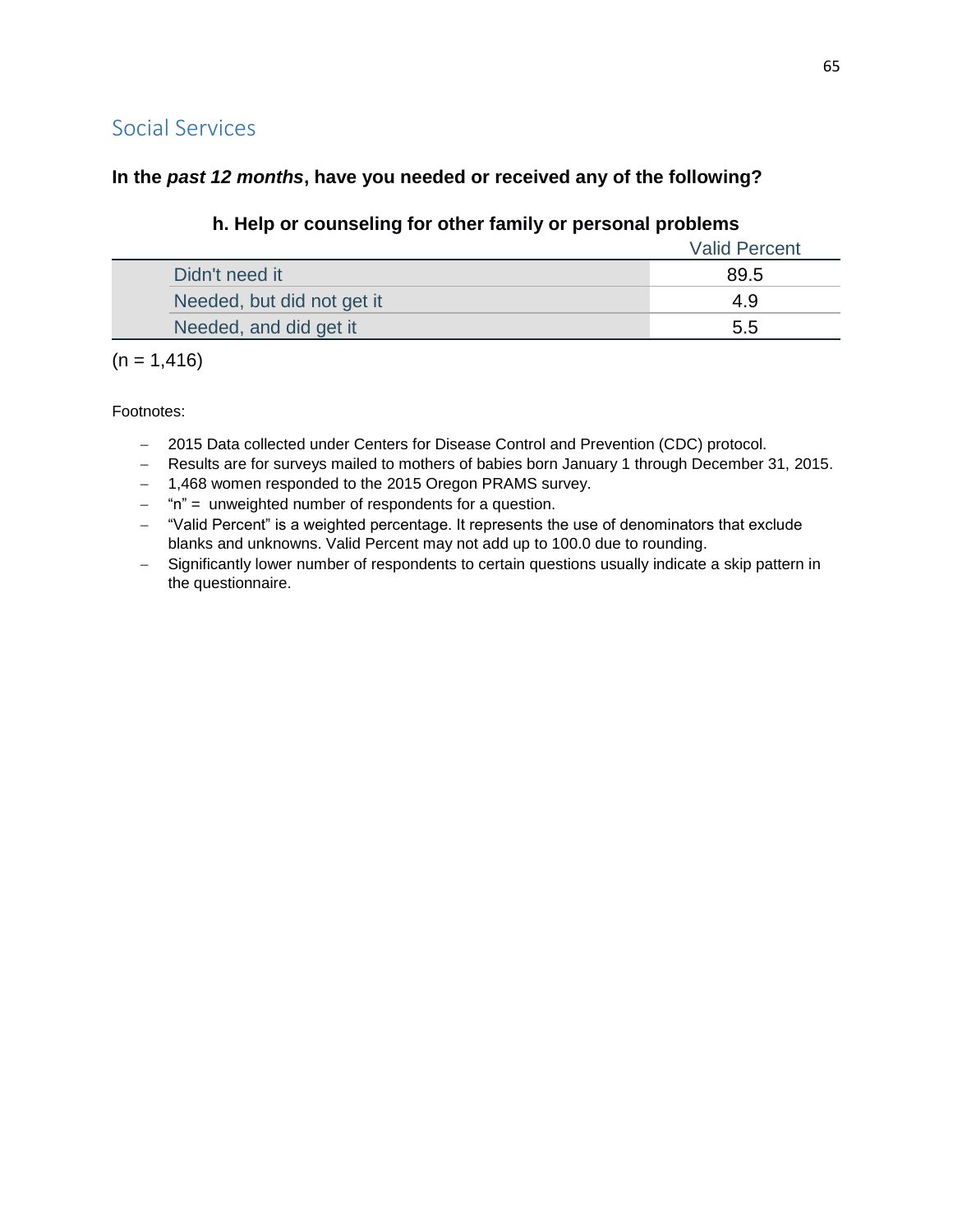## **Would you have the kinds of help listed below if you needed them?**

| a. Someone to loan me money for food or bills if I needed it |                      |
|--------------------------------------------------------------|----------------------|
|                                                              | <b>Valid Percent</b> |
| <b>No</b>                                                    | 23.3                 |
| Yes                                                          | 76 7                 |

 $(n = 1, 415)$ 

## **Would you have the kinds of help listed below if you needed them?**

## **b. Someone who would help me if I were sick and needed to be in bed**

|     | <b>Valid Percent</b> |
|-----|----------------------|
|     | 14.7                 |
| Yes | 85.3                 |

 $(n = 1, 414)$ 

## **Would you have the kinds of help listed below if you needed them?**

## **c. Someone who would take me to the clinic or doctor's office if I needed a ride**

|     | <b>Valid Percent</b> |
|-----|----------------------|
| NС  | 1 V.U                |
| Yes | 90.                  |

 $(n = 1, 418)$ 

## **Would you have the kinds of help listed below if you needed them?**

## **d. Someone I can count on to listen to me when I need to talk**

|     | <b>Valid Percent</b> |
|-----|----------------------|
| ЧU  | ν.υ                  |
| Yes | 89.<br>-             |

 $(n = 1, 419)$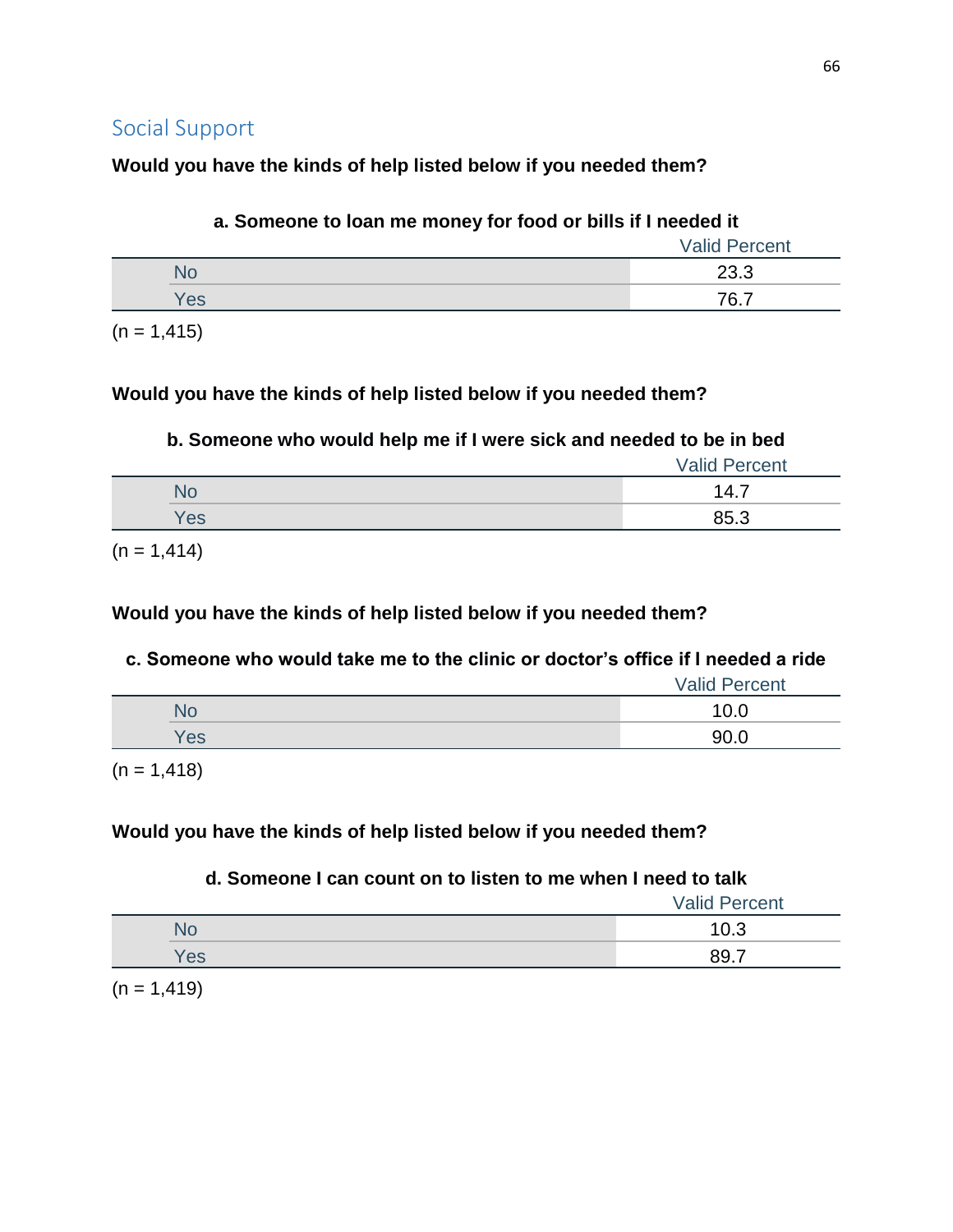## **Would you have the kinds of help listed below if you needed them?**

### **e. Someone who shows me love and affection other than my child**

|     | <b>Valid Percent</b> |
|-----|----------------------|
| No  | 9.3                  |
| Yes | 90.7                 |
|     |                      |

 $(n = 1, 419)$ 

# **Below is a list of items neighbors sometimes do for each other. How often do your neighbors—**

## **a. Do favors for each other?**

|                     | <b>Valid Percent</b> |
|---------------------|----------------------|
| <b>Never</b>        | 38.4                 |
| Almost never        | 10.4                 |
| <b>Sometimes</b>    | 29.7                 |
| <b>Fairly often</b> | 11.0                 |
| Very often          | 10.6                 |

 $(n = 1,408)$ 

**Below is a list of items neighbors sometimes do for each other. How often do your neighbors—**

## **b. Ask each other advice about personal things such as child rearing or job openings?**

|                  | <b>Valid Percent</b> |
|------------------|----------------------|
| <b>Never</b>     | 55.9                 |
| Almost never     | 12.7                 |
| <b>Sometimes</b> | 15.0                 |
| Fairly often     | 8.4                  |
| Very often       | 7.9                  |
|                  |                      |

 $(n = 1,407)$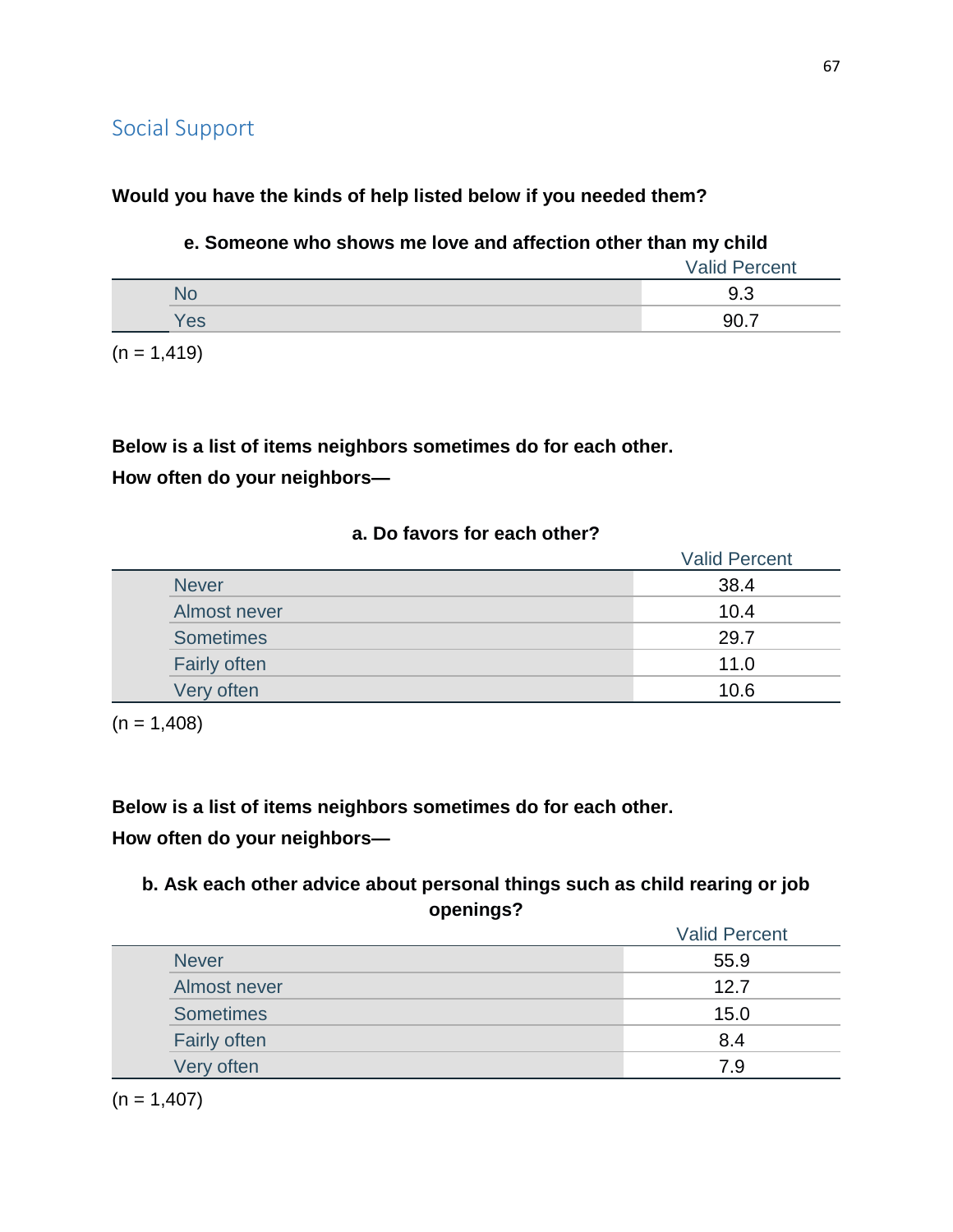**Below is a list of items neighbors sometimes do for each other.**

**How often do your neighbors—**

**c. Have parties or other get-togethers where other people in the neighborhood are invited?**

|                  | <b>Valid Percent</b> |
|------------------|----------------------|
| <b>Never</b>     | 53.6                 |
| Almost never     | 12.4                 |
| <b>Sometimes</b> | 22.4                 |
| Fairly often     | 6.1                  |
| Very often       | 5.5                  |

 $(n = 1,409)$ 

**Below is a list of items neighbors sometimes do for each other.**

**How often do your neighbors—**

|                     | <b>Valid Percent</b> |
|---------------------|----------------------|
| <b>Never</b>        | 40.0                 |
| Almost never        | 8.7                  |
| <b>Sometimes</b>    | 27.7                 |
| <b>Fairly often</b> | 12.4                 |
| Very often          | 11.1                 |

### **d. Visit in each other's homes or on the street?**

 $(n = 1,404)$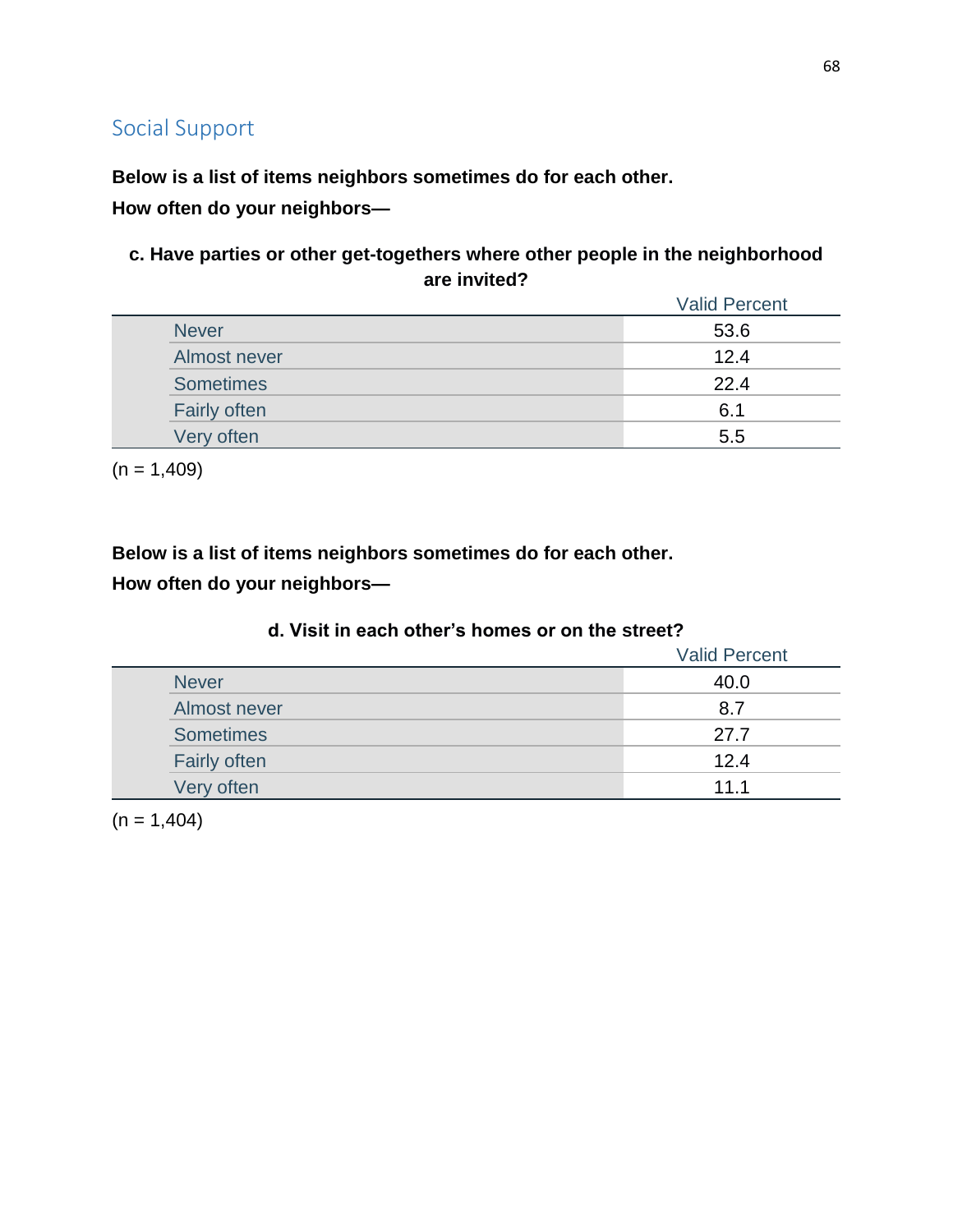**Below is a list of items neighbors sometimes do for each other.**

**How often do your neighbors—**

|                     | <b>Valid Percent</b> |
|---------------------|----------------------|
| <b>Never</b>        | 33.2                 |
| Almost never        | 10.1                 |
| <b>Sometimes</b>    | 22.3                 |
| <b>Fairly often</b> | 14.5                 |
| Very often          | 19.9                 |

### **e. Watch over each other's property?**

 $(n = 1,409)$ 

- 2015 Data collected under Centers for Disease Control and Prevention (CDC) protocol.
- Results are for surveys mailed to mothers of babies born January 1 through December 31, 2015.
- 1,468 women responded to the 2015 Oregon PRAMS survey.
- $-$  "n" = unweighted number of respondents for a question.
- "Valid Percent" is a weighted percentage. It represents the use of denominators that exclude blanks and unknowns. Valid Percent may not add up to 100.0 due to rounding.
- Significantly lower number of respondents to certain questions usually indicate a skip pattern in the questionnaire.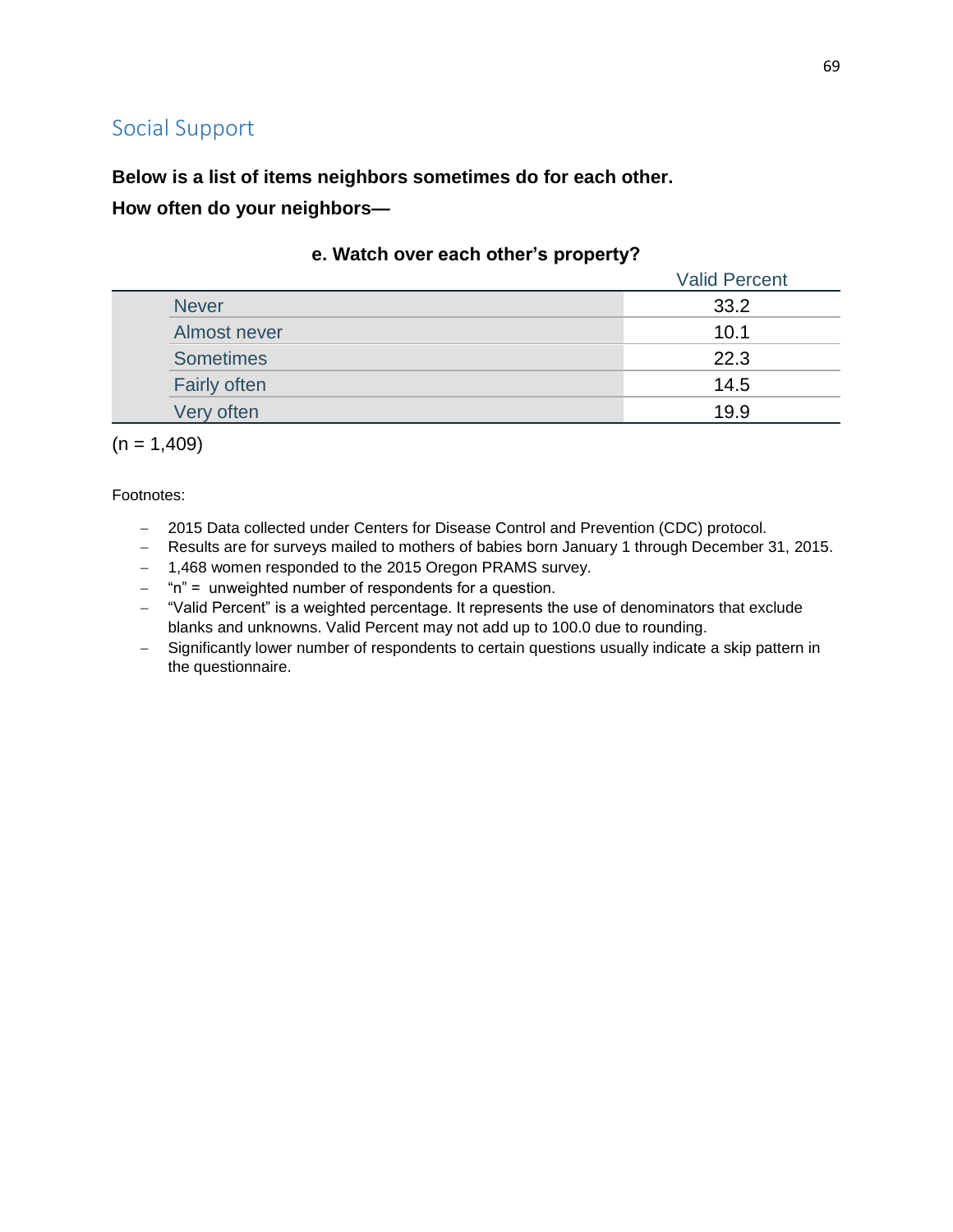# Tobacco Use

| -<br>. .       | . .<br>-<br><b>Valid Percent</b> |
|----------------|----------------------------------|
| No             | 79.7                             |
| <b>Yes</b>     | 20.3                             |
| $(n = 1, 417)$ |                                  |

**Have you smoked any cigarettes in the past 2 years?**

**In the 3 months before you got pregnant, how many cigarettes did you smoke on an average day? A pack has 20 cigarettes.**

|                       | <b>Valid Percent</b> |
|-----------------------|----------------------|
| 41 cigarettes or more | .3                   |
| 1 to 40 cigarettes    |                      |
| 11 to 20 cigarettes   | 5.2                  |
| 6 to 10 cigarettes    | 4.3                  |
| 1 to 5 cigarettes     | 4.9                  |
| Less than 1 cigarette | 2.5                  |
| I didn't smoke then   | 82.1                 |

 $(n = 1, 416)$ 

**In the last 3 months of your pregnancy, how many cigarettes did you smoke on an average day? A pack has 20 cigarettes**

|                       | <b>Valid Percent</b> |
|-----------------------|----------------------|
| 41 cigarettes or more | .0                   |
| 21 to 40 cigarettes   | .0                   |
| 11 to 20 cigarettes   | 0.7                  |
| 6 to 10 cigarettes    | 1.9                  |
| 1 to 5 cigarettes     | 4.8                  |
| Less than 1 cigarette | 1.2                  |
| I didn't smoke then   | 91.3                 |

 $(n = 1, 416)$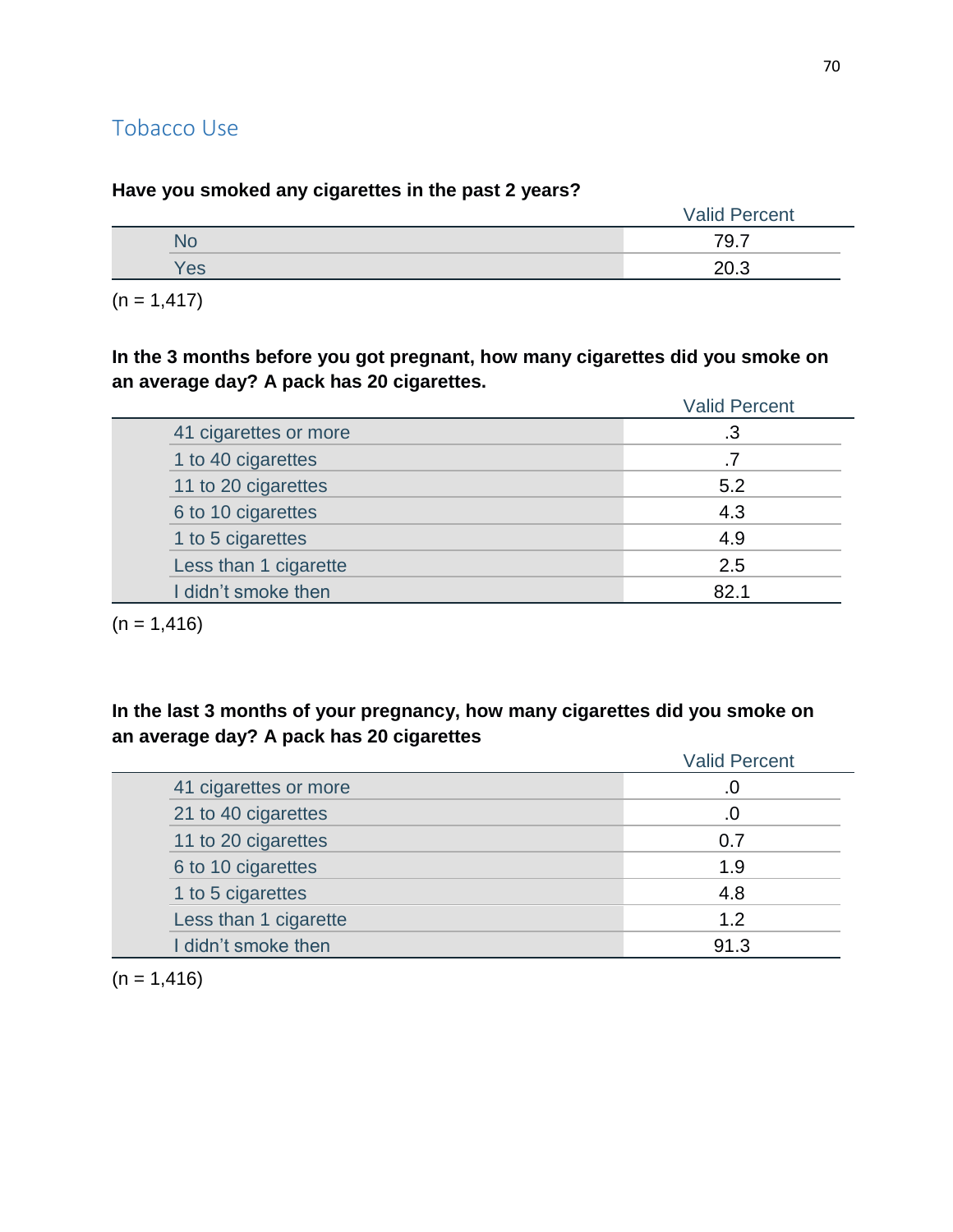# Tobacco Use

### **How many cigarettes do you smoke on an average day now? A pack has 20 cigarettes.**

|                       | <b>Valid Percent</b> |
|-----------------------|----------------------|
| 41 cigarettes or more |                      |
| 21 to 40 cigarettes   | .3                   |
| 11 to 20 cigarettes   | 1.6                  |
| 6 to 10 cigarettes    | 4.3                  |
| 1 to 5 cigarettes     | 4.1                  |
| Less than 1 cigarette | 0.7                  |
| I didn't smoke then   | 89.0                 |

 $(n = 1, 415)$ 

## **Not including yourself, is there anyone in your household who smokes cigarettes, cigars, or pipes?**

|     | <b>Valid Percent</b> |
|-----|----------------------|
| No  | 83.8                 |
| Yes | 16 $\Omega$          |

 $(n = 1, 424)$ 

- 2015 Data collected under Centers for Disease Control and Prevention (CDC) protocol.
- Results are for surveys mailed to mothers of babies born January 1 through December 31, 2015.
- 1,468 women responded to the 2015 Oregon PRAMS survey.
- $-$  "n" = unweighted number of respondents for a question.
- "Valid Percent" is a weighted percentage. It represents the use of denominators that exclude blanks and unknowns. Valid Percent may not add up to 100.0 due to rounding.
- Significantly lower number of respondents to certain questions usually indicate a skip pattern in the questionnaire.